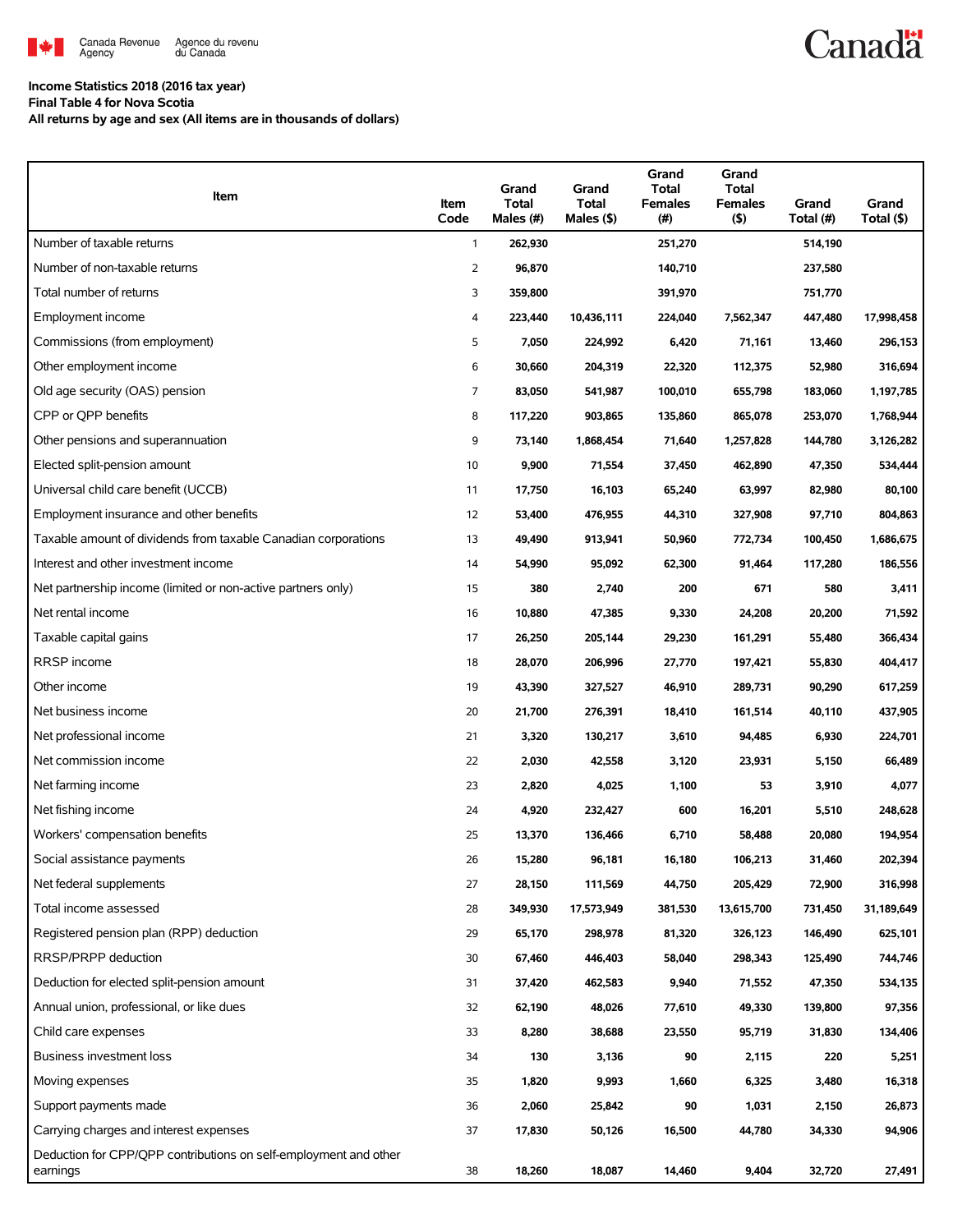

## **Income Statistics 2018 (2016 tax year)**

#### **Final Table 4 for Nova Scotia**

**All returns by age and sex (All items are in thousands of dollars)**

| Item                                                                                          | Item<br>Code | Grand<br><b>Total</b><br>Males (#) | Grand<br><b>Total</b><br>Males (\$) | Grand<br><b>Total</b><br><b>Females</b><br>$(\#)$ | Grand<br>Total<br><b>Females</b><br>$($ \$) | Grand<br>Total (#) | Grand<br>Total (\$) |
|-----------------------------------------------------------------------------------------------|--------------|------------------------------------|-------------------------------------|---------------------------------------------------|---------------------------------------------|--------------------|---------------------|
| Deduction for provincial parental insurance plan (PPIP) premiums on<br>self-employment income | 39           |                                    |                                     |                                                   |                                             |                    |                     |
| Exploration and development expenses                                                          | 40           | 390                                | 3,328                               | 170                                               | 613                                         | 560                | 3,941               |
| Other employment expenses                                                                     | 41           | 14,130                             | 63,722                              | 8,250                                             | 23,189                                      | 22,380             | 86,911              |
| Clergy residence deduction                                                                    | 42           | 670                                | 8,123                               | 260                                               | 2,745                                       | 930                | 10,867              |
| Other deductions                                                                              | 43           | 10,770                             | 24,798                              | 10,510                                            | 50,349                                      | 21,280             | 75,147              |
| Total deductions before adjustments                                                           | 44           | 191,400                            | 1,501,970                           | 172,310                                           | 982,127                                     | 363,710            | 2,484,097           |
| Social benefits repayment                                                                     | 45           | 12,370                             | 37,273                              | 4,320                                             | 13,874                                      | 16,690             | 51,147              |
| Net income                                                                                    | 46           | 349,150                            | 16,046,310                          | 380,690                                           | 12,645,094                                  | 729,830            | 28,691,404          |
| Canadian Forces personnel and police deduction                                                | 47           | 290                                | 6,114                               | 60                                                | 995                                         | 350                | 7,110               |
| Security options deductions                                                                   | 48           | 1,030                              | 13,893                              | 260                                               | 1,211                                       | 1,290              | 15,104              |
| Other payments deduction                                                                      | 49           | 54,330                             | 344,160                             | 66,470                                            | 370,064                                     | 120,800            | 714,224             |
| Non-capital losses of other years                                                             | 50           | 400                                | 5,434                               | 350                                               | 2,313                                       | 740                | 7,746               |
| Net capital losses of other years                                                             | 51           | 5,280                              | 13,251                              | 4,640                                             | 9,779                                       | 9,920              | 23,030              |
| Capital gains deduction                                                                       | 52           | 750                                | 90,056                              | 430                                               | 40,262                                      | 1,180              | 130,318             |
| Northern residents deductions                                                                 | 53           | 340                                | 1,009                               | 160                                               | 517                                         | 500                | 1,526               |
| Additional deductions                                                                         | 54           | 1,830                              | 9,053                               | 2,490                                             | 10,689                                      | 4,320              | 19,742              |
| Farming/fishing losses of prior years                                                         | 55           | 100                                | 951                                 | 40                                                | 296                                         | 140                | 1,247               |
| Total deductions from net income                                                              | 56           | 63,350                             | 483,929                             | 73,710                                            | 436,137                                     | 137,050            | 920,066             |
| Taxable income assessed                                                                       | 57           | 340,010                            | 15,563,219                          | 373,500                                           | 12,209,475                                  | 713,510            | 27,772,694          |
| Basic personal amount                                                                         | 58           | 359,790                            | 4,109,486                           | 391,960                                           | 4,479,054                                   | 751,750            | 8,588,540           |
| Age amount                                                                                    | 59           | 81,110                             | 511,822                             | 99,090                                            | 651,042                                     | 180,210            | 1,162,864           |
| Spouse or common-law partner amount                                                           | 60           | 35,710                             | 250,606                             | 10,850                                            | 78,269                                      | 46,560             | 328,875             |
| Amount for an eligible dependant                                                              | 61           | 4,110                              | 43,085                              | 25,690                                            | 274,601                                     | 29,800             | 317,686             |
| Family caregiver amount for children under 18 years of age                                    | 62           | 2,190                              | 5,433                               | 2,500                                             | 6,333                                       | 4,690              | 11,766              |
| Amount for infirm dependants age 18 or older                                                  | 63           | 460                                | 2,683                               | 340                                               | 1,989                                       | 800                | 4,672               |
| CPP or QPP contributions through employment                                                   | 64           | 211,020                            | 353,766                             | 213,000                                           | 287,811                                     | 424,020            | 641,577             |
| CPP or QPP contributions on self-employment and other earnings                                | 65           | 18,260                             | 18,087                              | 14,460                                            | 9,404                                       | 32,720             | 27,491              |
| Employment insurance premiums                                                                 | 66           | 209,170                            | 136,197                             | 208,670                                           | 115,286                                     | 417,840            | 251,483             |
| PPIP premiums paid                                                                            | 67           |                                    |                                     |                                                   |                                             |                    |                     |
| PPIP premiums payable on employment income                                                    | 68           |                                    |                                     |                                                   |                                             |                    |                     |
| PPIP premiums payable on self-employment income                                               | 69           |                                    |                                     |                                                   |                                             |                    |                     |
| Volunteer firefighters' amount/search and rescue volunteers' amount                           | 70           | 5,280                              | 15,828                              | 820                                               | 2,466                                       | 6,100              | 18,294              |
| Canada employment amount                                                                      | 71           | 234,530                            | 261,936                             | 232,600                                           | 260,006                                     | 467,130            | 521,942             |
| Public transit amount                                                                         | 72           | 7,740                              | 4,402                               | 9,180                                             | 5,242                                       | 16,920             | 9,643               |
| Children's arts amount                                                                        | 73           | 7,070                              | 2,181                               | 6,810                                             | 1,989                                       | 13,880             | 4,170               |
| Home accessibility expenses                                                                   | 74           | 250                                | 1,173                               | 200                                               | 817                                         | 450                | 1,990               |
| Home buyers' amount                                                                           | 75           | 2,660                              | 12,239                              | 1,940                                             | 8,516                                       | 4,600              | 20,755              |
| Pension income amount                                                                         | 76           | 78,800                             | 152,347                             | 94,390                                            | 181,550                                     | 173,190            | 333,897             |

**Canadä**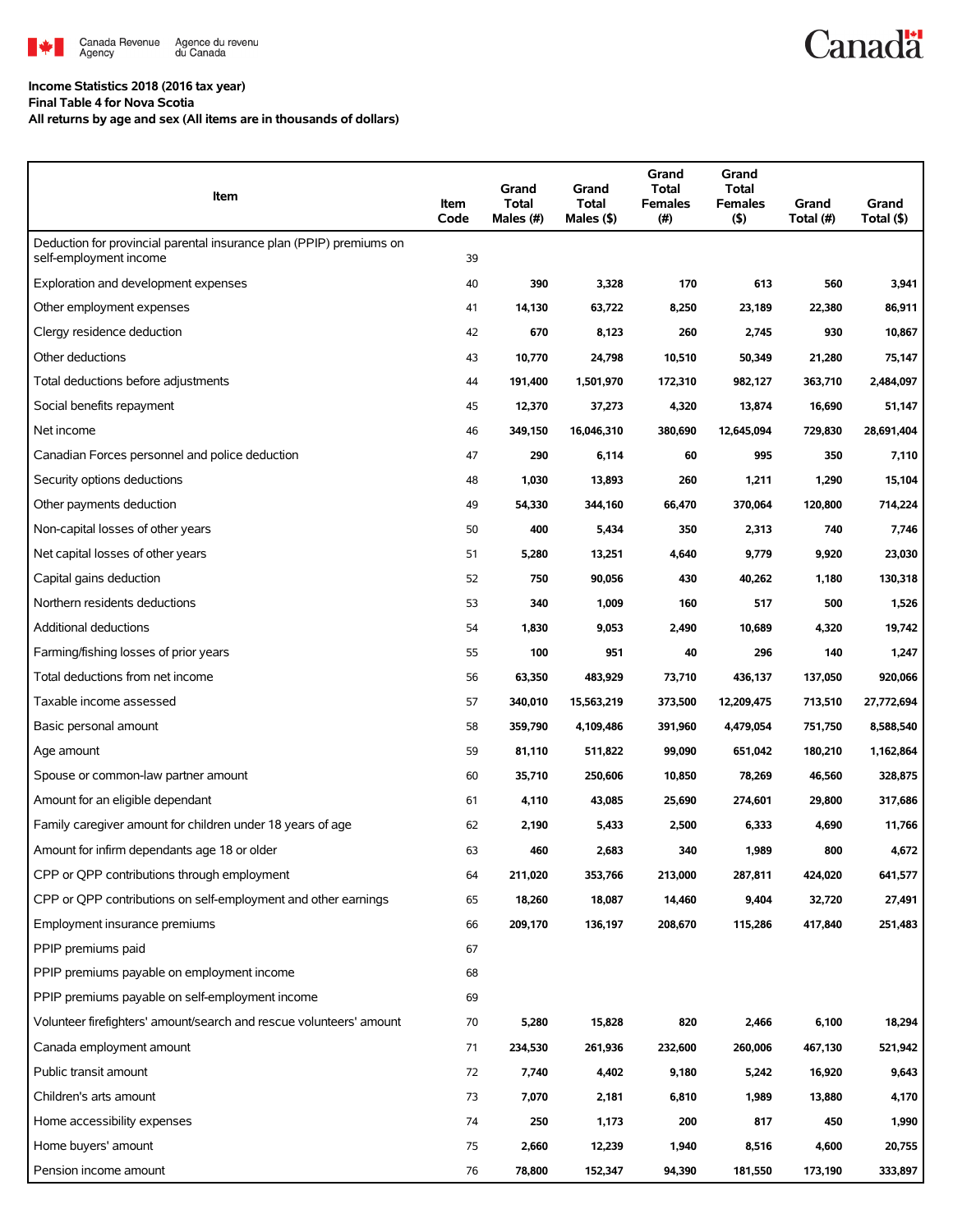

# **Canadä**

## **Income Statistics 2018 (2016 tax year)**

**Final Table 4 for Nova Scotia**

**All returns by age and sex (All items are in thousands of dollars)**

| Item                                                              | Item<br>Code | Grand<br><b>Total</b><br>Males (#) | Grand<br><b>Total</b><br>Males (\$) | Grand<br><b>Total</b><br><b>Females</b><br>(#) | Grand<br><b>Total</b><br><b>Females</b><br>(5) | Grand<br>Total (#) | Grand<br>Total (\$) |
|-------------------------------------------------------------------|--------------|------------------------------------|-------------------------------------|------------------------------------------------|------------------------------------------------|--------------------|---------------------|
| Caregiver amount                                                  | 77           | 2,830                              | 15,665                              | 2,380                                          | 12,109                                         | 5,210              | 27,774              |
| Disability amount                                                 | 78           | 19,430                             | 155,282                             | 18,290                                         | 145,846                                        | 37,720             | 301,128             |
| Disability amount transferred from a dependant                    | 79           | 4,890                              | 52,572                              | 5,480                                          | 58,650                                         | 10,370             | 111,222             |
| Interest paid on student loans                                    | 80           | 7,100                              | 4,066                               | 12,180                                         | 7,480                                          | 19,290             | 11,546              |
| Tuition, education, and textbook amounts                          | 81           | 18,060                             | 117,623                             | 24,520                                         | 158,386                                        | 42,580             | 276,009             |
| Tuition, education, and textbook amounts transferred from a child | 82           | 8,460                              | 45,396                              | 6,660                                          | 33,879                                         | 15,110             | 79,275              |
| Amounts transferred from spouse or common-law partner             | 83           | 22,070                             | 131,664                             | 13,780                                         | 74,234                                         | 35,850             | 205,898             |
| Medical expenses                                                  | 84           | 62,010                             | 176,228                             | 97,810                                         | 222,687                                        | 159,820            | 398,916             |
| Total tax credits on personal amounts                             | 85           | 359,790                            | 986,980                             | 391,970                                        | 1,061,667                                      | 751,760            | 2,048,647           |
| Allowable charitable donations and government gifts               | 86           | 71,430                             | 119,744                             | 69,950                                         | 82,220                                         | 141,370            | 201,964             |
| Eligible cultural and ecological gifts                            | 87           | 90                                 | 266                                 | 100                                            | 77                                             | 190                | 343                 |
| Total tax credit on donations and gifts                           | 88           | 70,950                             | 34,552                              | 69,520                                         | 22,706                                         | 140,470            | 57,258              |
| Total federal non-refundable tax credits                          | 89           | 359,790                            | 1,021,532                           | 391,970                                        | 1,084,373                                      | 751,760            | 2,105,905           |
| Federal dividend tax credit                                       | 90           | 44,890                             | 106,719                             | 44,660                                         | 89,702                                         | 89,550             | 196,421             |
| Minimum tax carryover                                             | 91           | 620                                | 1,885                               | 390                                            | 1,052                                          | 1,000              | 2,937               |
| Basic federal tax                                                 | 92           | 244,420                            | 1,754,288                           | 226,140                                        | 1,027,725                                      | 470,560            | 2,782,013           |
| Federal foreign tax credit                                        | 93           | 14,000                             | 18,967                              | 13,940                                         | 4,268                                          | 27,940             | 23,234              |
| Federal political contribution tax credit                         | 94           | 2,450                              | 439                                 | 1,650                                          | 251                                            | 4,100              | 690                 |
| Investment tax credit                                             | 95           | 1,180                              | 2,090                               | 200                                            | 200                                            | 1,370              | 2,290               |
| Labour-sponsored funds tax credit (federally registered)          | 96           |                                    |                                     |                                                |                                                |                    |                     |
| Labour-sponsored funds tax credit (provincially registered)       | 97           |                                    |                                     |                                                |                                                |                    |                     |
| Alternative minimum tax payable                                   | 98           | 430                                | 2,367                               | 390                                            | 2,112                                          | 820                | 4,479               |
| Net federal tax                                                   | 99           | 243,910                            | 1,733,378                           | 225,780                                        | 1,023,331                                      | 469,700            | 2,756,709           |
| CPP contributions on self-employment                              | 100          | 18,260                             | 36,174                              | 14,460                                         | 18,808                                         | 32,720             | 54,982              |
| Social Benefits repayment                                         | 101          | 12,370                             | 37,273                              | 4,320                                          | 13,874                                         | 16,690             | 51,147              |
| Working income tax benefit (WITB)                                 | 102          | 17,090                             | 12,185                              | 22,640                                         | 18,757                                         | 39,720             | 30,942              |
| Children's fitness tax credit                                     | 103          | 18,610                             | 1,650                               | 19,270                                         | 1,615                                          | 37,880             | 3,265               |
| Eligible educator school supply tax credit                        | 104          | 240                                | 18                                  | 1,110                                          | 76                                             | 1,350              | 93                  |
| Net provincial or territorial tax                                 | 105          | 254,970                            | 1,461,040                           | 238,980                                        | 908,201                                        | 493,950            | 2,369,241           |
| Total tax payable                                                 | 106          | 262,930                            | 3,267,874                           | 251,270                                        | 1,964,277                                      | 514,190            | 5,232,151           |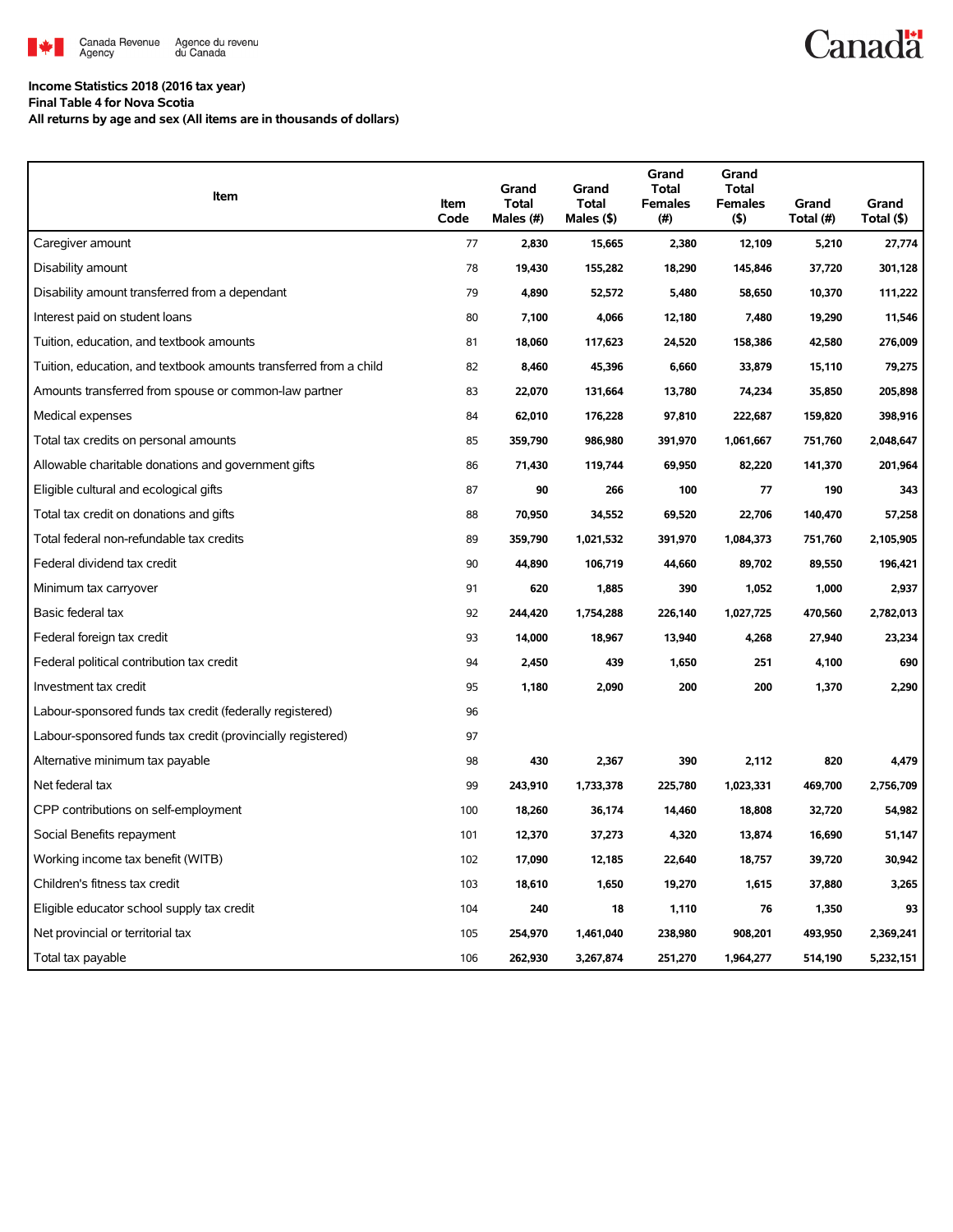| Item                                                                                          | Item<br>Code   | Age<br>Group:<br>Under 20<br>Males (#) | Age<br>Group:<br>Under 20<br>Males (\$) | Age<br>Group:<br>Under 20<br>Females (#) | Age<br>Group:<br>Under 20<br>Females (\$) |
|-----------------------------------------------------------------------------------------------|----------------|----------------------------------------|-----------------------------------------|------------------------------------------|-------------------------------------------|
| Number of taxable returns                                                                     | $\mathbf{1}$   | 3,370                                  |                                         | 2,520                                    |                                           |
| Number of non-taxable returns                                                                 | $\overline{2}$ | 10,240                                 |                                         | 11,270                                   |                                           |
| Total number of returns                                                                       | 3              | 13,610                                 |                                         | 13,790                                   |                                           |
| Employment income                                                                             | 4              | 11,370                                 | 90,479                                  | 11,740                                   | 77,171                                    |
| Commissions (from employment)                                                                 | 5              |                                        |                                         |                                          |                                           |
| Other employment income                                                                       | 6              | 230                                    | 573                                     | 330                                      | 682                                       |
| Old age security (OAS) pension                                                                | 7              |                                        |                                         |                                          |                                           |
| CPP or QPP benefits                                                                           | 8              | 1,040                                  | 2,990                                   | 1,020                                    | 2,958                                     |
| Other pensions and superannuation                                                             | 9              | 80                                     | 310                                     | 80                                       | 282                                       |
| Elected split-pension amount                                                                  | 10             |                                        |                                         |                                          |                                           |
| Universal child care benefit (UCCB)                                                           | 11             | 150                                    | 66                                      | 370                                      | 287                                       |
| Employment insurance and other benefits                                                       | 12             | 430                                    | 2,403                                   | 210                                      | 786                                       |
| Taxable amount of dividends from taxable Canadian corporations                                | 13             | 500                                    | 10,659                                  | 490                                      | 10,125                                    |
| Interest and other investment income                                                          | 14             | 270                                    | 219                                     | 290                                      | 196                                       |
| Net partnership income (limited or non-active partners only)                                  | 15             |                                        |                                         |                                          |                                           |
| Net rental income                                                                             | 16             |                                        |                                         |                                          |                                           |
| Taxable capital gains                                                                         | 17             | 150                                    | 1,949                                   | 150                                      | 2,200                                     |
| <b>RRSP</b> income                                                                            | 18             | 10                                     | 12                                      |                                          |                                           |
| Other income                                                                                  | 19             | 2,000                                  | 8,023                                   | 2,240                                    | 8,909                                     |
| Net business income                                                                           | 20             | 160                                    | 785                                     | 130                                      | 470                                       |
| Net professional income                                                                       | 21             | 20                                     | 118                                     | 20                                       | 54                                        |
| Net commission income                                                                         | 22             | 10                                     | 58                                      | 20                                       | 30                                        |
| Net farming income                                                                            | 23             |                                        |                                         |                                          |                                           |
| Net fishing income                                                                            | 24             | 100                                    | 1,139                                   |                                          |                                           |
| Workers' compensation benefits                                                                | 25             | 70                                     | 88                                      | 50                                       | 32                                        |
| Social assistance payments                                                                    | 26             | 190                                    | 640                                     | 220                                      | 923                                       |
| Net federal supplements                                                                       | 27             |                                        |                                         |                                          |                                           |
| Total income assessed                                                                         | 28             | 12,380                                 | 120,686                                 | 12,680                                   | 105,372                                   |
| Registered pension plan (RPP) deduction                                                       | 29             | 150                                    | 136                                     | 60                                       | 45                                        |
| RRSP/PRPP deduction                                                                           | 30             | 70                                     | 87                                      | 40                                       | 33                                        |
| Deduction for elected split-pension amount                                                    | 31             |                                        |                                         |                                          |                                           |
| Annual union, professional, or like dues                                                      | 32             | 440                                    | 109                                     | 310                                      | 40                                        |
| Child care expenses                                                                           | 33             |                                        |                                         |                                          |                                           |
| Business investment loss                                                                      | 34             |                                        |                                         |                                          |                                           |
| Moving expenses                                                                               | 35             | $30\,$                                 | $18\,$                                  |                                          |                                           |
| Support payments made                                                                         | 36             |                                        |                                         |                                          |                                           |
| Carrying charges and interest expenses                                                        | 37             | 30                                     | 13                                      | 30                                       | 28                                        |
| Deduction for CPP/QPP contributions on self-employment and other earnings                     | 38             | 130                                    | 43                                      | 60                                       | 10                                        |
| Deduction for provincial parental insurance plan (PPIP) premiums on self-employment<br>income | 39             |                                        |                                         |                                          |                                           |
| Exploration and development expenses                                                          | 40             |                                        |                                         |                                          |                                           |
| Other employment expenses                                                                     | 41             | 60                                     | 89                                      |                                          |                                           |
| Clergy residence deduction                                                                    | 42             |                                        |                                         |                                          |                                           |
| Other deductions                                                                              | 43             | 40                                     | 18                                      | 40                                       | 14                                        |
| Total deductions before adjustments                                                           | 44             | 860                                    | 512                                     | 570                                      | 246                                       |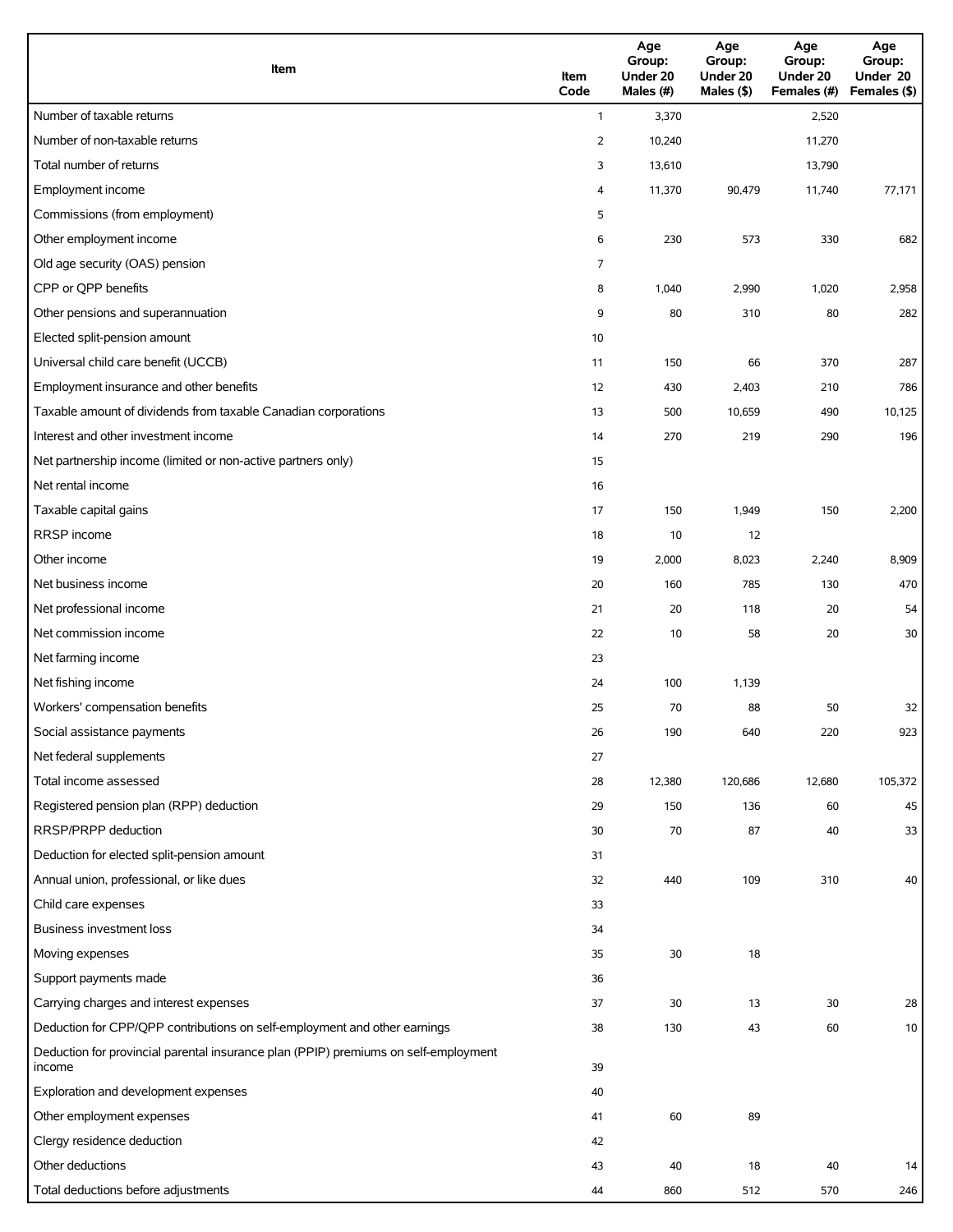| Item                                                                | <b>Item Code</b> | Under 20<br>Males $(H)$ | Age Group: Age Group:<br>Under 20<br>Males (\$) | Age Group: Age Group:<br>Under 20<br>Females (#) | Under 20<br>Females (\$) |
|---------------------------------------------------------------------|------------------|-------------------------|-------------------------------------------------|--------------------------------------------------|--------------------------|
| Social benefits repayment                                           | 45               |                         |                                                 |                                                  |                          |
| Net income                                                          | 46               | 12,370                  | 120,177                                         | 12,670                                           | 105,128                  |
| Canadian Forces personnel and police deduction                      | 47               |                         |                                                 |                                                  |                          |
| Security options deductions                                         | 48               |                         |                                                 |                                                  |                          |
| Other payments deduction                                            | 49               | 260                     | 728                                             | 260                                              | 955                      |
| Non-capital losses of other years                                   | 50               |                         |                                                 |                                                  |                          |
| Net capital losses of other years                                   | 51               |                         |                                                 |                                                  |                          |
| Capital gains deduction                                             | 52               |                         |                                                 |                                                  |                          |
| Northern residents deductions                                       | 53               |                         |                                                 |                                                  |                          |
| <b>Additional deductions</b>                                        | 54               | 10                      | 20                                              |                                                  |                          |
| Farming/fishing losses of prior years                               | 55               |                         |                                                 |                                                  |                          |
| Total deductions from net income                                    | 56               | 280                     | 2,243                                           | 290                                              | 2,738                    |
| Taxable income assessed                                             | 57               | 12,260                  | 117,934                                         | 12,580                                           | 102,390                  |
| Basic personal amount                                               | 58               | 13,610                  | 155,924                                         | 13,790                                           | 157,899                  |
| Age amount                                                          | 59               |                         |                                                 |                                                  |                          |
| Spouse or common-law partner amount                                 | 60               | 20                      | 170                                             | 30                                               | 231                      |
| Amount for an eligible dependant                                    | 61               |                         |                                                 | 200                                              | 2,203                    |
| Family caregiver amount for children under 18 years of age          | 62               |                         |                                                 |                                                  |                          |
| Amount for infirm dependants age 18 or older                        | 63               |                         |                                                 |                                                  |                          |
| CPP or QPP contributions through employment                         | 64               | 7,140                   | 2,318                                           | 7,200                                            | 1,664                    |
| CPP or QPP contributions on self-employment and other earnings      | 65               | 130                     | 43                                              | 60                                               | 10                       |
| Employment insurance premiums                                       | 66               | 9,690                   | 1,640                                           | 9,960                                            | 1,391                    |
| PPIP premiums paid                                                  | 67               |                         |                                                 |                                                  |                          |
| PPIP premiums payable on employment income                          | 68               |                         |                                                 |                                                  |                          |
| PPIP premiums payable on self-employment income                     | 69               |                         |                                                 |                                                  |                          |
| Volunteer firefighters' amount/search and rescue volunteers' amount | 70               | 90                      | 255                                             | 30                                               | 81                       |
| Canada employment amount                                            | 71               | 11,440                  | 12,815                                          | 11,830                                           | 13,229                   |
| Public transit amount                                               | 72               | 280                     | 73                                              | 370                                              | 109                      |
| Children's arts amount                                              | 73               |                         |                                                 |                                                  |                          |
| Home accessibility expenses                                         | 74               |                         |                                                 |                                                  |                          |
| Home buyers' amount                                                 | 75               |                         |                                                 |                                                  |                          |
| Pension income amount                                               | 76               | 80                      | 115                                             | 80                                               | 112                      |
| Caregiver amount                                                    | 77               |                         |                                                 |                                                  |                          |
| Disability amount                                                   | 78               | 360                     | 3,288                                           | 180                                              | 1,628                    |
| Disability amount transferred from a dependant                      | 79               |                         |                                                 |                                                  |                          |
| Interest paid on student loans                                      | 80               |                         |                                                 |                                                  |                          |
| Tuition, education, and textbook amounts                            | 81               | 1,140                   | 5,095                                           | 1,040                                            | 4,350                    |
| Tuition, education, and textbook amounts transferred from a child   | 82               |                         |                                                 |                                                  |                          |
| Amounts transferred from spouse or common-law partner               | 83               |                         |                                                 |                                                  |                          |
| Medical expenses                                                    | 84               | 190                     | 118                                             | 320                                              | 187                      |
| Total tax credits on personal amounts                               | 85               | 13,610                  | 27,288                                          | 13,790                                           | 27,481                   |
| Allowable charitable donations and government gifts                 | 86               | 110                     | 24                                              | 130                                              | 25                       |
| Eligible cultural and ecological gifts                              | 87               |                         |                                                 |                                                  |                          |
| Total tax credit on donations and gifts                             | 88               | 100                     | $\overline{7}$                                  | 120                                              | 7                        |
| Total federal non-refundable tax credits                            | 89               | 13,610                  | 27,296                                          | 13,790                                           | 27,488                   |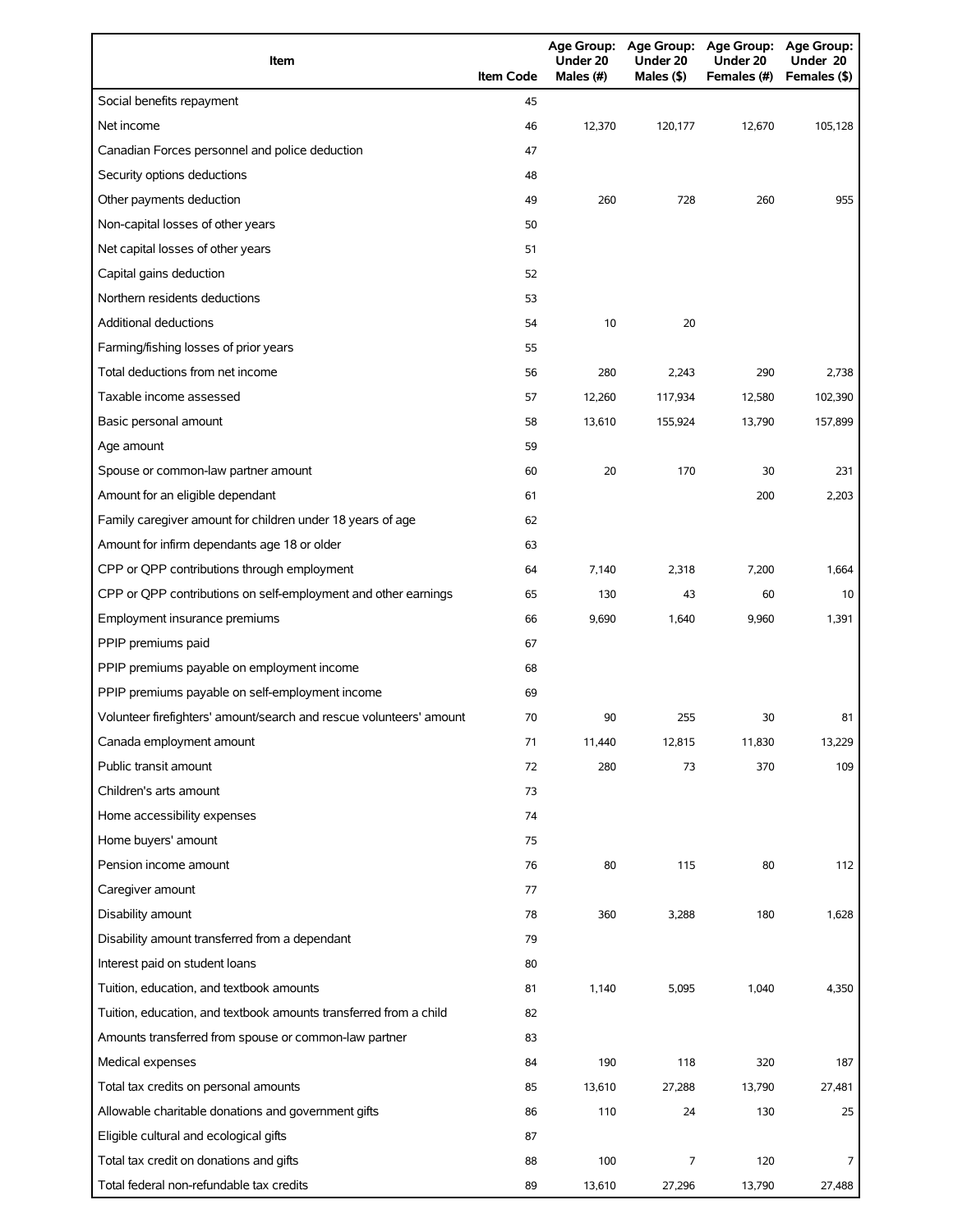| Item                                                        | <b>Item Code</b> | Under 20<br>Males (#) | Age Group: Age Group:<br>Under 20<br>Males $($ \$ $)$ | Age Group:<br>Under 20<br>Females (#) | <b>Age Group:</b><br>Under 20<br>Females (\$) |
|-------------------------------------------------------------|------------------|-----------------------|-------------------------------------------------------|---------------------------------------|-----------------------------------------------|
| Federal dividend tax credit                                 | 90               | 370                   | 967                                                   | 350                                   | 898                                           |
| Minimum tax carryover                                       | 91               |                       |                                                       |                                       |                                               |
| Basic federal tax                                           | 92               | 1,880                 | 2,422                                                 | 1,010                                 | 875                                           |
| Federal foreign tax credit                                  | 93               |                       |                                                       | 20                                    | 3                                             |
| Federal political contribution tax credit                   | 94               |                       |                                                       |                                       |                                               |
| Investment tax credit                                       | 95               |                       |                                                       |                                       |                                               |
| Labour-sponsored funds tax credit (federally registered)    | 96               |                       |                                                       |                                       |                                               |
| Labour-sponsored funds tax credit (provincially registered) | 97               |                       |                                                       |                                       |                                               |
| Alternative minimum tax payable                             | 98               | 10                    | 67                                                    | 10                                    | 91                                            |
| Net federal tax                                             | 99               | 1,870                 | 2,416                                                 | 1,010                                 | 872                                           |
| CPP contributions on self-employment                        | 100              | 130                   | 85                                                    | 60                                    | 20                                            |
| Social Benefits repayment                                   | 101              |                       |                                                       |                                       |                                               |
| Working income tax benefit (WITB)                           | 102              | 1,070                 | 756                                                   | 930                                   | 667                                           |
| Children's fitness tax credit                               | 103              |                       |                                                       |                                       |                                               |
| Eligible educator school supply tax credit                  | 104              |                       |                                                       |                                       |                                               |
| Net provincial or territorial tax                           | 105              | 3,320                 | 2,891                                                 | 2,480                                 | 1,448                                         |
| Total tax payable                                           | 106              | 3,370                 | 5,402                                                 | 2,520                                 | 2,341                                         |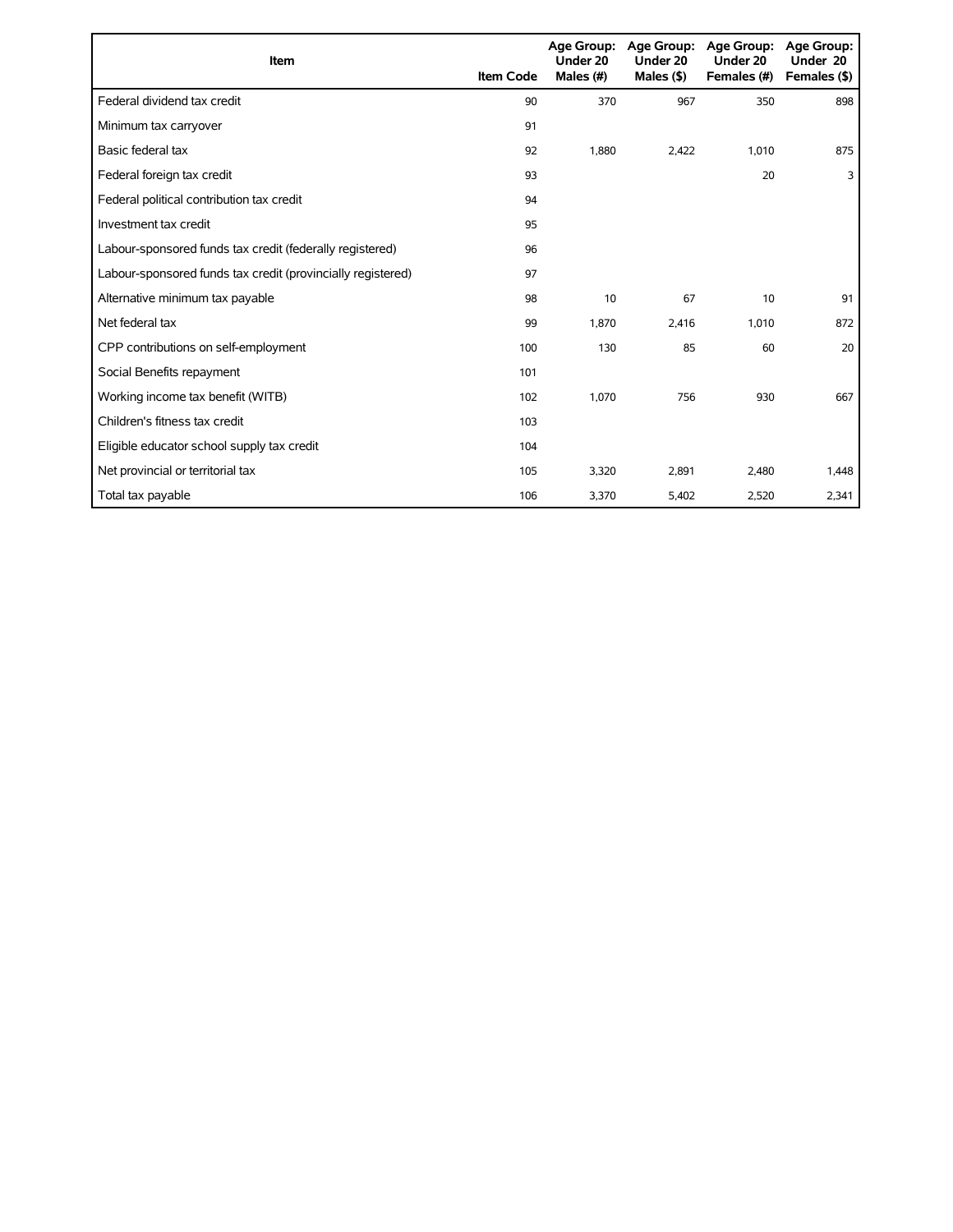| Item                                                                                          | Item<br>Code   | Age<br>Group:<br>20 to 24<br>Males (#) | Age<br>Group:<br>20 to 24<br>Males (\$) | Age<br>Group:<br>20 to 24<br>Females (#) | Age<br>Group:<br>20 to 24<br>Females (\$) |
|-----------------------------------------------------------------------------------------------|----------------|----------------------------------------|-----------------------------------------|------------------------------------------|-------------------------------------------|
| Number of taxable returns                                                                     | $\mathbf{1}$   | 13,920                                 |                                         | 10,140                                   |                                           |
| Number of non-taxable returns                                                                 | $\overline{2}$ | 13,240                                 |                                         | 17,330                                   |                                           |
| Total number of returns                                                                       | 3              | 27,160                                 |                                         | 27,470                                   |                                           |
| Employment income                                                                             | 4              | 22,960                                 | 465,752                                 | 23,100                                   | 368,289                                   |
| Commissions (from employment)                                                                 | 5              | 660                                    | 3,506                                   | 980                                      | 3,031                                     |
| Other employment income                                                                       | 6              | 1,110                                  | 2,579                                   | 1,280                                    | 3,355                                     |
| Old age security (OAS) pension                                                                | 7              |                                        |                                         |                                          |                                           |
| CPP or QPP benefits                                                                           | 8              | 790                                    | 2,123                                   | 1,130                                    | 3,084                                     |
| Other pensions and superannuation                                                             | 9              | 50                                     | 175                                     | 80                                       | 206                                       |
| Elected split-pension amount                                                                  | 10             |                                        |                                         |                                          |                                           |
| Universal child care benefit (UCCB)                                                           | 11             | 140                                    | 144                                     | 2,660                                    | 3,176                                     |
| Employment insurance and other benefits                                                       | 12             | 5,010                                  | 36,510                                  | 3,020                                    | 19,306                                    |
| Taxable amount of dividends from taxable Canadian corporations                                | 13             | 1,220                                  | 22,895                                  | 1,260                                    | 26,065                                    |
| Interest and other investment income                                                          | 14             | 880                                    | 344                                     | 920                                      | 416                                       |
| Net partnership income (limited or non-active partners only)                                  | 15             |                                        |                                         |                                          |                                           |
| Net rental income                                                                             | 16             |                                        |                                         |                                          |                                           |
| Taxable capital gains                                                                         | 17             | 340                                    | 1,440                                   | 320                                      | 1,526                                     |
| <b>RRSP</b> income                                                                            | 18             | 330                                    | 669                                     | 170                                      | 228                                       |
| Other income                                                                                  | 19             | 3,540                                  | 10,503                                  | 4,030                                    | 14,058                                    |
| Net business income                                                                           | 20             | 590                                    | 4,125                                   | 580                                      | 2,517                                     |
| Net professional income                                                                       | 21             | 60                                     | 320                                     | 80                                       | 382                                       |
| Net commission income                                                                         | 22             | 90                                     | 475                                     | 200                                      | 397                                       |
| Net farming income                                                                            | 23             |                                        |                                         |                                          |                                           |
| Net fishing income                                                                            | 24             | 290                                    | 6,076                                   | 30                                       | 414                                       |
| Workers' compensation benefits                                                                | 25             | 290                                    | 659                                     | 200                                      | 346                                       |
| Social assistance payments                                                                    | 26             | 1,440                                  | 6,888                                   | 1,740                                    | 10,230                                    |
| Net federal supplements                                                                       | 27             |                                        |                                         |                                          |                                           |
| Total income assessed                                                                         | 28             | 24,840                                 | 565,454                                 | 25,680                                   | 457,091                                   |
| Registered pension plan (RPP) deduction                                                       | 29             | 2,060                                  | 4,498                                   | 2,180                                    | 4,834                                     |
| RRSP/PRPP deduction                                                                           | 30             | 1,750                                  | 4,080                                   | 1,270                                    | 2,045                                     |
| Deduction for elected split-pension amount                                                    | 31             |                                        |                                         |                                          |                                           |
| Annual union, professional, or like dues                                                      | 32             | 3,060                                  | 1,466                                   | 3,830                                    | 1,564                                     |
| Child care expenses                                                                           | 33             | $70\,$                                 | 195                                     | 690                                      | 1,676                                     |
| <b>Business investment loss</b>                                                               | 34             |                                        |                                         |                                          |                                           |
| Moving expenses                                                                               | 35             | 270                                    | 359                                     | 310                                      | 348                                       |
| Support payments made                                                                         | 36             |                                        |                                         |                                          |                                           |
| Carrying charges and interest expenses                                                        | 37             | 100                                    | 68                                      | 110                                      | 81                                        |
| Deduction for CPP/QPP contributions on self-employment and other earnings                     | 38             | 720                                    | 400                                     | 530                                      | 144                                       |
| Deduction for provincial parental insurance plan (PPIP) premiums on self-employment<br>income | 39             |                                        |                                         |                                          |                                           |
| Exploration and development expenses                                                          | 40             |                                        |                                         |                                          |                                           |
| Other employment expenses                                                                     | 41             | 500                                    | 1,101                                   | 320                                      | 420                                       |
| Clergy residence deduction                                                                    | 42             |                                        |                                         |                                          |                                           |
| Other deductions                                                                              | 43             | 410                                    | 247                                     | 410                                      | 202                                       |
| Total deductions before adjustments                                                           | 44             | 7,000                                  | 12,452                                  | 6,820                                    | 11,360                                    |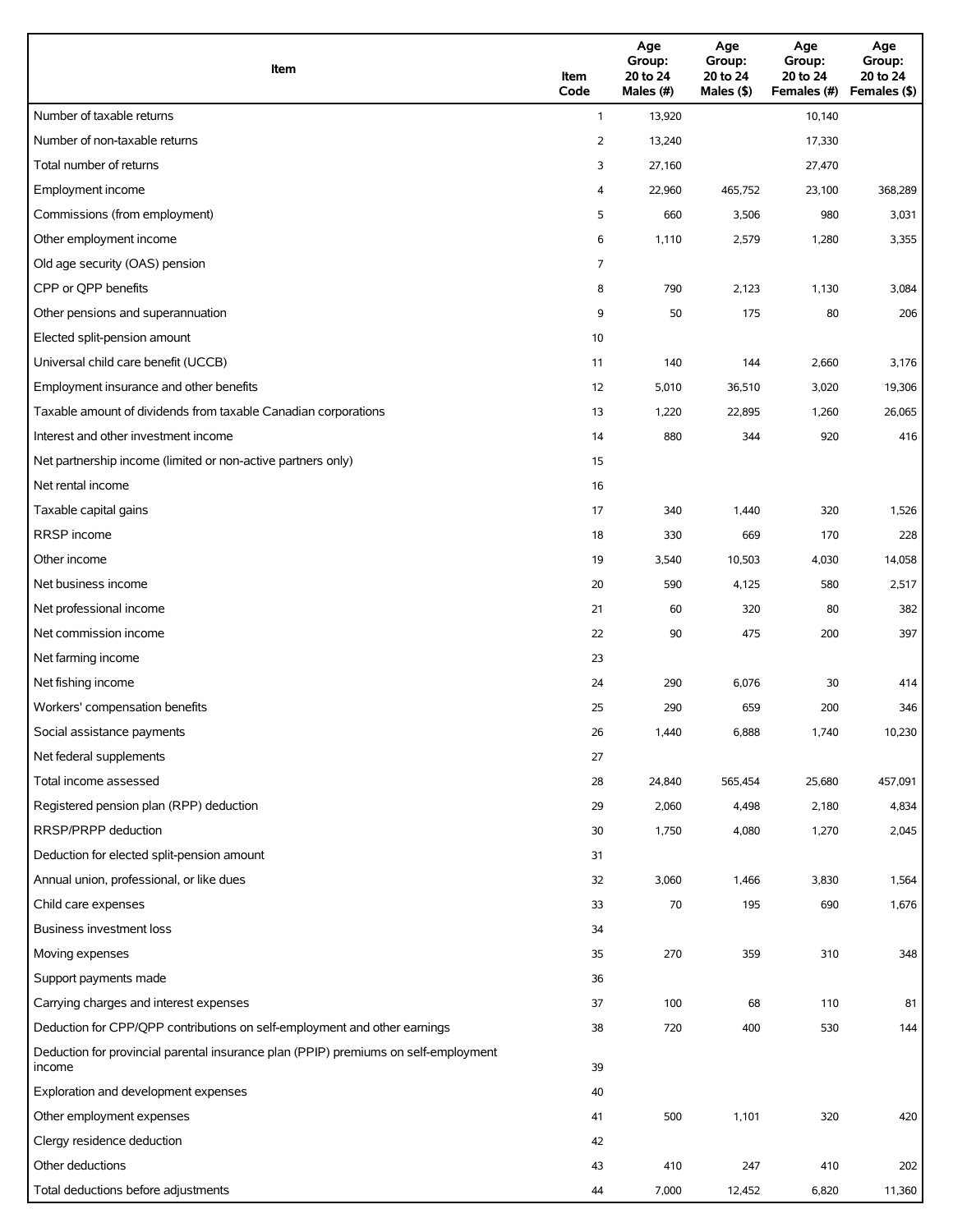| Item                                                                              | <b>Item Code</b> | <b>Age Group:</b><br>20 to 24<br>Males (#) | <b>Age Group:</b><br>20 to 24<br>Males (\$) | <b>Age Group:</b><br>20 to 24<br>Females (#) | Age Group:<br>20 to 24<br>Females (\$) |
|-----------------------------------------------------------------------------------|------------------|--------------------------------------------|---------------------------------------------|----------------------------------------------|----------------------------------------|
| Social benefits repayment                                                         | 45               |                                            |                                             |                                              |                                        |
| Net income                                                                        | 46               | 24,820                                     | 552,558                                     | 25.660                                       | 445,760                                |
| Canadian Forces personnel and police deduction                                    | 47               |                                            |                                             |                                              |                                        |
| Security options deductions                                                       | 48               | 20                                         | 6                                           |                                              |                                        |
| Other payments deduction                                                          | 49               | 1,710                                      | 7,547                                       | 1,930                                        | 10,576                                 |
| Non-capital losses of other years                                                 | 50               |                                            |                                             |                                              |                                        |
| Net capital losses of other years                                                 | 51               |                                            |                                             |                                              |                                        |
| Capital gains deduction                                                           | 52               |                                            |                                             |                                              |                                        |
| Northern residents deductions                                                     | 53               | 10                                         | 33                                          |                                              |                                        |
| <b>Additional deductions</b>                                                      | 54               |                                            |                                             |                                              |                                        |
| Farming/fishing losses of prior years                                             | 55               |                                            |                                             |                                              |                                        |
| Total deductions from net income                                                  | 56               | 1,790                                      | 8,953                                       | 1,980                                        | 11,516                                 |
| Taxable income assessed                                                           | 57               | 24,120                                     | 543,605                                     | 25,110                                       | 434,261                                |
| Basic personal amount                                                             | 58               | 27,160                                     | 310,527                                     | 27,460                                       | 314,004                                |
| Age amount                                                                        | 59               |                                            |                                             |                                              |                                        |
| Spouse or common-law partner amount                                               | 60               | 570                                        | 4,373                                       | 300                                          | 2,409                                  |
| Amount for an eligible dependant                                                  | 61               | 80                                         | 794                                         | 1,930                                        | 21,450                                 |
| Family caregiver amount for children under 18 years of age                        | 62               |                                            |                                             | 60                                           | 134                                    |
| Amount for infirm dependants age 18 or older                                      | 63               |                                            |                                             |                                              |                                        |
| CPP or QPP contributions through employment                                       | 64               | 22,630                                     | 19,597                                      | 22,720                                       | 14,813                                 |
| CPP or QPP contributions on self-employment and other earnings                    | 65               | 720                                        | 400                                         | 530                                          | 144                                    |
| Employment insurance premiums                                                     | 66               | 21,940                                     | 8,446                                       | 21,700                                       | 6,748                                  |
| PPIP premiums paid                                                                | 67               |                                            |                                             |                                              |                                        |
| PPIP premiums payable on employment income                                        | 68               |                                            |                                             |                                              |                                        |
| PPIP premiums payable on self-employment income                                   | 69               |                                            |                                             |                                              |                                        |
| Volunteer firefighters' amount/search and rescue volunteers' amount               | 70               | 360                                        | 1,074                                       | 70                                           | 219                                    |
| Canada employment amount                                                          | 71               | 23,070                                     | 26,366                                      | 23,200                                       | 26,392                                 |
| Public transit amount                                                             | 72               | 1,160                                      | 393                                         | 1,510                                        | 532                                    |
| Children's arts amount                                                            | 73               |                                            |                                             | 30                                           | 5                                      |
| Home accessibility expenses                                                       | 74               |                                            |                                             |                                              |                                        |
| Home buyers' amount                                                               | 75               | 350                                        | 1,634                                       | 200                                          | 853                                    |
| Pension income amount                                                             | 76               | 50                                         | 79                                          | 80                                           | 117                                    |
| Caregiver amount                                                                  | 77               | 10                                         | 60                                          |                                              |                                        |
| Disability amount                                                                 | 78               | 640                                        | 5,017                                       | 380                                          | 3,006                                  |
| Disability amount transferred from a dependant                                    | 79               | 20                                         | 167                                         |                                              |                                        |
| Interest paid on student loans                                                    | 80               | 1,170                                      | 481                                         | 1,540                                        | 743                                    |
| Tuition, education, and textbook amounts                                          | 81               | 6,610                                      | 40,181                                      | 8,240                                        | 53,477                                 |
| Tuition, education, and textbook amounts transferred from a child                 | 82               |                                            |                                             |                                              |                                        |
| Amounts transferred from spouse or common-law partner                             | 83               |                                            |                                             |                                              |                                        |
| Medical expenses                                                                  | 84               | 1,090                                      | 901                                         | 2,120                                        | 1,616                                  |
| Total tax credits on personal amounts                                             |                  |                                            |                                             |                                              | 67,115                                 |
| Allowable charitable donations and government gifts                               | 85<br>86         | 27,160<br>910                              | 63,163<br>350                               | 27,470<br>1,090                              | 289                                    |
|                                                                                   |                  |                                            |                                             |                                              |                                        |
| Eligible cultural and ecological gifts<br>Total tax credit on donations and gifts | 87<br>88         | 870                                        | 95                                          | 1,050                                        | 76                                     |
| Total federal non-refundable tax credits                                          | 89               | 27,160                                     | 63,258                                      | 27,470                                       | 67,191                                 |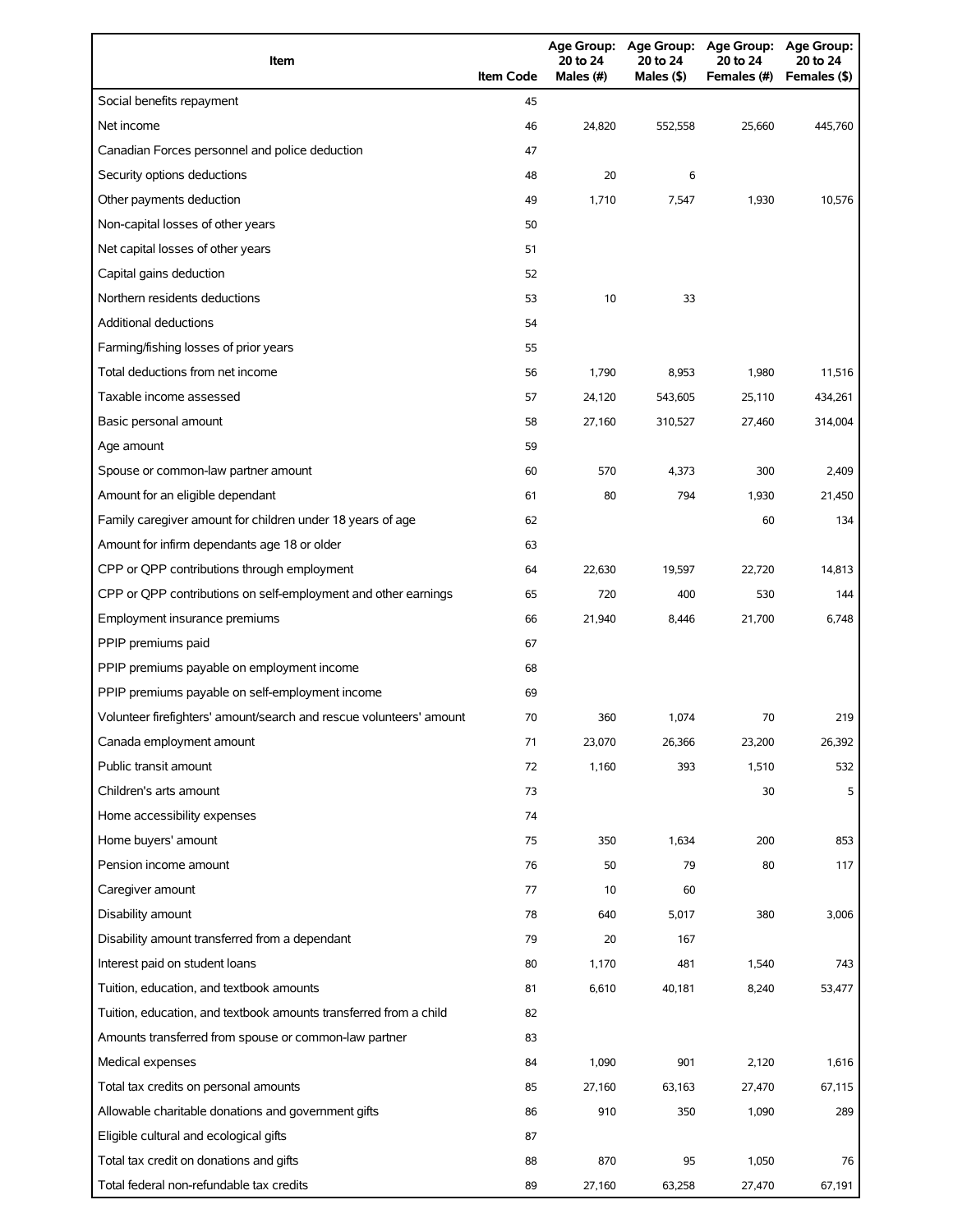| Item                                                        | <b>Item Code</b> | 20 to 24<br>Males (#) | Age Group: Age Group:<br>20 to 24<br>Males $($ \$) | Age Group:<br>20 to 24<br>Females (#) | Age Group:<br>20 to 24<br>Females (\$) |
|-------------------------------------------------------------|------------------|-----------------------|----------------------------------------------------|---------------------------------------|----------------------------------------|
| Federal dividend tax credit                                 | 90               | 1,020                 | 2,099                                              | 1,010                                 | 2,227                                  |
| Minimum tax carryover                                       | 91               |                       |                                                    | 10                                    | 16                                     |
| Basic federal tax                                           | 92               | 11,830                | 31,788                                             | 7,270                                 | 14,319                                 |
| Federal foreign tax credit                                  | 93               |                       |                                                    | 70                                    | 26                                     |
| Federal political contribution tax credit                   | 94               |                       |                                                    |                                       |                                        |
| Investment tax credit                                       | 95               |                       |                                                    |                                       |                                        |
| Labour-sponsored funds tax credit (federally registered)    | 96               |                       |                                                    |                                       |                                        |
| Labour-sponsored funds tax credit (provincially registered) | 97               |                       |                                                    |                                       |                                        |
| Alternative minimum tax payable                             | 98               |                       |                                                    |                                       |                                        |
| Net federal tax                                             | 99               | 11,820                | 31,762                                             | 7,250                                 | 14,295                                 |
| CPP contributions on self-employment                        | 100              | 720                   | 800                                                | 530                                   | 288                                    |
| Social Benefits repayment                                   | 101              |                       |                                                    |                                       |                                        |
| Working income tax benefit (WITB)                           | 102              | 4,320                 | 2.831                                              | 4,610                                 | 3,490                                  |
| Children's fitness tax credit                               | 103              |                       |                                                    | 120                                   | 5                                      |
| Eligible educator school supply tax credit                  | 104              |                       |                                                    | 30                                    | 2                                      |
| Net provincial or territorial tax                           | 105              | 13,660                | 29,697                                             | 9,840                                 | 15,566                                 |
| Total tax payable                                           | 106              | 13,920                | 62,773                                             | 10,140                                | 30,153                                 |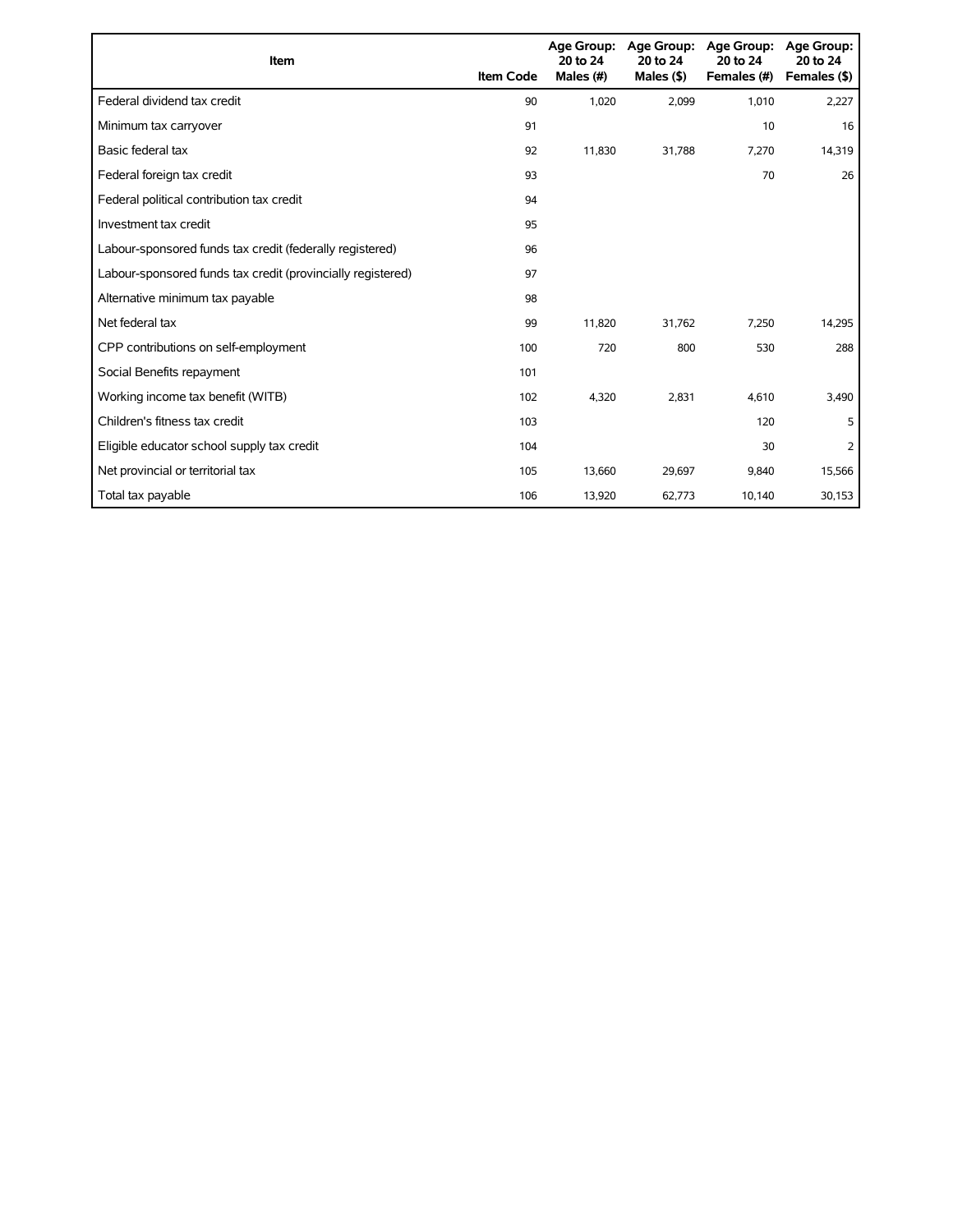| Item                                                                                          | Item<br>Code | Age<br>Group:<br>25 to 29<br>Males (#) | Age<br>Group:<br>25 to 29<br>Males (\$) | Age<br>Group:<br>25 to 29<br>Females (#) | Age<br>Group:<br>25 to 29<br>Females (\$) |
|-----------------------------------------------------------------------------------------------|--------------|----------------------------------------|-----------------------------------------|------------------------------------------|-------------------------------------------|
| Number of taxable returns                                                                     | $\mathbf{1}$ | 19,830                                 |                                         | 17,630                                   |                                           |
| Number of non-taxable returns                                                                 | 2            | 7,230                                  |                                         | 10,180                                   |                                           |
| Total number of returns                                                                       | 3            | 27,060                                 |                                         | 27,800                                   |                                           |
| Employment income                                                                             | 4            | 23,280                                 | 842,357                                 | 22,880                                   | 652,477                                   |
| Commissions (from employment)                                                                 | 5            | 800                                    | 9,028                                   | 1,020                                    | 6,972                                     |
| Other employment income                                                                       | 6            | 1,750                                  | 6,489                                   | 1,580                                    | 6,219                                     |
| Old age security (OAS) pension                                                                | 7            |                                        |                                         |                                          |                                           |
| CPP or QPP benefits                                                                           | 8            | 120                                    | 493                                     | 160                                      | 445                                       |
| Other pensions and superannuation                                                             | 9            | 30                                     | 172                                     | 20                                       | 158                                       |
| Elected split-pension amount                                                                  | 10           |                                        |                                         |                                          |                                           |
| Universal child care benefit (UCCB)                                                           | 11           | 630                                    | 753                                     | 6,450                                    | 8,528                                     |
| Employment insurance and other benefits                                                       | 12           | 6,190                                  | 50,252                                  | 5,760                                    | 47,093                                    |
| Taxable amount of dividends from taxable Canadian corporations                                | 13           | 1,540                                  | 20,028                                  | 1,250                                    | 17,828                                    |
| Interest and other investment income                                                          | 14           | 1,330                                  | 755                                     | 1,180                                    | 765                                       |
| Net partnership income (limited or non-active partners only)                                  | 15           |                                        |                                         |                                          |                                           |
| Net rental income                                                                             | 16           | 330                                    | 601                                     | 210                                      | 397                                       |
| Taxable capital gains                                                                         | 17           | 640                                    | 2,896                                   | 420                                      | 2,380                                     |
| <b>RRSP</b> income                                                                            | 18           | 1,170                                  | 3,293                                   | 810                                      | 1,596                                     |
| Other income                                                                                  | 19           | 2,170                                  | 7,687                                   | 1,860                                    | 7,002                                     |
| Net business income                                                                           | 20           | 1,090                                  | 12,819                                  | 1,320                                    | 10,334                                    |
| Net professional income                                                                       | 21           | 150                                    | 1,872                                   | 300                                      | 5,075                                     |
| Net commission income                                                                         | 22           | 140                                    | 1,334                                   | 400                                      | 1,353                                     |
| Net farming income                                                                            | 23           | 50                                     | 77                                      | 20                                       | 22                                        |
| Net fishing income                                                                            | 24           | 290                                    | 9,415                                   | 50                                       | 750                                       |
| Workers' compensation benefits                                                                | 25           | 370                                    | 1,602                                   | 310                                      | 892                                       |
| Social assistance payments                                                                    | 26           | 1,510                                  | 8,302                                   | 1,860                                    | 12,153                                    |
| Net federal supplements                                                                       | 27           |                                        |                                         |                                          |                                           |
| Total income assessed                                                                         | 28           | 25,670                                 | 980,250                                 | 26,730                                   | 782,677                                   |
| Registered pension plan (RPP) deduction                                                       | 29           | 5,130                                  | 17,377                                  | 6,620                                    | 20,046                                    |
| RRSP/PRPP deduction                                                                           | 30           | 4,840                                  | 16,434                                  | 4,280                                    | 9,807                                     |
| Deduction for elected split-pension amount                                                    | 31           |                                        |                                         |                                          |                                           |
| Annual union, professional, or like dues                                                      | 32           | 4,940                                  | 3,488                                   | 7,330                                    | 4,465                                     |
| Child care expenses                                                                           | 33           | 340                                    | 1,237                                   | 2,660                                    | 8,710                                     |
| Business investment loss                                                                      | 34           |                                        |                                         |                                          |                                           |
| Moving expenses                                                                               | 35           | 390                                    | 1,005                                   | 420                                      | 961                                       |
| Support payments made                                                                         | 36           | 10                                     | 55                                      |                                          |                                           |
| Carrying charges and interest expenses                                                        | 37           | 210                                    | 195                                     | 150                                      | 186                                       |
| Deduction for CPP/QPP contributions on self-employment and other earnings                     | 38           | 1,130                                  | 870                                     | 1,270                                    | 653                                       |
| Deduction for provincial parental insurance plan (PPIP) premiums on self-employment<br>income | 39           |                                        |                                         |                                          |                                           |
| Exploration and development expenses                                                          | 40           |                                        |                                         |                                          |                                           |
| Other employment expenses                                                                     | 41           | 950                                    | 2,804                                   | 730                                      | 1,248                                     |
| Clergy residence deduction                                                                    | 42           | 20                                     | 139                                     |                                          |                                           |
| Other deductions                                                                              | 43           | 710                                    | 724                                     |                                          |                                           |
| Total deductions before adjustments                                                           | 44           | 12,680                                 | 44,340                                  | 14,400                                   | 66,480                                    |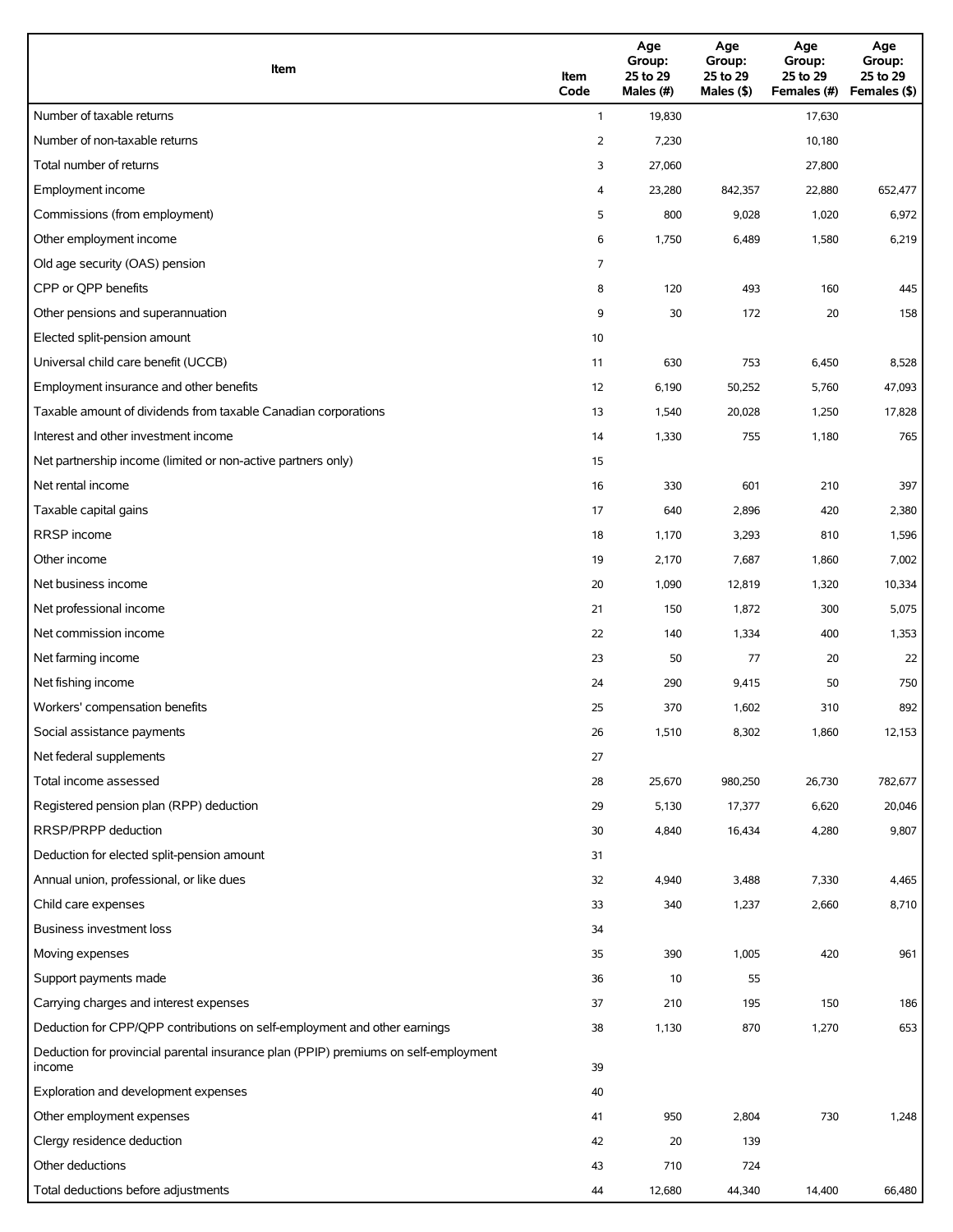| Item                                                                | <b>Item Code</b> | 25 to 29<br>Males (#) | Age Group: Age Group:<br>25 to 29<br>Males (\$) | <b>Age Group:</b><br>25 to 29<br>Females (#) | <b>Age Group:</b><br>25 to 29<br>Females (\$) |
|---------------------------------------------------------------------|------------------|-----------------------|-------------------------------------------------|----------------------------------------------|-----------------------------------------------|
| Social benefits repayment                                           | 45               | 580                   | 1,197                                           |                                              |                                               |
| Net income                                                          | 46               | 25,630                | 935,073                                         | 26,650                                       | 736,188                                       |
| Canadian Forces personnel and police deduction                      | 47               | 60                    | 1,204                                           |                                              |                                               |
| Security options deductions                                         | 48               |                       |                                                 | 10                                           | 15                                            |
| Other payments deduction                                            | 49               | 1,860                 | 9,924                                           | 2,150                                        | 13,045                                        |
| Non-capital losses of other years                                   | 50               | 20                    | 132                                             |                                              |                                               |
| Net capital losses of other years                                   | 51               | 60                    | 119                                             | 30                                           | 23                                            |
| Capital gains deduction                                             | 52               | 10                    | 2,471                                           | 10                                           | 1,892                                         |
| Northern residents deductions                                       | 53               | 40                    | 87                                              | 40                                           | 129                                           |
| <b>Additional deductions</b>                                        | 54               | 20                    | 147                                             | 10                                           | 72                                            |
| Farming/fishing losses of prior years                               | 55               |                       |                                                 |                                              |                                               |
| Total deductions from net income                                    | 56               | 2,110                 | 14,252                                          | 2,260                                        | 15,271                                        |
| Taxable income assessed                                             | 57               | 24,810                | 920,859                                         | 26,130                                       | 720,923                                       |
| Basic personal amount                                               | 58               | 27,060                | 308,527                                         | 27,800                                       | 316,891                                       |
| Age amount                                                          | 59               |                       |                                                 |                                              |                                               |
| Spouse or common-law partner amount                                 | 60               | 1,810                 | 14,336                                          | 790                                          | 6,542                                         |
| Amount for an eligible dependant                                    | 61               | 230                   | 2,524                                           | 3,310                                        | 36,354                                        |
| Family caregiver amount for children under 18 years of age          | 62               | 50                    | 115                                             | 160                                          | 401                                           |
| Amount for infirm dependants age 18 or older                        | 63               |                       |                                                 |                                              |                                               |
| CPP or QPP contributions through employment                         | 64               | 23,100                | 34,072                                          | 22,630                                       | 27,283                                        |
| CPP or QPP contributions on self-employment and other earnings      | 65               | 1,130                 | 870                                             | 1,270                                        | 653                                           |
| Employment insurance premiums                                       | 66               | 22,660                | 13,603                                          | 21,920                                       | 11,262                                        |
| PPIP premiums paid                                                  | 67               |                       |                                                 |                                              |                                               |
| PPIP premiums payable on employment income                          | 68               |                       |                                                 |                                              |                                               |
| PPIP premiums payable on self-employment income                     | 69               |                       |                                                 |                                              |                                               |
| Volunteer firefighters' amount/search and rescue volunteers' amount | 70               | 400                   | 1,192                                           | 90                                           | 270                                           |
| Canada employment amount                                            | 71               | 23,400                | 26,890                                          | 23,000                                       | 26,271                                        |
| Public transit amount                                               | 72               | 1,240                 | 637                                             | 1,410                                        | 715                                           |
| Children's arts amount                                              | 73               | 110                   | 25                                              | 190                                          | 38                                            |
| Home accessibility expenses                                         | 74               |                       |                                                 |                                              |                                               |
| Home buyers' amount                                                 | 75               | 820                   | 3,797                                           | 610                                          | 2,668                                         |
| Pension income amount                                               | 76               | 30                    | 46                                              | 30                                           | 45                                            |
| Caregiver amount                                                    | 77               | 20                    | 102                                             | 20                                           | 100                                           |
| Disability amount                                                   | 78               | 530                   | 4,188                                           | 350                                          | 2,822                                         |
| Disability amount transferred from a dependant                      | 79               | 80                    | 1,008                                           | 190                                          | 2,293                                         |
| Interest paid on student loans                                      | 80               | 2,220                 | 1,358                                           | 3,930                                        | 2,633                                         |
| Tuition, education, and textbook amounts                            | 81               | 4,920                 | 41,927                                          | 6,520                                        | 56,180                                        |
| Tuition, education, and textbook amounts transferred from a child   | 82               |                       |                                                 |                                              |                                               |
| Amounts transferred from spouse or common-law partner               | 83               | 340                   | 1,420                                           | 190                                          | 905                                           |
| Medical expenses                                                    | 84               | 1,770                 | 2,023                                           | 3,700                                        | 3,667                                         |
| Total tax credits on personal amounts                               | 85               | 27,060                | 68,809                                          | 27,800                                       | 74,705                                        |
| Allowable charitable donations and government gifts                 | 86               | 2,180                 | 1,095                                           | 2,490                                        | 941                                           |
| Eligible cultural and ecological gifts                              | 87               |                       |                                                 |                                              |                                               |
| Total tax credit on donations and gifts                             | 88               | 2,130                 | 291                                             | 2,460                                        | 243                                           |
| Total federal non-refundable tax credits                            | 89               | 27,060                | 69,100                                          | 27,800                                       | 74,949                                        |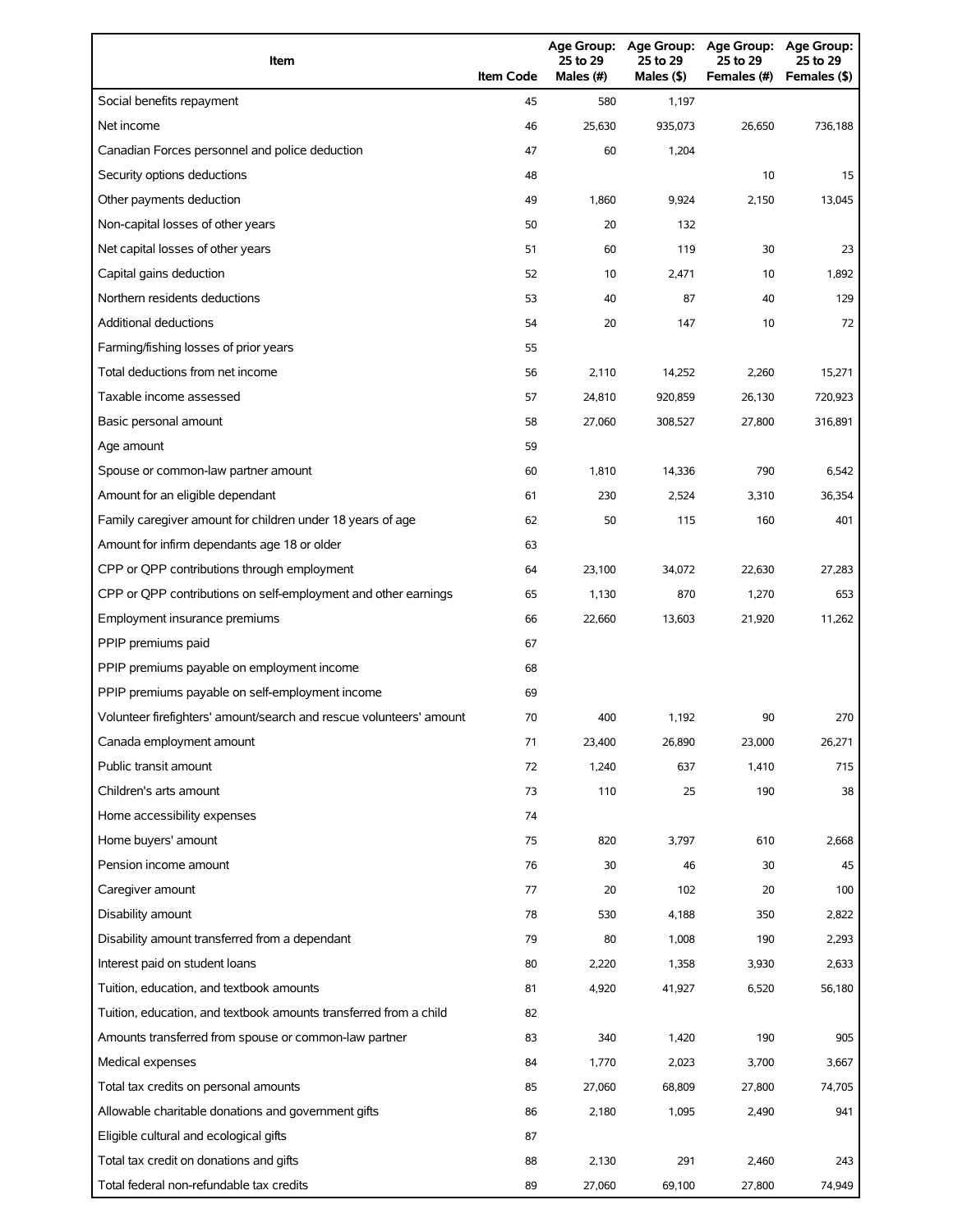| Item                                                        | <b>Item Code</b> | 25 to 29<br>Males (#) | Age Group: Age Group:<br>25 to 29<br>Males $(§)$ | <b>Age Group:</b><br>25 to 29<br>Females (#) | Age Group:<br>25 to 29<br>Females (\$) |
|-------------------------------------------------------------|------------------|-----------------------|--------------------------------------------------|----------------------------------------------|----------------------------------------|
| Federal dividend tax credit                                 | 90               | 1,440                 | 1,944                                            | 1,120                                        | 1,744                                  |
| Minimum tax carryover                                       | 91               | 10                    | 40                                               |                                              |                                        |
| Basic federal tax                                           | 92               | 18,200                | 86,088                                           | 14,880                                       | 49.844                                 |
| Federal foreign tax credit                                  | 93               | 270                   | 324                                              | 150                                          | 144                                    |
| Federal political contribution tax credit                   | 94               |                       |                                                  |                                              |                                        |
| Investment tax credit                                       | 95               | 30                    | 33                                               |                                              |                                        |
| Labour-sponsored funds tax credit (federally registered)    | 96               |                       |                                                  |                                              |                                        |
| Labour-sponsored funds tax credit (provincially registered) | 97               |                       |                                                  |                                              |                                        |
| Alternative minimum tax payable                             | 98               |                       |                                                  | 10                                           | 134                                    |
| Net federal tax                                             | 99               | 18,190                | 85,733                                           | 14,850                                       | 49,697                                 |
| CPP contributions on self-employment                        | 100              | 1,130                 | 1,741                                            | 1,270                                        | 1,307                                  |
| Social Benefits repayment                                   | 101              | 580                   | 1,197                                            |                                              |                                        |
| Working income tax benefit (WITB)                           | 102              | 2,750                 | 1,830                                            | 3,680                                        | 3,186                                  |
| Children's fitness tax credit                               | 103              | 420                   | 21                                               | 870                                          | 45                                     |
| Eligible educator school supply tax credit                  | 104              | 10                    | 1                                                | 120                                          | 7                                      |
| Net provincial or territorial tax                           | 105              | 19,540                | 75,068                                           | 17,130                                       | 46,270                                 |
| Total tax payable                                           | 106              | 19,830                | 163,739                                          | 17,630                                       | 97,310                                 |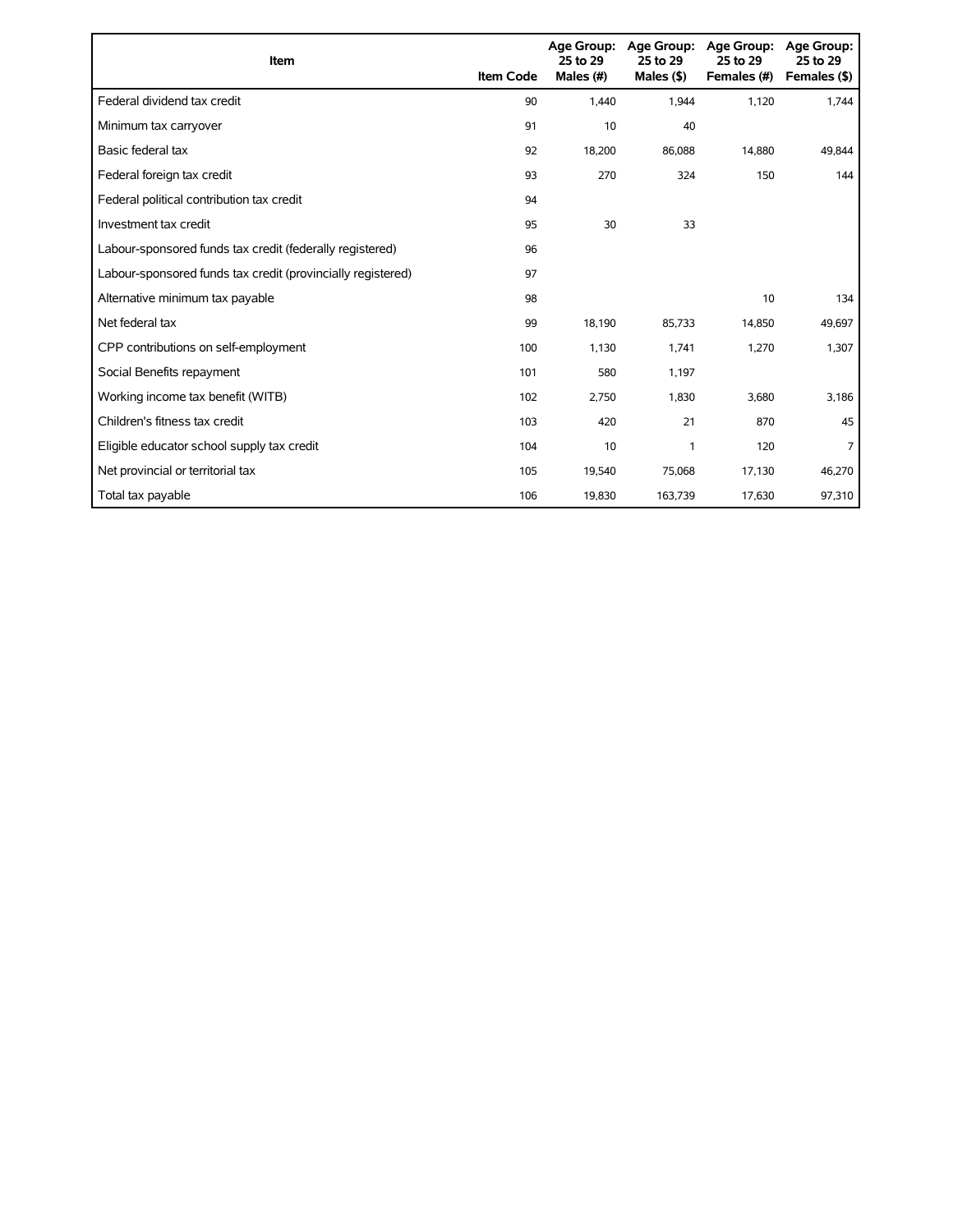| Item                                                                                          | Item<br>Code   | Age<br>Group:<br>30 to 34<br>Males (#) | Age<br>Group:<br>30 to 34<br>Males (\$) | Age<br>Group:<br>30 to 34<br>Females (#) | Age<br>Group:<br>30 to 34<br>Females (\$) |
|-----------------------------------------------------------------------------------------------|----------------|----------------------------------------|-----------------------------------------|------------------------------------------|-------------------------------------------|
| Number of taxable returns                                                                     | $\mathbf{1}$   | 20,760                                 |                                         | 18,830                                   |                                           |
| Number of non-taxable returns                                                                 | $\overline{2}$ | 4,340                                  |                                         | 7,880                                    |                                           |
| Total number of returns                                                                       | 3              | 25,090                                 |                                         | 26,710                                   |                                           |
| Employment income                                                                             | 4              | 21,520                                 | 1,017,674                               | 21,230                                   | 736,213                                   |
| Commissions (from employment)                                                                 | 5              | 810                                    | 16,744                                  | 780                                      | 7,170                                     |
| Other employment income                                                                       | 6              | 1,790                                  | 9,089                                   | 1,380                                    | 6,824                                     |
| Old age security (OAS) pension                                                                | 7              |                                        |                                         |                                          |                                           |
| CPP or QPP benefits                                                                           | 8              | 100                                    | 757                                     | 160                                      | 1,231                                     |
| Other pensions and superannuation                                                             | 9              | 40                                     | 471                                     | 20                                       | 162                                       |
| Elected split-pension amount                                                                  | 10             |                                        |                                         | 40                                       | 224                                       |
| Universal child care benefit (UCCB)                                                           | 11             | 1,860                                  | 2,301                                   | 10,970                                   | 14,426                                    |
| Employment insurance and other benefits                                                       | 12             | 5,410                                  | 45,540                                  | 6,800                                    | 63,181                                    |
| Taxable amount of dividends from taxable Canadian corporations                                | 13             | 1,690                                  | 30,222                                  | 1,470                                    | 27,348                                    |
| Interest and other investment income                                                          | 14             | 1,510                                  | 1,002                                   | 1,480                                    | 964                                       |
| Net partnership income (limited or non-active partners only)                                  | 15             |                                        |                                         |                                          |                                           |
| Net rental income                                                                             | 16             | 610                                    | 670                                     | 530                                      | 796                                       |
| Taxable capital gains                                                                         | 17             | 710                                    | 3,775                                   | 560                                      | 3,695                                     |
| <b>RRSP</b> income                                                                            | 18             | 2,070                                  | 6,871                                   | 1,520                                    | 3,754                                     |
| Other income                                                                                  | 19             | 1,660                                  | 8,525                                   | 1,610                                    | 7,572                                     |
| Net business income                                                                           | 20             | 1,430                                  | 19,606                                  | 1,750                                    | 15,947                                    |
| Net professional income                                                                       | 21             | 230                                    | 7,522                                   | 370                                      | 9,296                                     |
| Net commission income                                                                         | 22             | 150                                    | 2,268                                   | 470                                      | 2,191                                     |
| Net farming income                                                                            | 23             | 80                                     | 161                                     | 40                                       | $-37$                                     |
| Net fishing income                                                                            | 24             | 280                                    | 9,460                                   | 40                                       | 669                                       |
| Workers' compensation benefits                                                                | 25             | 380                                    | 2,640                                   | 290                                      | 1,305                                     |
| Social assistance payments                                                                    | 26             | 1,390                                  | 8,478                                   | 1,630                                    | 10,942                                    |
| Net federal supplements                                                                       | 27             |                                        |                                         |                                          |                                           |
| Total income assessed                                                                         | 28             | 24,230                                 | 1,193,840                               | 26,010                                   | 914,307                                   |
| Registered pension plan (RPP) deduction                                                       | 29             | 6,680                                  | 28,433                                  | 8,340                                    | 30,630                                    |
| RRSP/PRPP deduction                                                                           | 30             | 6,200                                  | 25,513                                  | 5,740                                    | 15,974                                    |
| Deduction for elected split-pension amount                                                    | 31             |                                        |                                         |                                          |                                           |
| Annual union, professional, or like dues                                                      | 32             | 5,450                                  | 4,464                                   | 7,830                                    | 5,124                                     |
| Child care expenses                                                                           | 33             | 1,280                                  | 6,300                                   | 5,440                                    | 23,393                                    |
| Business investment loss                                                                      | 34             |                                        |                                         |                                          |                                           |
| Moving expenses                                                                               | 35             | 330                                    | 1,754                                   | 270                                      | 1,070                                     |
| Support payments made                                                                         | 36             |                                        |                                         |                                          |                                           |
| Carrying charges and interest expenses                                                        | 37             | 290                                    | 421                                     | 260                                      | 527                                       |
| Deduction for CPP/QPP contributions on self-employment and other earnings                     | 38             | 1,350                                  | 1,252                                   | 1,530                                    | 944                                       |
| Deduction for provincial parental insurance plan (PPIP) premiums on self-employment<br>income | 39             |                                        |                                         |                                          |                                           |
| Exploration and development expenses                                                          | 40             |                                        |                                         |                                          |                                           |
| Other employment expenses                                                                     | 41             | 1,200                                  | 4,462                                   | 810                                      | 1,737                                     |
| Clergy residence deduction                                                                    | 42             | 40                                     | 389                                     | 20                                       | 133                                       |
| Other deductions                                                                              | 43             | 810                                    | 740                                     |                                          |                                           |
| Total deductions before adjustments                                                           | 44             | 14,860                                 | 74,024                                  | 16,600                                   | 80,449                                    |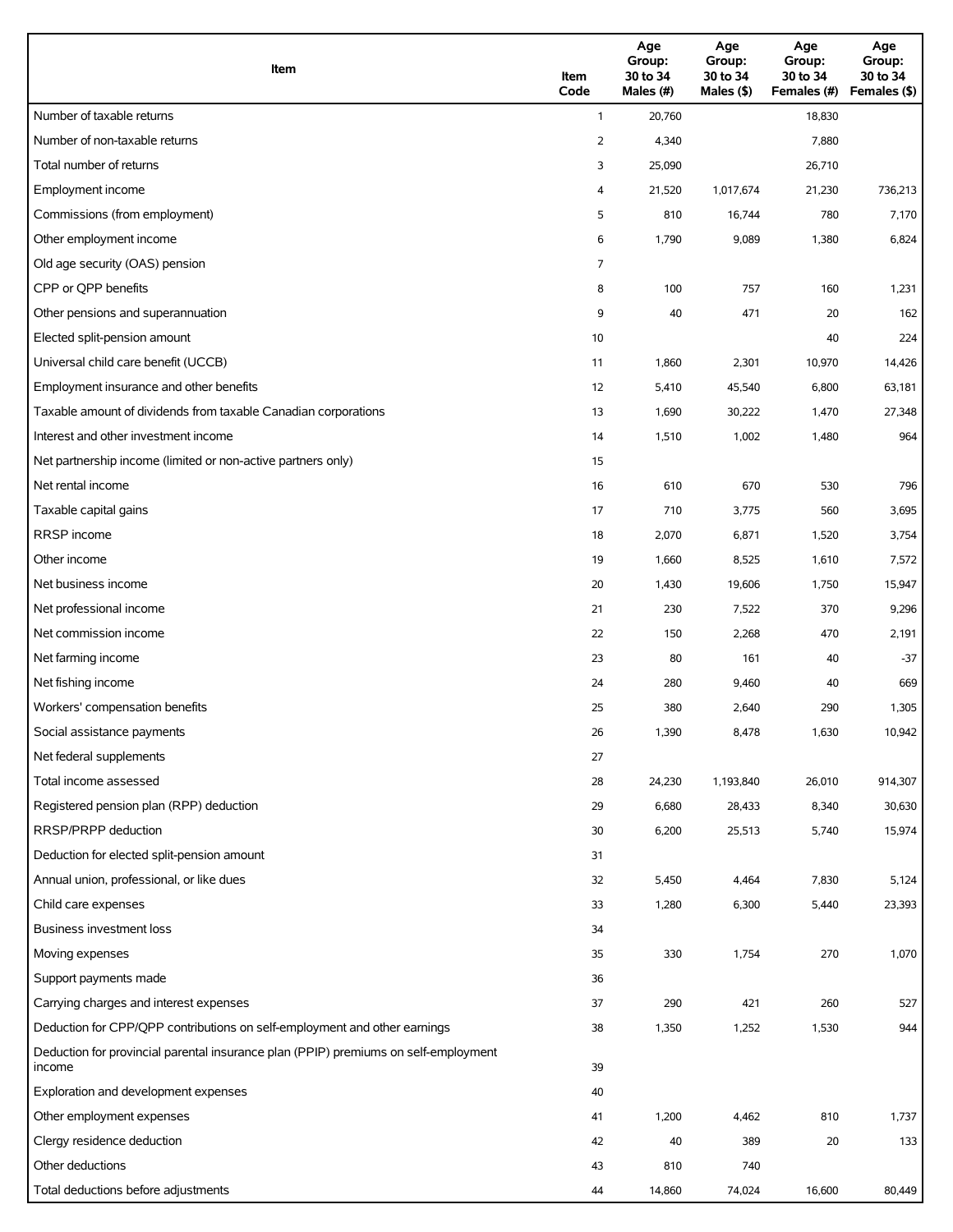| Item                                                                | <b>Item Code</b> | 30 to 34<br>Males (#) | 30 to 34<br>Males (\$) | Age Group: Age Group: Age Group:<br>30 to 34<br>Females (#) | Age Group:<br>30 to 34<br>Females (\$) |
|---------------------------------------------------------------------|------------------|-----------------------|------------------------|-------------------------------------------------------------|----------------------------------------|
| Social benefits repayment                                           | 45               | 680                   | 1,416                  | 20                                                          | 32                                     |
| Net income                                                          | 46               | 24,180                | 1,118,833              | 25,930                                                      | 834,226                                |
| Canadian Forces personnel and police deduction                      | 47               | 70                    | 1,101                  | 20                                                          | 377                                    |
| Security options deductions                                         | 48               | 100                   | 426                    |                                                             |                                        |
| Other payments deduction                                            | 49               | 1,760                 | 11,125                 | 1,910                                                       | 12,246                                 |
| Non-capital losses of other years                                   | 50               | 40                    | 224                    | 30                                                          | 83                                     |
| Net capital losses of other years                                   | 51               | 80                    | 121                    | 60                                                          | 49                                     |
| Capital gains deduction                                             | 52               | 20                    | 1,734                  | 20                                                          | 2,660                                  |
| Northern residents deductions                                       | 53               | 50                    | 139                    | 20                                                          | 80                                     |
| Additional deductions                                               | 54               |                       |                        | 20                                                          | 341                                    |
| Farming/fishing losses of prior years                               | 55               |                       |                        |                                                             |                                        |
| Total deductions from net income                                    | 56               | 2,110                 | 15,137                 | 2,100                                                       | 15,945                                 |
| Taxable income assessed                                             | 57               | 23,360                | 1,103,755              | 25,430                                                      | 818,304                                |
| Basic personal amount                                               | 58               | 25,090                | 285,062                | 26.710                                                      | 303,404                                |
| Age amount                                                          | 59               |                       |                        |                                                             |                                        |
| Spouse or common-law partner amount                                 | 60               | 2,870                 | 22.465                 | 1,030                                                       | 8,360                                  |
| Amount for an eligible dependant                                    | 61               | 430                   | 4,806                  | 4,100                                                       | 44,799                                 |
| Family caregiver amount for children under 18 years of age          | 62               | 190                   | 454                    | 360                                                         | 965                                    |
| Amount for infirm dependants age 18 or older                        | 63               |                       |                        |                                                             |                                        |
| CPP or QPP contributions through employment                         | 64               | 21,350                | 38,291                 | 20,990                                                      | 29,919                                 |
| CPP or QPP contributions on self-employment and other earnings      | 65               | 1,350                 | 1,252                  | 1,530                                                       | 944                                    |
| Employment insurance premiums                                       | 66               | 20,870                | 14,690                 | 20,290                                                      | 11,845                                 |
| PPIP premiums paid                                                  | 67               |                       |                        |                                                             |                                        |
| PPIP premiums payable on employment income                          | 68               |                       |                        |                                                             |                                        |
| PPIP premiums payable on self-employment income                     | 69               |                       |                        |                                                             |                                        |
| Volunteer firefighters' amount/search and rescue volunteers' amount | 70               | 400                   | 1,206                  | 80                                                          | 246                                    |
| Canada employment amount                                            | 71               | 21,650                | 24,872                 | 21,350                                                      | 24,399                                 |
| Public transit amount                                               | 72               | 990                   | 597                    | 1,000                                                       | 594                                    |
| Children's arts amount                                              | 73               | 530                   | 127                    | 710                                                         | 176                                    |
| Home accessibility expenses                                         | 74               |                       |                        |                                                             |                                        |
| Home buyers' amount                                                 | 75               | 600                   | 2,728                  | 410                                                         | 1,850                                  |
| Pension income amount                                               | 76               | 50                    | 86                     | 60                                                          | 115                                    |
| Caregiver amount                                                    | 77               | 40                    | 231                    |                                                             |                                        |
| Disability amount                                                   | 78               | 390                   | 3,082                  | 390                                                         | 3,064                                  |
| Disability amount transferred from a dependant                      | 79               | 240                   | 2,869                  | 480                                                         | 6,205                                  |
| Interest paid on student loans                                      | 80               | 1,940                 | 1,314                  | 3,360                                                       | 2,358                                  |
| Tuition, education, and textbook amounts                            | 81               | 2,200                 | 15,905                 | 2,930                                                       | 19,231                                 |
| Tuition, education, and textbook amounts transferred from a child   | 82               |                       |                        |                                                             |                                        |
| Amounts transferred from spouse or common-law partner               | 83               | 340                   | 1,476                  | 170                                                         | 774                                    |
| Medical expenses                                                    | 84               | 2,280                 | 2,725                  | 4,850                                                       | 6,044                                  |
| Total tax credits on personal amounts                               | 85               | 25,090                | 63,648                 | 26,710                                                      | 69,832                                 |
| Allowable charitable donations and government gifts                 | 86               | 3,190                 | 2,081                  | 3,380                                                       | 1,503                                  |
| Eligible cultural and ecological gifts                              | 87               |                       |                        |                                                             |                                        |
| Total tax credit on donations and gifts                             | 88               | 3,150                 | 556                    | 3,340                                                       | 386                                    |
| Total federal non-refundable tax credits                            | 89               | 25,090                | 64,204                 | 26,710                                                      | 70,218                                 |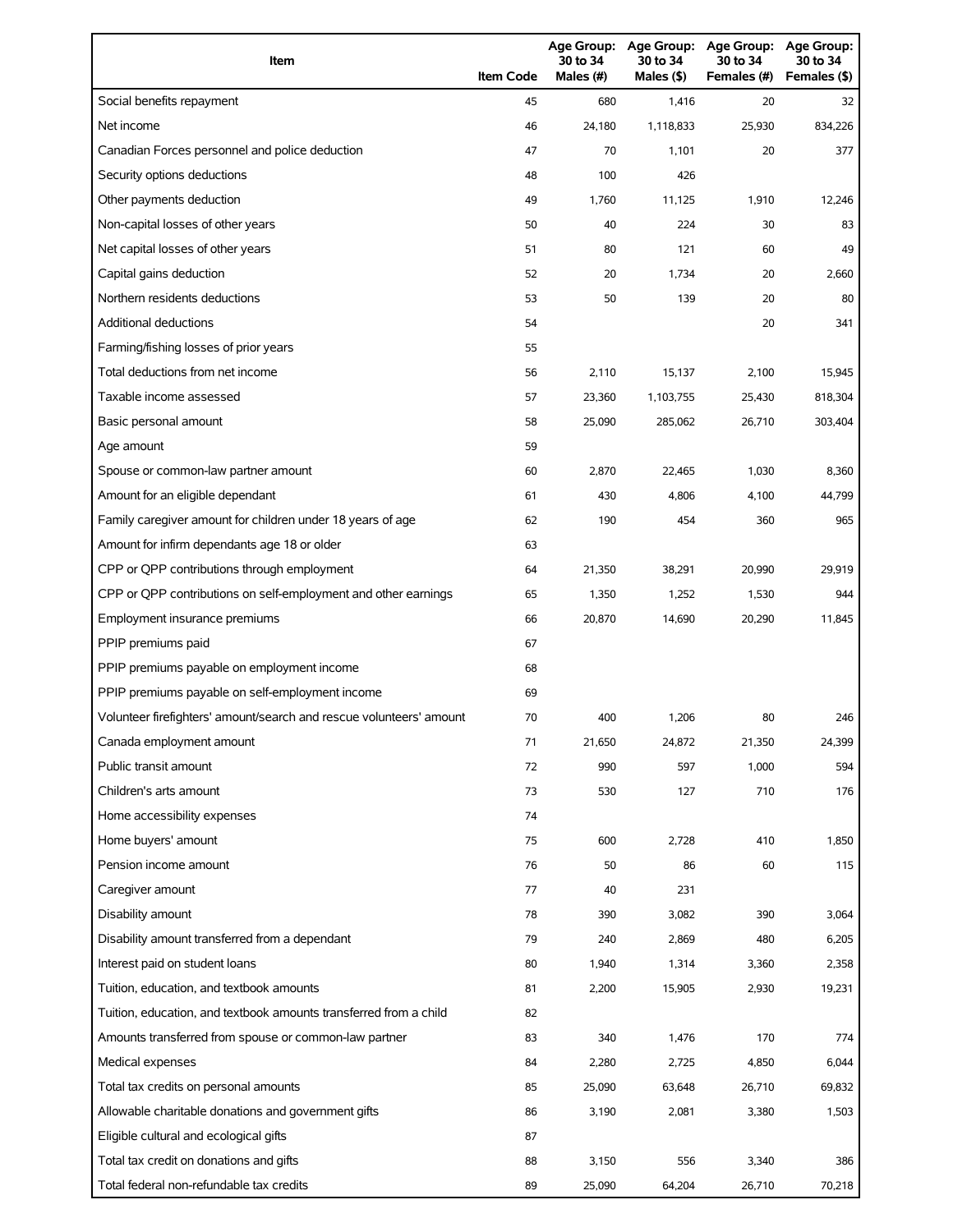| Item                                                        | <b>Item Code</b> | 30 to 34<br>Males (#) | Age Group: Age Group:<br>30 to 34<br>Males $($ \$) | Age Group:<br>30 to 34<br>Females (#) | Age Group:<br>30 to 34<br>Females (\$) |
|-------------------------------------------------------------|------------------|-----------------------|----------------------------------------------------|---------------------------------------|----------------------------------------|
| Federal dividend tax credit                                 | 90               | 1,640                 | 3,231                                              | 1,410                                 | 2,850                                  |
| Minimum tax carryover                                       | 91               | 20                    | 60                                                 |                                       |                                        |
| Basic federal tax                                           | 92               | 19,750                | 124,435                                            | 16,920                                | 70,876                                 |
| Federal foreign tax credit                                  | 93               | 360                   | 453                                                | 230                                   | 116                                    |
| Federal political contribution tax credit                   | 94               | 60                    | 7                                                  | 20                                    | 2                                      |
| Investment tax credit                                       | 95               | 50                    | 64                                                 | 10                                    | 10                                     |
| Labour-sponsored funds tax credit (federally registered)    | 96               |                       |                                                    |                                       |                                        |
| Labour-sponsored funds tax credit (provincially registered) | 97               |                       |                                                    |                                       |                                        |
| Alternative minimum tax payable                             | 98               |                       |                                                    | 20                                    | 189                                    |
| Net federal tax                                             | 99               | 19,720                | 123,914                                            | 16,900                                | 70,752                                 |
| CPP contributions on self-employment                        | 100              | 1,350                 | 2,505                                              | 1,530                                 | 1,887                                  |
| Social Benefits repayment                                   | 101              | 680                   | 1,416                                              | 20                                    | 32                                     |
| Working income tax benefit (WITB)                           | 102              | 1,700                 | 1,231                                              | 2,920                                 | 2,720                                  |
| Children's fitness tax credit                               | 103              | 1,930                 | 123                                                | 2,780                                 | 179                                    |
| Eligible educator school supply tax credit                  | 104              | 30                    | $\overline{2}$                                     | 190                                   | 12                                     |
| Net provincial or territorial tax                           | 105              | 20,400                | 104,746                                            | 18,310                                | 61,990                                 |
| Total tax payable                                           | 106              | 20,760                | 232,582                                            | 18,830                                | 134,676                                |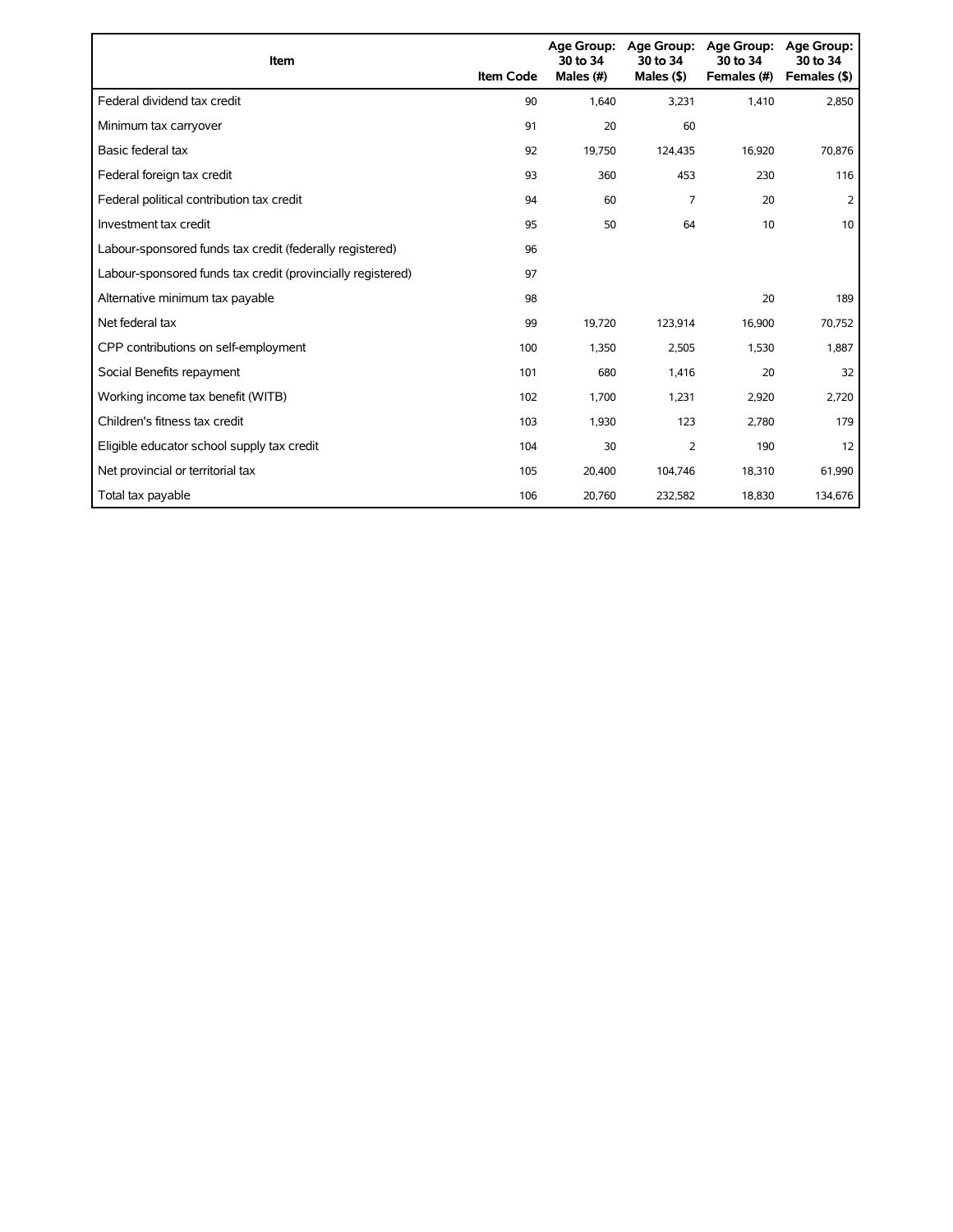| Item                                                                                          | Item<br>Code   | Age<br>Group:<br>35 to 39<br>Males (#) | Age<br>Group:<br>35 to 39<br>Males (\$) | Age<br>Group:<br>35 to 39<br>Females (#) | Age<br>Group:<br>35 to 39<br>Females (\$) |
|-----------------------------------------------------------------------------------------------|----------------|----------------------------------------|-----------------------------------------|------------------------------------------|-------------------------------------------|
| Number of taxable returns                                                                     | $\mathbf{1}$   | 20,780                                 |                                         | 20,090                                   |                                           |
| Number of non-taxable returns                                                                 | $\overline{2}$ | 3,560                                  |                                         | 7,080                                    |                                           |
| Total number of returns                                                                       | 3              | 24,340                                 |                                         | 27,170                                   |                                           |
| Employment income                                                                             | 4              | 20,330                                 | 1,103,649                               | 21,590                                   | 851,704                                   |
| Commissions (from employment)                                                                 | 5              | 770                                    | 21,697                                  | 710                                      | 8,572                                     |
| Other employment income                                                                       | 6              | 1,990                                  | 17,225                                  | 1,310                                    | 7,454                                     |
| Old age security (OAS) pension                                                                | 7              |                                        |                                         |                                          |                                           |
| CPP or QPP benefits                                                                           | 8              | 260                                    | 2,163                                   | 430                                      | 3,400                                     |
| Other pensions and superannuation                                                             | 9              | 90                                     | 1,191                                   | 70                                       | 825                                       |
| Elected split-pension amount                                                                  | 10             | 20                                     | 67                                      | 90                                       | 629                                       |
| Universal child care benefit (UCCB)                                                           | 11             | 3,190                                  | 3,828                                   | 13,730                                   | 16,007                                    |
| Employment insurance and other benefits                                                       | 12             | 4,880                                  | 43,710                                  | 5,480                                    | 47,524                                    |
| Taxable amount of dividends from taxable Canadian corporations                                | 13             | 2,160                                  | 52,809                                  | 1,990                                    | 54,504                                    |
| Interest and other investment income                                                          | 14             | 1,770                                  | 1,452                                   | 1,730                                    | 1,202                                     |
| Net partnership income (limited or non-active partners only)                                  | 15             |                                        |                                         |                                          |                                           |
| Net rental income                                                                             | 16             | 850                                    | 1,317                                   | 730                                      | 1,200                                     |
| Taxable capital gains                                                                         | 17             | 850                                    | 4,662                                   | 730                                      | 3,852                                     |
| <b>RRSP</b> income                                                                            | 18             | 2,760                                  | 10,112                                  | 2,490                                    | 6,853                                     |
| Other income                                                                                  | 19             | 1,600                                  | 9,310                                   | 1,700                                    | 8,524                                     |
| Net business income                                                                           | 20             | 1,710                                  | 23,093                                  | 1,940                                    | 18,507                                    |
| Net professional income                                                                       | 21             | 290                                    | 10,801                                  | 390                                      | 13,564                                    |
| Net commission income                                                                         | 22             | 150                                    | 1,319                                   | 480                                      | 2,518                                     |
| Net farming income                                                                            | 23             | 120                                    | 364                                     | 60                                       | $-69$                                     |
| Net fishing income                                                                            | 24             | 350                                    | 14,792                                  | 60                                       | 1,444                                     |
| Workers' compensation benefits                                                                | 25             | 450                                    | 4,153                                   | 420                                      | 2,437                                     |
| Social assistance payments                                                                    | 26             | 1,260                                  | 8,491                                   | 1,500                                    | 10,442                                    |
| Net federal supplements                                                                       | 27             |                                        |                                         |                                          |                                           |
| Total income assessed                                                                         | 28             | 23,680                                 | 1,336,244                               | 26,630                                   | 1,062,183                                 |
| Registered pension plan (RPP) deduction                                                       | 29             | 7,320                                  | 34,891                                  | 9,640                                    | 40,864                                    |
| RRSP/PRPP deduction                                                                           | 30             | 6,880                                  | 32,780                                  | 6,470                                    | 20,611                                    |
| Deduction for elected split-pension amount                                                    | 31             | 40                                     | 245                                     |                                          |                                           |
| Annual union, professional, or like dues                                                      | 32             | 5,760                                  | 4,974                                   | 8,590                                    | 5,748                                     |
| Child care expenses                                                                           | 33             | 2,170                                  | 11,951                                  | 6,590                                    | 32,356                                    |
| Business investment loss                                                                      | 34             | 10                                     | 316                                     |                                          |                                           |
| Moving expenses                                                                               | 35             | 210                                    | 1,669                                   | 140                                      | 816                                       |
| Support payments made                                                                         | 36             | 80                                     | 497                                     |                                          |                                           |
| Carrying charges and interest expenses                                                        | 37             | 460                                    | 976                                     | 350                                      | 794                                       |
| Deduction for CPP/QPP contributions on self-employment and other earnings                     | 38             | 1,590                                  | 1,564                                   | 1,640                                    | 1,131                                     |
| Deduction for provincial parental insurance plan (PPIP) premiums on self-employment<br>income | 39             |                                        |                                         |                                          |                                           |
| Exploration and development expenses                                                          | 40             |                                        |                                         |                                          |                                           |
| Other employment expenses                                                                     | 41             | 1,320                                  | 5,804                                   | 1,020                                    | 2,927                                     |
| Clergy residence deduction                                                                    | 42             | 70                                     | 825                                     | 20                                       | 180                                       |
| Other deductions                                                                              | 43             | 780                                    | 797                                     |                                          |                                           |
| Total deductions before adjustments                                                           | 44             | 15,900                                 | 97,347                                  | 17,910                                   | 106,502                                   |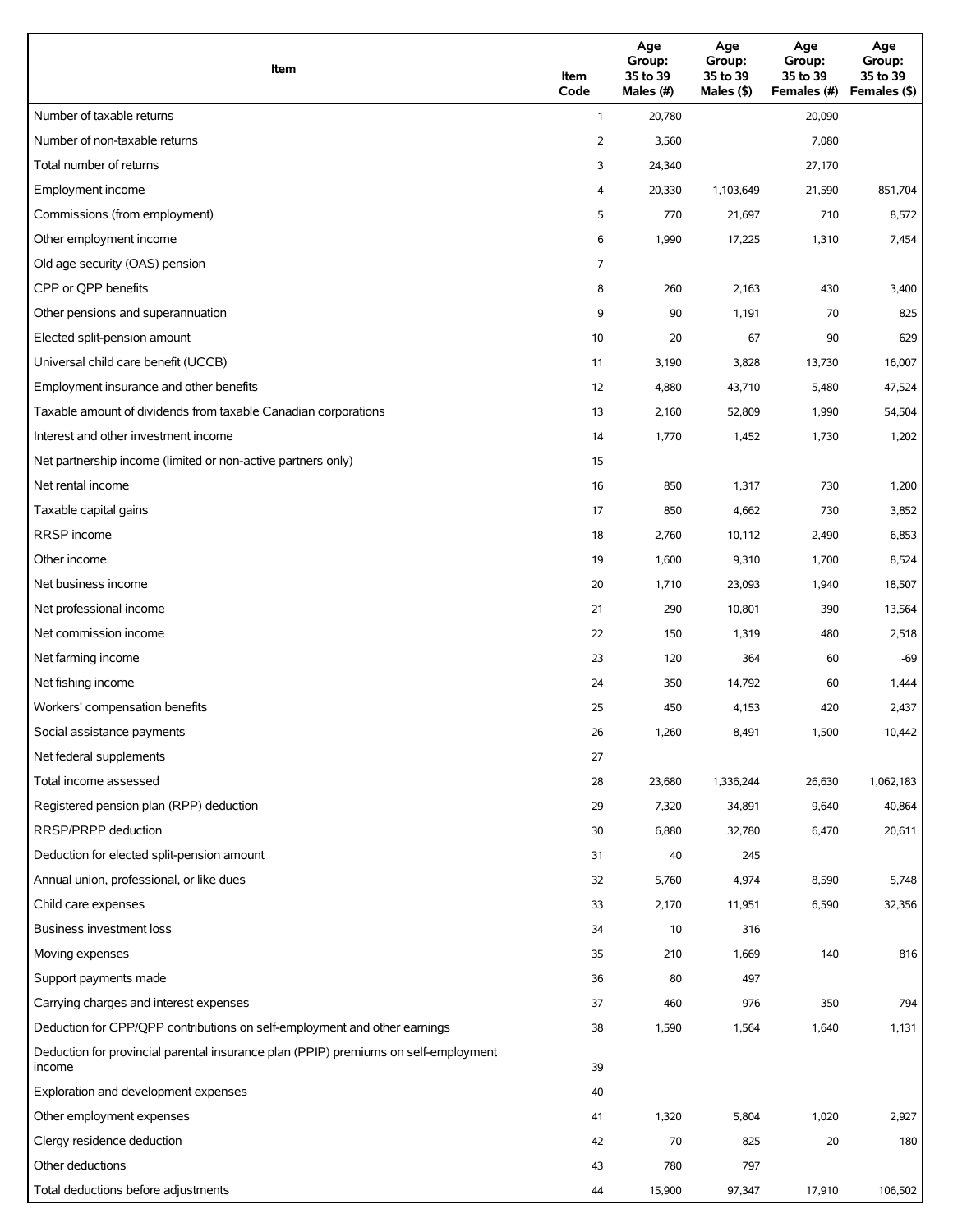| Item                                                                | <b>Item Code</b> | 35 to 39<br>Males $(H)$ | Age Group: Age Group:<br>35 to 39<br>Males (\$) | <b>Age Group:</b><br>35 to 39<br>Females (#) | Age Group:<br>35 to 39<br>Females (\$) |
|---------------------------------------------------------------------|------------------|-------------------------|-------------------------------------------------|----------------------------------------------|----------------------------------------|
| Social benefits repayment                                           | 45               | 710                     | 1,602                                           | 40                                           | 63                                     |
| Net income                                                          | 46               | 23.600                  | 1,238,896                                       | 26,550                                       | 956,020                                |
| Canadian Forces personnel and police deduction                      | 47               | 50                      | 912                                             |                                              |                                        |
| Security options deductions                                         | 48               | 140                     | 882                                             |                                              |                                        |
| Other payments deduction                                            | 49               | 1,690                   | 12,671                                          | 1,910                                        | 12,879                                 |
| Non-capital losses of other years                                   | 50               | 30                      | 231                                             | 30                                           | 79                                     |
| Net capital losses of other years                                   | 51               | 120                     | 132                                             | 80                                           | 89                                     |
| Capital gains deduction                                             | 52               | 30                      | 3,670                                           |                                              |                                        |
| Northern residents deductions                                       | 53               | 50                      | 128                                             | 10                                           | 57                                     |
| <b>Additional deductions</b>                                        | 54               |                         |                                                 |                                              |                                        |
| Farming/fishing losses of prior years                               | 55               |                         |                                                 |                                              |                                        |
| Total deductions from net income                                    | 56               | 2,120                   | 19,280                                          | 2,100                                        | 15,123                                 |
| Taxable income assessed                                             | 57               | 22,810                  | 1,219,674                                       | 26,080                                       | 940,908                                |
| Basic personal amount                                               | 58               | 24,330                  | 276,566                                         | 27,170                                       | 309,319                                |
| Age amount                                                          | 59               |                         |                                                 |                                              |                                        |
| Spouse or common-law partner amount                                 | 60               | 3,140                   | 25,008                                          | 1,020                                        | 8,352                                  |
| Amount for an eligible dependant                                    | 61               | 720                     | 7,875                                           | 4,830                                        | 52,433                                 |
| Family caregiver amount for children under 18 years of age          | 62               | 370                     | 955                                             | 560                                          | 1,482                                  |
| Amount for infirm dependants age 18 or older                        | 63               |                         |                                                 |                                              |                                        |
| CPP or QPP contributions through employment                         | 64               | 20,200                  | 39,243                                          | 21,370                                       | 33,279                                 |
| CPP or QPP contributions on self-employment and other earnings      | 65               | 1,590                   | 1,564                                           | 1,640                                        | 1,131                                  |
| Employment insurance premiums                                       | 66               | 19,670                  | 14,735                                          | 20,630                                       | 13,003                                 |
| PPIP premiums paid                                                  | 67               |                         |                                                 |                                              |                                        |
| PPIP premiums payable on employment income                          | 68               |                         |                                                 |                                              |                                        |
| PPIP premiums payable on self-employment income                     | 69               |                         |                                                 |                                              |                                        |
| Volunteer firefighters' amount/search and rescue volunteers' amount | 70               | 420                     | 1,262                                           | 80                                           | 231                                    |
| Canada employment amount                                            | 71               | 20,530                  | 23,645                                          | 21,730                                       | 24,875                                 |
| Public transit amount                                               | 72               | 850                     | 556                                             | 820                                          | 537                                    |
| Children's arts amount                                              | 73               | 1,420                   | 418                                             | 1,630                                        | 452                                    |
| Home accessibility expenses                                         | 74               |                         |                                                 |                                              |                                        |
| Home buyers' amount                                                 | 75               | 350                     | 1,589                                           | 240                                          | 1,049                                  |
| Pension income amount                                               | 76               | 100                     | 180                                             | 150                                          | 293                                    |
| Caregiver amount                                                    | 77               | 80                      | 417                                             | 90                                           | 481                                    |
| Disability amount                                                   | 78               | 470                     | 3,733                                           | 490                                          | 3,892                                  |
| Disability amount transferred from a dependant                      | 79               | 500                     | 6,453                                           | 840                                          | 10,496                                 |
| Interest paid on student loans                                      | 80               | 1,030                   | 560                                             | 1,860                                        | 1,056                                  |
| Tuition, education, and textbook amounts                            | 81               | 1,090                   | 5,928                                           | 1,870                                        | 8,868                                  |
| Tuition, education, and textbook amounts transferred from a child   | 82               | 80                      | 311                                             | 130                                          | 534                                    |
| Amounts transferred from spouse or common-law partner               | 83               | 290                     | 1,365                                           | 170                                          | 976                                    |
| Medical expenses                                                    | 84               | 2,650                   | 3,622                                           | 6,040                                        | 8,455                                  |
| Total tax credits on personal amounts                               | 85               | 24,330                  | 62,410                                          | 27,170                                       | 72,198                                 |
| Allowable charitable donations and government gifts                 | 86               | 3,860                   | 3,069                                           | 4,140                                        | 2,061                                  |
| Eligible cultural and ecological gifts                              | 87               |                         |                                                 |                                              |                                        |
| Total tax credit on donations and gifts                             | 88               | 3,820                   | 824                                             | 4,090                                        | 531                                    |
| Total federal non-refundable tax credits                            | 89               | 24,330                  | 63,234                                          | 27,170                                       | 72,728                                 |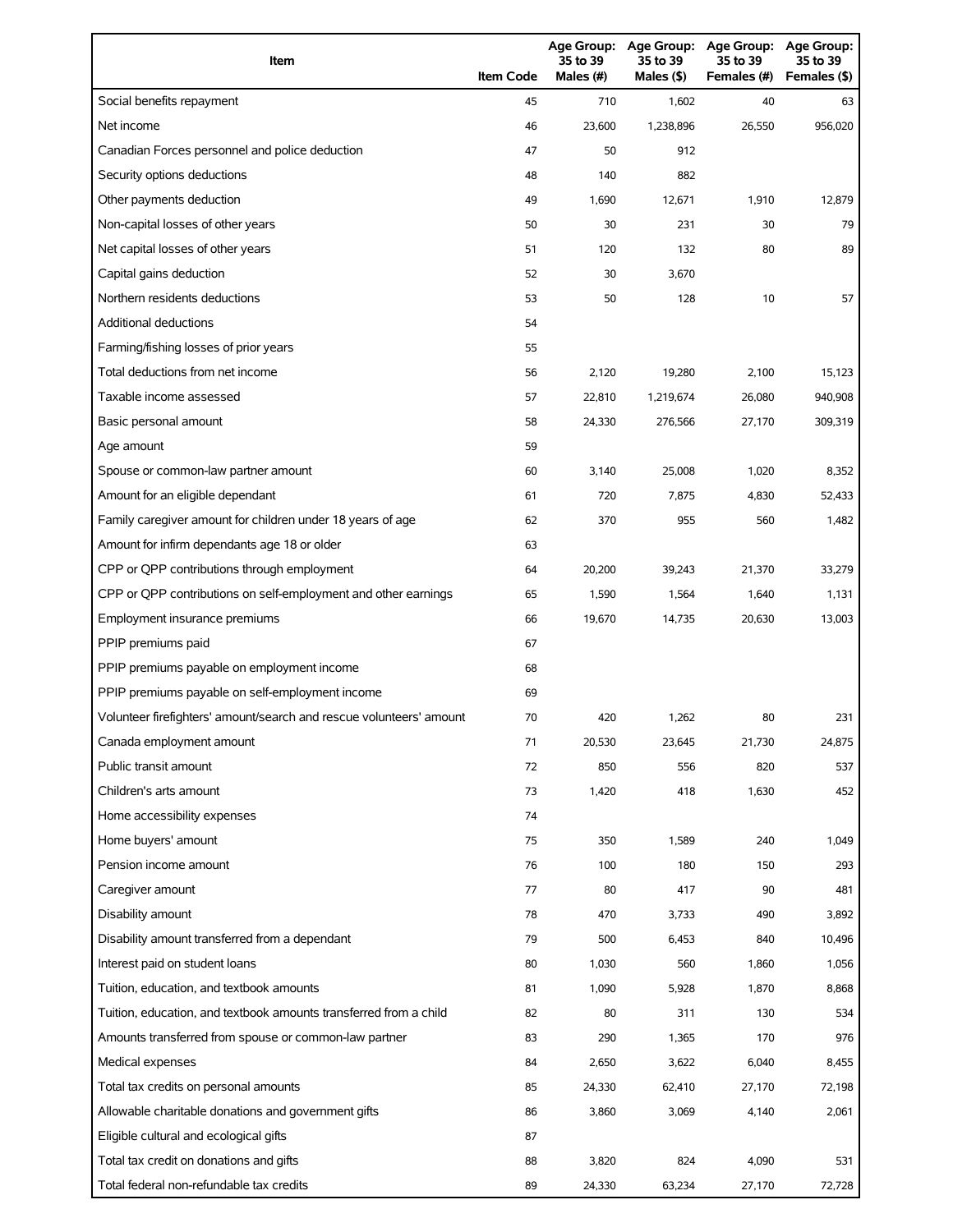| Item                                                        | <b>Item Code</b> | 35 to 39<br>Males (#) | Age Group: Age Group:<br>35 to 39<br>Males $(§)$ | Age Group:<br>35 to 39<br>Females (#) | Age Group:<br>35 to 39<br>Females (\$) |
|-------------------------------------------------------------|------------------|-----------------------|--------------------------------------------------|---------------------------------------|----------------------------------------|
| Federal dividend tax credit                                 | 90               | 2,120                 | 5,663                                            | 1,880                                 | 5,851                                  |
| Minimum tax carryover                                       | 91               | 50                    | 145                                              | 20                                    | 63                                     |
| Basic federal tax                                           | 92               | 19,890                | 148,702                                          | 18,140                                | 88,555                                 |
| Federal foreign tax credit                                  | 93               | 500                   | 1,462                                            | 300                                   | 164                                    |
| Federal political contribution tax credit                   | 94               | 70                    | 12                                               | 40                                    | 4                                      |
| Investment tax credit                                       | 95               | 70                    | 114                                              | 10                                    | 15                                     |
| Labour-sponsored funds tax credit (federally registered)    | 96               |                       |                                                  |                                       |                                        |
| Labour-sponsored funds tax credit (provincially registered) | 97               |                       |                                                  |                                       |                                        |
| Alternative minimum tax payable                             | 98               | 30                    | 164                                              |                                       |                                        |
| Net federal tax                                             | 99               | 19,860                | 147,129                                          | 18,120                                | 88,399                                 |
| CPP contributions on self-employment                        | 100              | 1,590                 | 3,127                                            | 1,640                                 | 2,263                                  |
| Social Benefits repayment                                   | 101              | 710                   | 1,602                                            | 40                                    | 63                                     |
| Working income tax benefit (WITB)                           | 102              | 1,340                 | 997                                              | 2,730                                 | 2,561                                  |
| Children's fitness tax credit                               | 103              | 4,040                 | 340                                              | 4,810                                 | 401                                    |
| Eligible educator school supply tax credit                  | 104              | 40                    | 3                                                | 220                                   | 15                                     |
| Net provincial or territorial tax                           | 105              | 20,380                | 123,460                                          | 19,550                                | 77,132                                 |
| Total tax payable                                           | 106              | 20,780                | 275,320                                          | 20,090                                | 167,875                                |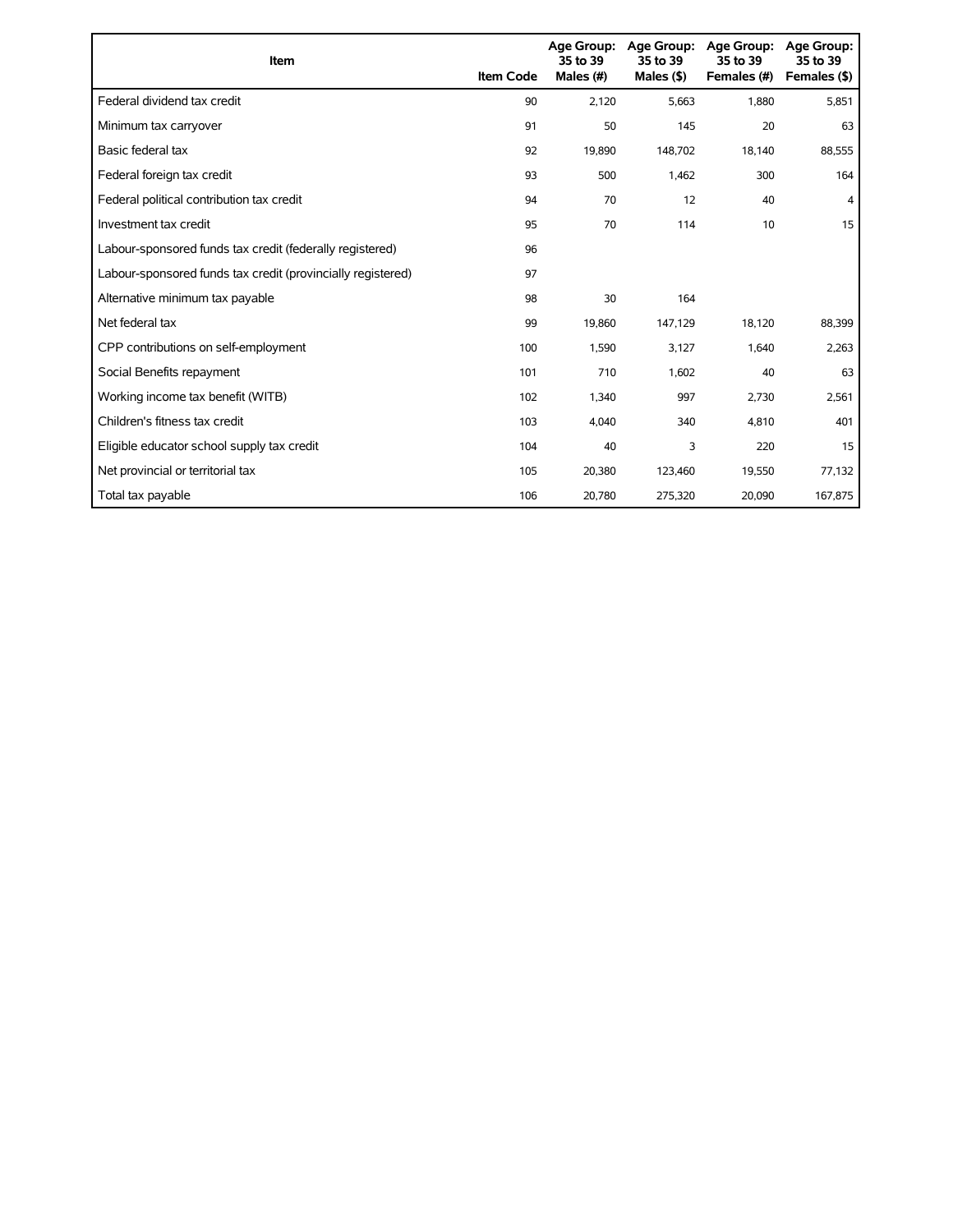| Item                                                                                          | Item<br>Code   | Age<br>Group:<br>40 to 44<br>Males (#) | Age<br>Group:<br>40 to 44<br>Males (\$) | Age<br>Group:<br>40 to 44<br>Females (#) | Age<br>Group:<br>40 to 44<br>Females (\$) |
|-----------------------------------------------------------------------------------------------|----------------|----------------------------------------|-----------------------------------------|------------------------------------------|-------------------------------------------|
| Number of taxable returns                                                                     | $\mathbf{1}$   | 22,450                                 |                                         | 22,000                                   |                                           |
| Number of non-taxable returns                                                                 | $\overline{2}$ | 3,580                                  |                                         | 6,250                                    |                                           |
| Total number of returns                                                                       | 3              | 26,030                                 |                                         | 28,250                                   |                                           |
| Employment income                                                                             | 4              | 21,370                                 | 1,271,320                               | 22,620                                   | 981,878                                   |
| Commissions (from employment)                                                                 | 5              | 810                                    | 29,964                                  | 630                                      | 9,164                                     |
| Other employment income                                                                       | 6              | 2,120                                  | 28,648                                  | 1,410                                    | 10,433                                    |
| Old age security (OAS) pension                                                                | 7              |                                        |                                         |                                          |                                           |
| CPP or QPP benefits                                                                           | 8              | 520                                    | 4,693                                   | 800                                      | 6,486                                     |
| Other pensions and superannuation                                                             | 9              | 250                                    | 5,423                                   | 120                                      | 1,798                                     |
| Elected split-pension amount                                                                  | 10             | 30                                     | 217                                     | 310                                      | 2,973                                     |
| Universal child care benefit (UCCB)                                                           | 11             | 3,910                                  | 3,805                                   | 13,490                                   | 11,547                                    |
| Employment insurance and other benefits                                                       | 12             | 4,670                                  | 43,158                                  | 4,170                                    | 29,619                                    |
| Taxable amount of dividends from taxable Canadian corporations                                | 13             | 2,670                                  | 78,894                                  | 2,560                                    | 67,120                                    |
| Interest and other investment income                                                          | 14             | 2,070                                  | 2,364                                   | 2,180                                    | 1,880                                     |
| Net partnership income (limited or non-active partners only)                                  | 15             | 10                                     | -5                                      |                                          |                                           |
| Net rental income                                                                             | 16             | 1,000                                  | 2,301                                   | 880                                      | 1,554                                     |
| Taxable capital gains                                                                         | 17             | 1,050                                  | 5,963                                   | 1,010                                    | 5,055                                     |
| <b>RRSP</b> income                                                                            | 18             | 3,470                                  | 14,044                                  | 3,070                                    | 10,588                                    |
| Other income                                                                                  | 19             | 1,670                                  | 11,325                                  | 1,800                                    | 11,319                                    |
| Net business income                                                                           | 20             | 1,940                                  | 28,763                                  | 1,980                                    | 20,285                                    |
| Net professional income                                                                       | 21             | 280                                    | 14,851                                  | 410                                      | 14,466                                    |
| Net commission income                                                                         | 22             | 190                                    | 3,476                                   | 380                                      | 2,281                                     |
| Net farming income                                                                            | 23             | 150                                    | 259                                     | 80                                       | $-254$                                    |
| Net fishing income                                                                            | 24             | 450                                    | 18,583                                  | 60                                       | 1,476                                     |
| Workers' compensation benefits                                                                | 25             | 730                                    | 8,025                                   | 500                                      | 3,352                                     |
| Social assistance payments                                                                    | 26             | 1,300                                  | 9,023                                   | 1,470                                    | 10,476                                    |
| Net federal supplements                                                                       | 27             |                                        |                                         |                                          |                                           |
| Total income assessed                                                                         | 28             | 25,430                                 | 1,585,200                               | 27,680                                   | 1,205,956                                 |
| Registered pension plan (RPP) deduction                                                       | 29             | 8,200                                  | 41,271                                  | 10,710                                   | 48,136                                    |
| RRSP/PRPP deduction                                                                           | 30             | 7,710                                  | 43,839                                  | 6,910                                    | 27,203                                    |
| Deduction for elected split-pension amount                                                    | 31             | 140                                    | 1,385                                   | 30                                       | 118                                       |
| Annual union, professional, or like dues                                                      | 32             | 6,380                                  | 5,601                                   | 9,210                                    | 6,441                                     |
| Child care expenses                                                                           | 33             | 2,220                                  | 10,960                                  | 5,000                                    | 20,288                                    |
| Business investment loss                                                                      | 34             | 10                                     | 315                                     |                                          |                                           |
| Moving expenses                                                                               | 35             | 150                                    | 1,378                                   | 130                                      | 965                                       |
| Support payments made                                                                         | 36             | 160                                    | 1,335                                   | 20                                       | 108                                       |
| Carrying charges and interest expenses                                                        | 37             | 730                                    | 1,701                                   | 590                                      | 1,238                                     |
| Deduction for CPP/QPP contributions on self-employment and other earnings                     | 38             | 1,820                                  | 1,927                                   | 1,760                                    | 1,234                                     |
| Deduction for provincial parental insurance plan (PPIP) premiums on self-employment<br>income | 39             |                                        |                                         |                                          |                                           |
| Exploration and development expenses                                                          | 40             |                                        |                                         |                                          |                                           |
| Other employment expenses                                                                     | 41             | 1,730                                  | 7,817                                   | 1,050                                    | 3,004                                     |
| Clergy residence deduction                                                                    | 42             | 50                                     | 685                                     | 20                                       | 260                                       |
| Other deductions                                                                              | 43             | 760                                    | 797                                     |                                          |                                           |
| Total deductions before adjustments                                                           | 44             | 17,500                                 | 119,109                                 | 18,570                                   | 109,808                                   |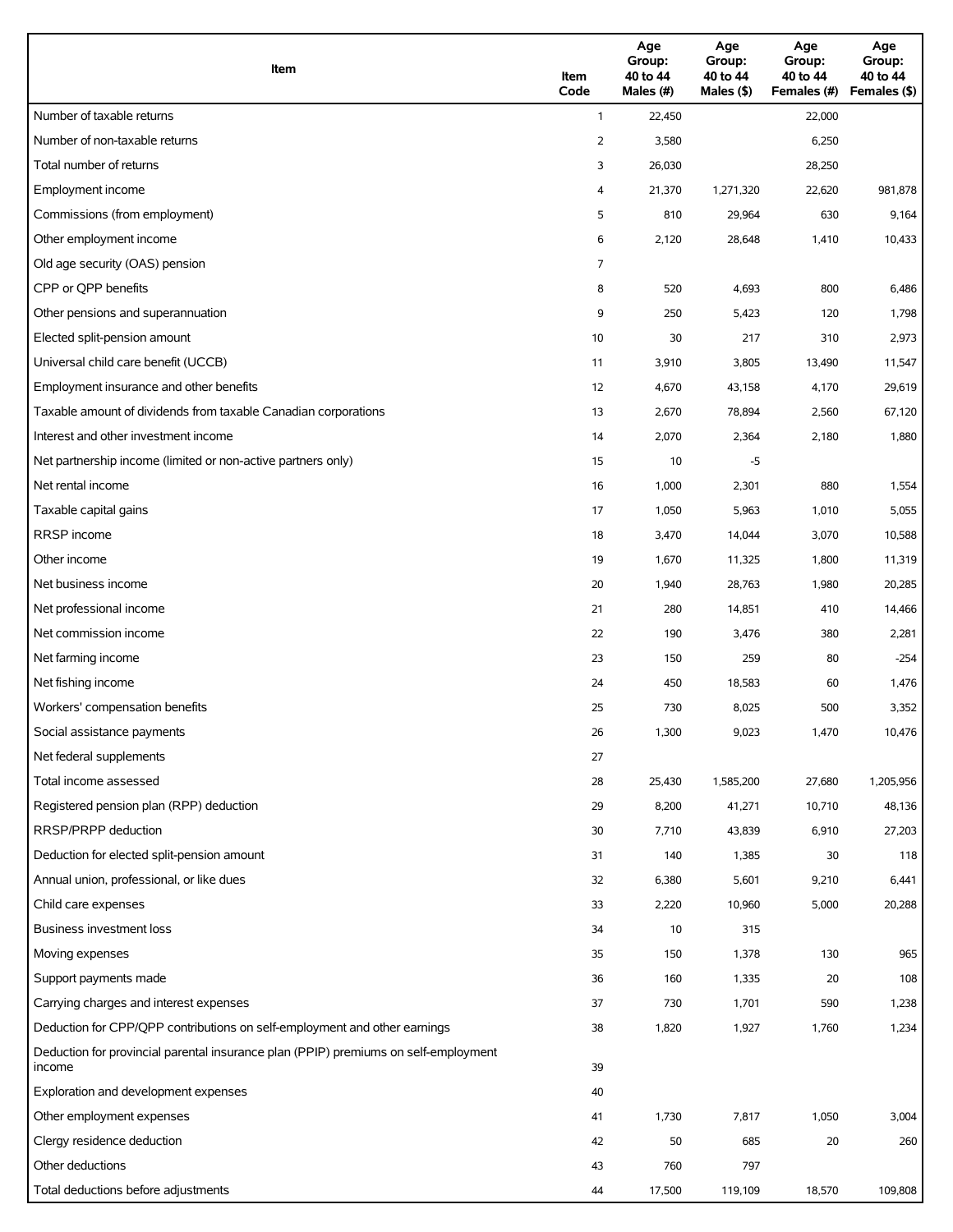| Item                                                                | <b>Item Code</b> | 40 to 44<br>Males (#) | 40 to 44<br>Males (\$) | Age Group: Age Group: Age Group:<br>40 to 44<br>Females (#) | Age Group:<br>40 to 44<br>Females (\$) |
|---------------------------------------------------------------------|------------------|-----------------------|------------------------|-------------------------------------------------------------|----------------------------------------|
| Social benefits repayment                                           | 45               | 820                   | 2,012                  | 50                                                          | 99                                     |
| Net income                                                          | 46               | 25,330                | 1,464,905              | 27,570                                                      | 1,096,761                              |
| Canadian Forces personnel and police deduction                      | 47               | 40                    | 1,029                  | 10                                                          | 150                                    |
| Security options deductions                                         | 48               | 150                   | 852                    | 50                                                          | 94                                     |
| Other payments deduction                                            | 49               | 2,010                 | 17,058                 | 1,960                                                       | 13,828                                 |
| Non-capital losses of other years                                   | 50               | 40                    | 243                    | 40                                                          | 204                                    |
| Net capital losses of other years                                   | 51               | 160                   | 375                    | 110                                                         | 143                                    |
| Capital gains deduction                                             | 52               | 30                    | 3,815                  | 20                                                          | 2,641                                  |
| Northern residents deductions                                       | 53               | 30                    | 139                    | 10                                                          | 38                                     |
| Additional deductions                                               | 54               | 10                    | 195                    |                                                             |                                        |
| Farming/fishing losses of prior years                               | 55               |                       |                        |                                                             |                                        |
| Total deductions from net income                                    | 56               | 2,470                 | 23,718                 | 2,210                                                       | 17,284                                 |
| Taxable income assessed                                             | 57               | 24,450                | 1,441,228              | 26,980                                                      | 1,079,497                              |
| Basic personal amount                                               | 58               | 26,030                | 296,596                | 28,250                                                      | 322,214                                |
| Age amount                                                          | 59               |                       |                        |                                                             |                                        |
| Spouse or common-law partner amount                                 | 60               | 3,180                 | 25,697                 | 1,130                                                       | 8,855                                  |
| Amount for an eligible dependant                                    | 61               | 840                   | 8,908                  | 4,730                                                       | 50,733                                 |
| Family caregiver amount for children under 18 years of age          | 62               | 530                   | 1,336                  | 610                                                         | 1,550                                  |
| Amount for infirm dependants age 18 or older                        | 63               | 20                    | 94                     | 20                                                          | 145                                    |
| CPP or QPP contributions through employment                         | 64               | 21,190                | 42,691                 | 22,400                                                      | 37,054                                 |
| CPP or QPP contributions on self-employment and other earnings      | 65               | 1,820                 | 1,927                  | 1,760                                                       | 1,234                                  |
| Employment insurance premiums                                       | 66               | 20,470                | 15,795                 | 21,590                                                      | 14,370                                 |
| PPIP premiums paid                                                  | 67               |                       |                        |                                                             |                                        |
| PPIP premiums payable on employment income                          | 68               |                       |                        |                                                             |                                        |
| PPIP premiums payable on self-employment income                     | 69               |                       |                        |                                                             |                                        |
| Volunteer firefighters' amount/search and rescue volunteers' amount | 70               | 590                   | 1,773                  | 90                                                          | 279                                    |
| Canada employment amount                                            | 71               | 21,650                | 24,915                 | 22,780                                                      | 26,113                                 |
| Public transit amount                                               | 72               | 730                   | 493                    | 740                                                         | 506                                    |
| Children's arts amount                                              | 73               | 2,050                 | 654                    | 2,110                                                       | 673                                    |
| Home accessibility expenses                                         | 74               |                       |                        |                                                             |                                        |
| Home buyers' amount                                                 | 75               | 200                   | 885                    | 180                                                         | 803                                    |
| Pension income amount                                               | 76               | 280                   | 541                    | 420                                                         | 799                                    |
| Caregiver amount                                                    | 77               | 170                   | 898                    | 220                                                         | 1,095                                  |
| Disability amount                                                   | 78               | 670                   | 5,325                  | 620                                                         | 4,920                                  |
| Disability amount transferred from a dependant                      | 79               | 750                   | 9,634                  | 910                                                         | 11,026                                 |
| Interest paid on student loans                                      | 80               | 450                   | 210                    | 790                                                         | 368                                    |
| Tuition, education, and textbook amounts                            | 81               | 690                   | 3,195                  | 1,470                                                       | 6,408                                  |
| Tuition, education, and textbook amounts transferred from a child   | 82               | 440                   | 2,019                  | 660                                                         | 3,059                                  |
| Amounts transferred from spouse or common-law partner               | 83               | 350                   | 1,830                  | 240                                                         | 1,395                                  |
| Medical expenses                                                    | 84               | 3,530                 | 5,573                  | 7,160                                                       | 10,800                                 |
| Total tax credits on personal amounts                               | 85               | 26,030                | 67,658                 | 28,250                                                      | 75,663                                 |
| Allowable charitable donations and government gifts                 | 86               | 4,740                 | 4,140                  | 4,740                                                       | 2,781                                  |
| Eligible cultural and ecological gifts                              | 87               |                       |                        |                                                             |                                        |
| Total tax credit on donations and gifts                             | 88               | 4,700                 | 1,132                  | 4,710                                                       | 725                                    |
| Total federal non-refundable tax credits                            | 89               | 26,030                | 68,790                 | 28,250                                                      | 76,389                                 |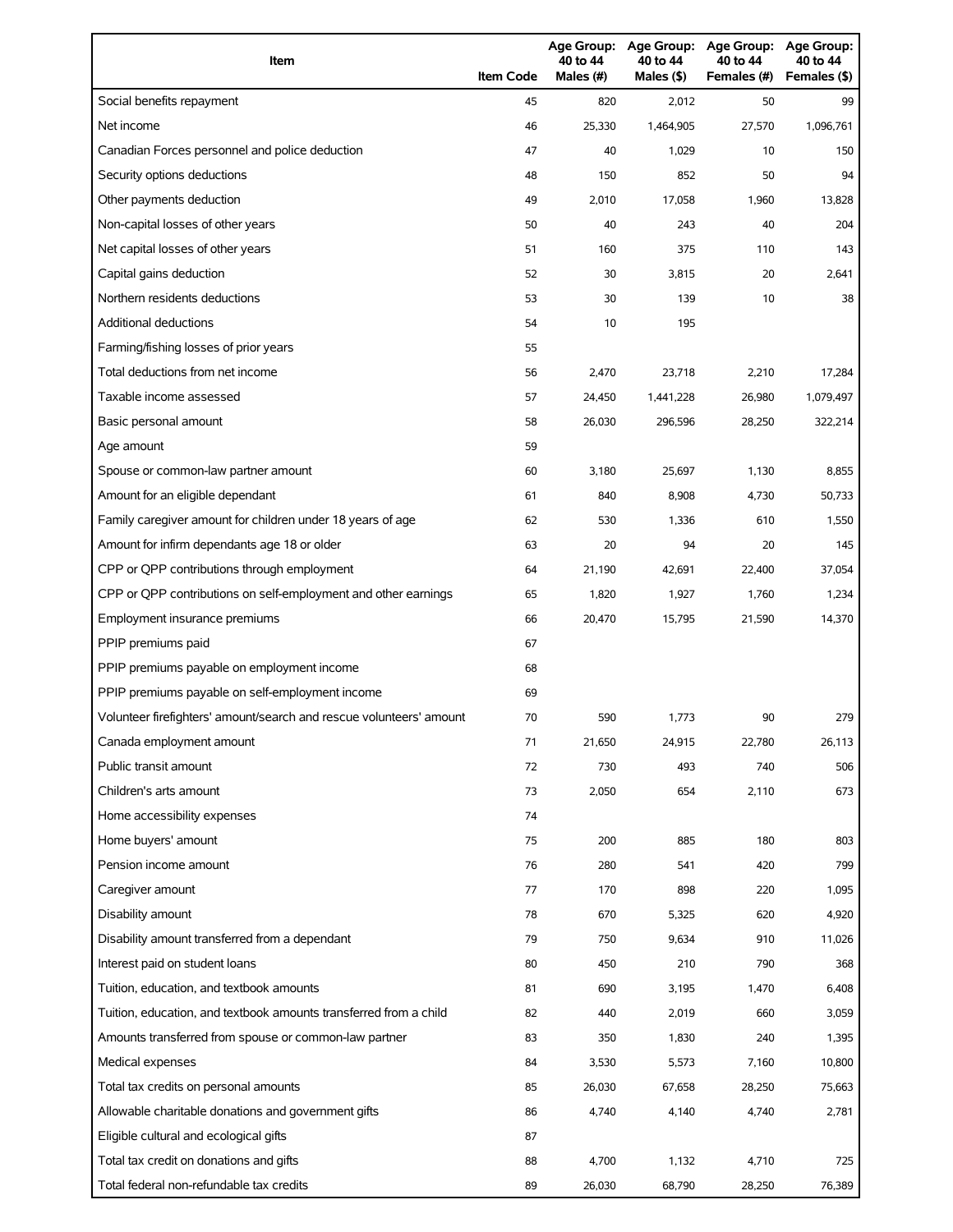| Item                                                        | <b>Item Code</b> | 40 to 44<br>Males (#) | Age Group: Age Group:<br>40 to 44<br>Males $($ \$) | <b>Age Group:</b><br>40 to 44<br>Females (#) | <b>Age Group:</b><br>40 to 44<br>Females (\$) |
|-------------------------------------------------------------|------------------|-----------------------|----------------------------------------------------|----------------------------------------------|-----------------------------------------------|
| Federal dividend tax credit                                 | 90               | 2,610                 | 8,602                                              | 2,420                                        | 7,184                                         |
| Minimum tax carryover                                       | 91               | 50                    | 193                                                | 30                                           | 70                                            |
| Basic federal tax                                           | 92               | 21,520                | 188.181                                            | 20,060                                       | 108,115                                       |
| Federal foreign tax credit                                  | 93               | 630                   | 3,141                                              | 380                                          | 150                                           |
| Federal political contribution tax credit                   | 94               | 80                    | 12                                                 | 60                                           | 8                                             |
| Investment tax credit                                       | 95               | 90                    | 120                                                | 20                                           | 29                                            |
| Labour-sponsored funds tax credit (federally registered)    | 96               |                       |                                                    |                                              |                                               |
| Labour-sponsored funds tax credit (provincially registered) | 97               |                       |                                                    |                                              |                                               |
| Alternative minimum tax payable                             | 98               | 30                    | 110                                                | 30                                           | 188                                           |
| Net federal tax                                             | 99               | 21,470                | 184,915                                            | 20,040                                       | 108,017                                       |
| CPP contributions on self-employment                        | 100              | 1,820                 | 3,854                                              | 1,760                                        | 2,469                                         |
| Social Benefits repayment                                   | 101              | 820                   | 2,012                                              | 50                                           | 99                                            |
| Working income tax benefit (WITB)                           | 102              | 1,230                 | 961                                                | 2,270                                        | 2,058                                         |
| Children's fitness tax credit                               | 103              | 5,120                 | 510                                                | 5,470                                        | 520                                           |
| Eligible educator school supply tax credit                  | 104              | 50                    | 4                                                  | 220                                          | 15                                            |
| Net provincial or territorial tax                           | 105              | 22,040                | 153,643                                            | 21,520                                       | 94,052                                        |
| Total tax payable                                           | 106              | 22,450                | 344,425                                            | 22,000                                       | 204,645                                       |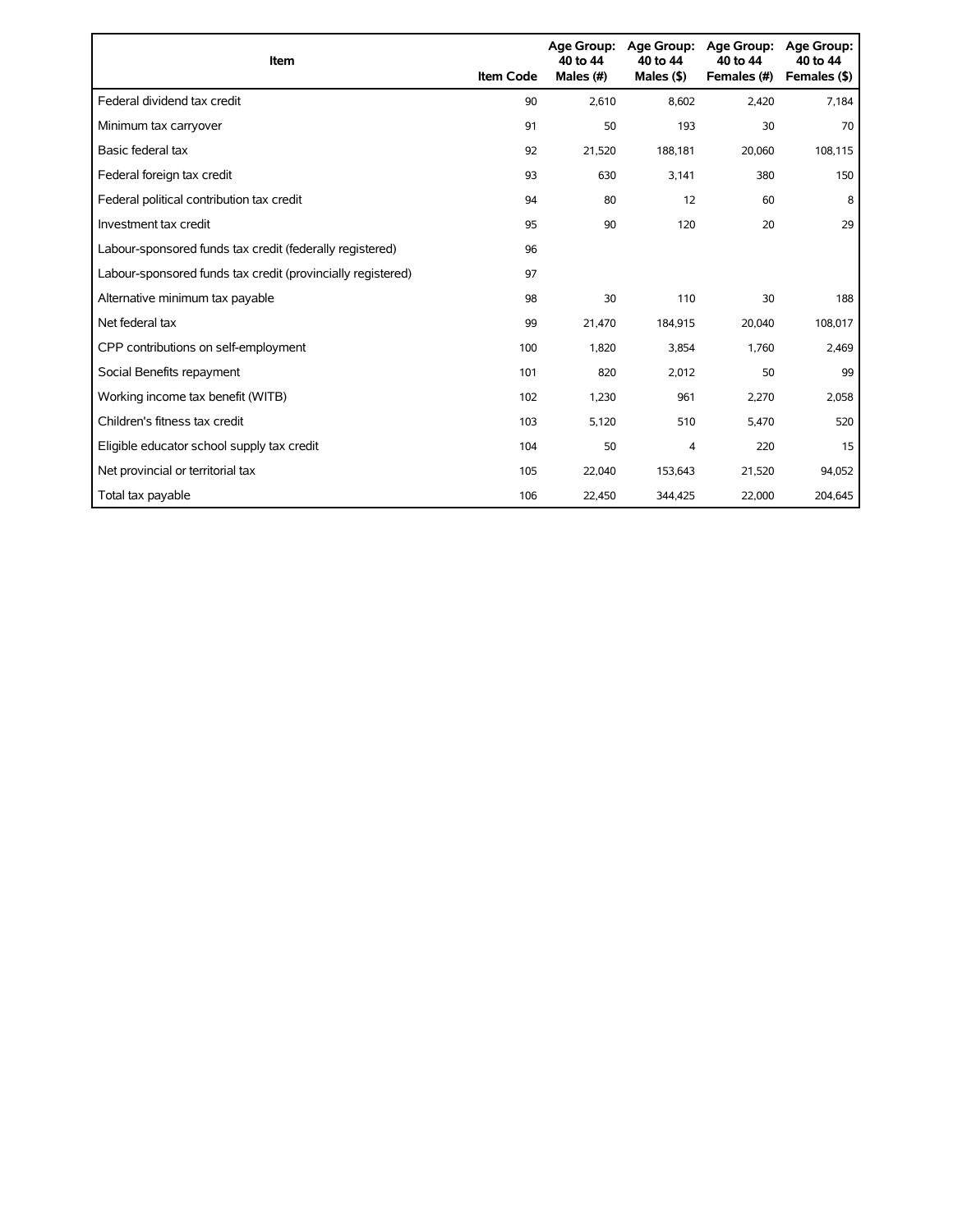| Item                                                                                          | Item<br>Code | Age<br>Group:<br>45 to 49<br>Males (#) | Age<br>Group:<br>45 to 49<br>Males (\$) | Age<br>Group:<br>45 to 49<br>Females (#) | Age<br>Group:<br>45 to 49<br>Females (\$) |
|-----------------------------------------------------------------------------------------------|--------------|----------------------------------------|-----------------------------------------|------------------------------------------|-------------------------------------------|
| Number of taxable returns                                                                     | $\mathbf{1}$ | 24,140                                 |                                         | 24,300                                   |                                           |
| Number of non-taxable returns                                                                 | 2            | 4,010                                  |                                         | 6,190                                    |                                           |
| Total number of returns                                                                       | 3            | 28,150                                 |                                         | 30,490                                   |                                           |
| Employment income                                                                             | 4            | 22,260                                 | 1,382,453                               | 23,970                                   | 1,056,920                                 |
| Commissions (from employment)                                                                 | 5            | 820                                    | 36,059                                  | 620                                      | 11,362                                    |
| Other employment income                                                                       | 6            | 2,460                                  | 24,623                                  | 1,690                                    | 14,509                                    |
| Old age security (OAS) pension                                                                | 7            |                                        |                                         |                                          |                                           |
| CPP or QPP benefits                                                                           | 8            | 1,000                                  | 9,095                                   | 1,610                                    | 12,698                                    |
| Other pensions and superannuation                                                             | 9            | 690                                    | 17,735                                  | 270                                      | 4,502                                     |
| Elected split-pension amount                                                                  | 10           | 80                                     | 558                                     | 810                                      | 8,747                                     |
| Universal child care benefit (UCCB)                                                           | 11           | 3,670                                  | 2,725                                   | 10,510                                   | 6,557                                     |
| Employment insurance and other benefits                                                       | 12           | 4,990                                  | 47,806                                  | 4,270                                    | 27,154                                    |
| Taxable amount of dividends from taxable Canadian corporations                                | 13           | 3,420                                  | 90,029                                  | 3,350                                    | 83,733                                    |
| Interest and other investment income                                                          | 14           | 2,770                                  | 3,634                                   | 2,940                                    | 3,290                                     |
| Net partnership income (limited or non-active partners only)                                  | 15           |                                        |                                         |                                          |                                           |
| Net rental income                                                                             | 16           | 1,100                                  | 2,973                                   | 1,000                                    | 2,034                                     |
| Taxable capital gains                                                                         | 17           | 1,540                                  | 11,234                                  | 1,440                                    | 9,061                                     |
| <b>RRSP</b> income                                                                            | 18           | 2,990                                  | 17,448                                  | 2,900                                    | 14,796                                    |
| Other income                                                                                  | 19           | 2,110                                  | 14,552                                  | 2,180                                    | 16,176                                    |
| Net business income                                                                           | 20           | 2,230                                  | 37,598                                  | 2,120                                    | 22,366                                    |
| Net professional income                                                                       | 21           | 280                                    | 13,683                                  | 390                                      | 12,138                                    |
| Net commission income                                                                         | 22           | 210                                    | 6,745                                   | 290                                      | 3,352                                     |
| Net farming income                                                                            | 23           | 190                                    | 52                                      | 100                                      | 127                                       |
| Net fishing income                                                                            | 24           | 630                                    | 32,668                                  | 80                                       | 2,034                                     |
| Workers' compensation benefits                                                                | 25           | 1,030                                  | 12,495                                  | 690                                      | 5,918                                     |
| Social assistance payments                                                                    | 26           | 1,570                                  | 11,162                                  | 1,560                                    | 10,800                                    |
| Net federal supplements                                                                       | 27           |                                        |                                         |                                          |                                           |
| Total income assessed                                                                         | 28           | 27,480                                 | 1,775,391                               | 29,650                                   | 1,332,179                                 |
| Registered pension plan (RPP) deduction                                                       | 29           | 8,750                                  | 46,353                                  | 11,370                                   | 51,464                                    |
| RRSP/PRPP deduction                                                                           | 30           | 8,240                                  | 50,968                                  | 7,410                                    | 33,406                                    |
| Deduction for elected split-pension amount                                                    | 31           | 430                                    | 4,612                                   | 50                                       | 251                                       |
| Annual union, professional, or like dues                                                      | 32           | 7,020                                  | 6,248                                   | 9,520                                    | 6,648                                     |
| Child care expenses                                                                           | 33           | 1,380                                  | 5,614                                   | 2,340                                    | 7,199                                     |
| Business investment loss                                                                      | 34           |                                        |                                         |                                          |                                           |
| Moving expenses                                                                               | 35           | 130                                    | 1,073                                   | 90                                       | 621                                       |
| Support payments made                                                                         | 36           | 250                                    | 2,860                                   | 20                                       | 226                                       |
| Carrying charges and interest expenses                                                        | 37           | 1,060                                  | 2,771                                   | 900                                      | 2,353                                     |
| Deduction for CPP/QPP contributions on self-employment and other earnings                     | 38           | 2,170                                  | 2,528                                   | 1,800                                    | 1,293                                     |
| Deduction for provincial parental insurance plan (PPIP) premiums on self-employment<br>income | 39           |                                        |                                         |                                          |                                           |
| Exploration and development expenses                                                          | 40           |                                        |                                         |                                          |                                           |
| Other employment expenses                                                                     | 41           | 1,860                                  | 8,908                                   | 1,160                                    | 3,744                                     |
| Clergy residence deduction                                                                    | 42           | 80                                     | 1,035                                   | 20                                       | 278                                       |
| Other deductions                                                                              | 43           | 880                                    | 1,251                                   |                                          |                                           |
| Total deductions before adjustments                                                           | 44           | 18,760                                 | 134,620                                 | 19,180                                   | 108,726                                   |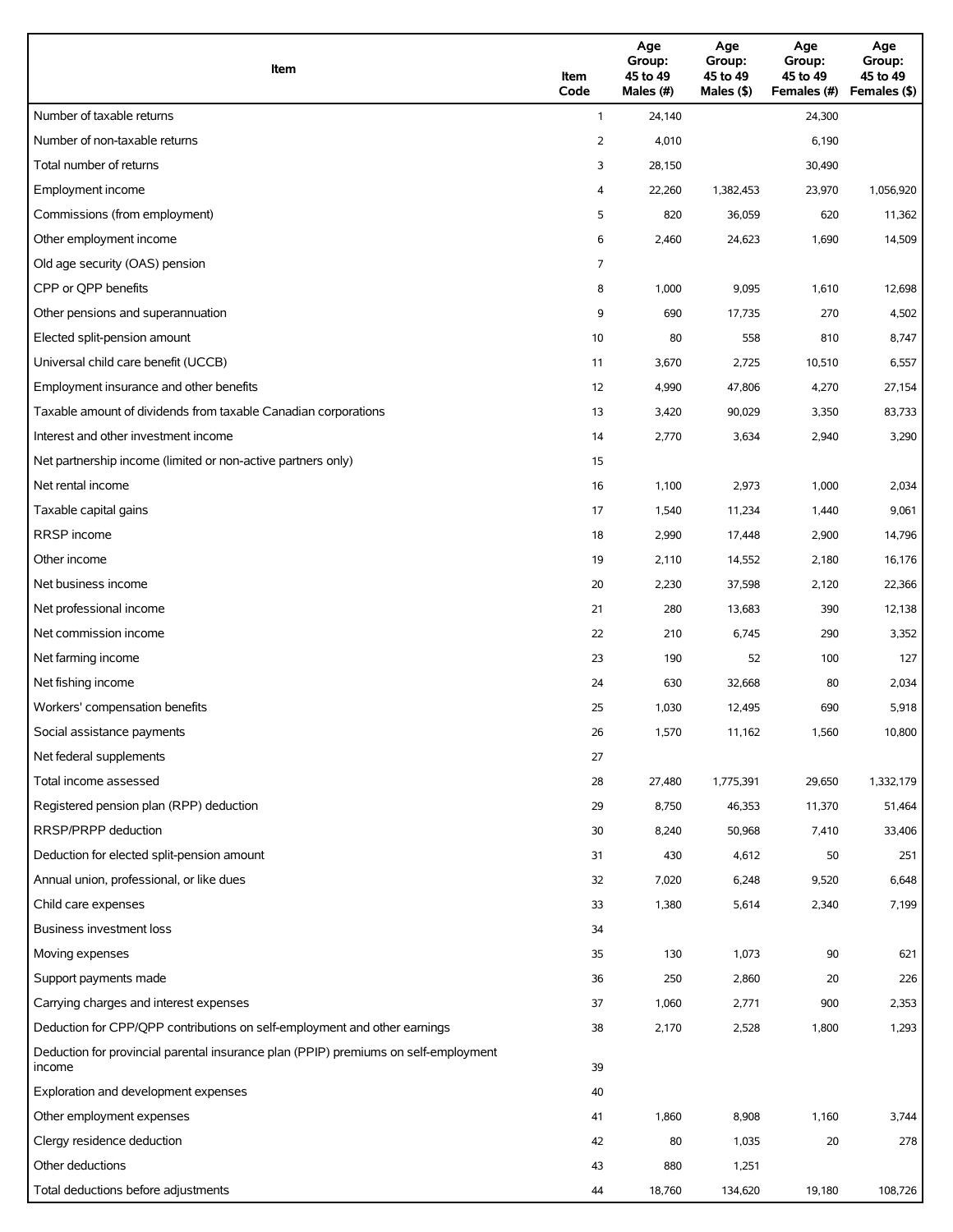| Item                                                                | <b>Item Code</b> | 45 to 49<br>Males (#) | 45 to 49<br>Males (\$) | Age Group: Age Group: Age Group:<br>45 to 49<br>Females (#) | Age Group:<br>45 to 49<br>Females (\$) |
|---------------------------------------------------------------------|------------------|-----------------------|------------------------|-------------------------------------------------------------|----------------------------------------|
| Social benefits repayment                                           | 45               | 900                   | 2,209                  | 70                                                          | 134                                    |
| Net income                                                          | 46               | 27,390                | 1,639,509              | 29,530                                                      | 1,223,952                              |
| Canadian Forces personnel and police deduction                      | 47               | 30                    | 988                    |                                                             |                                        |
| Security options deductions                                         | 48               | 150                   | 874                    | 50                                                          | 226                                    |
| Other payments deduction                                            | 49               | 2,570                 | 23,657                 | 2,240                                                       | 16,729                                 |
| Non-capital losses of other years                                   | 50               | 40                    | 283                    | 50                                                          | 272                                    |
| Net capital losses of other years                                   | 51               | 280                   | 573                    | 210                                                         | 359                                    |
| Capital gains deduction                                             | 52               | 70                    | 10,905                 | 40                                                          | 5,028                                  |
| Northern residents deductions                                       | 53               |                       |                        |                                                             |                                        |
| Additional deductions                                               | 54               |                       |                        | 20                                                          | 120                                    |
| Farming/fishing losses of prior years                               | 55               |                       |                        |                                                             |                                        |
| Total deductions from net income                                    | 56               | 3,170                 | 37,843                 | 2,610                                                       | 22,915                                 |
| Taxable income assessed                                             | 57               | 26,290                | 1,601,725              | 28,710                                                      | 1,201,138                              |
| Basic personal amount                                               | 58               | 28,140                | 320,940                | 30,490                                                      | 348,228                                |
| Age amount                                                          | 59               |                       |                        |                                                             |                                        |
| Spouse or common-law partner amount                                 | 60               | 3,280                 | 26,775                 | 1,220                                                       | 9,170                                  |
| Amount for an eligible dependant                                    | 61               | 850                   | 8,898                  | 3,590                                                       | 37,407                                 |
| Family caregiver amount for children under 18 years of age          | 62               | 510                   | 1,263                  | 450                                                         | 1,102                                  |
| Amount for infirm dependants age 18 or older                        | 63               | 30                    | 149                    | 40                                                          | 235                                    |
| CPP or QPP contributions through employment                         | 64               | 22,130                | 44,964                 | 23,700                                                      | 39,368                                 |
| CPP or QPP contributions on self-employment and other earnings      | 65               | 2,170                 | 2,528                  | 1,800                                                       | 1,293                                  |
| Employment insurance premiums                                       | 66               | 21,230                | 16,570                 | 22,860                                                      | 15,244                                 |
| PPIP premiums paid                                                  | 67               |                       |                        |                                                             |                                        |
| PPIP premiums payable on employment income                          | 68               |                       |                        |                                                             |                                        |
| PPIP premiums payable on self-employment income                     | 69               |                       |                        |                                                             |                                        |
| Volunteer firefighters' amount/search and rescue volunteers' amount | 70               | 630                   | 1,893                  | 80                                                          | 240                                    |
| Canada employment amount                                            | 71               | 22,630                | 26,073                 | 24,310                                                      | 27,900                                 |
| Public transit amount                                               | 72               | 620                   | 423                    | 810                                                         | 554                                    |
| Children's arts amount                                              | 73               | 1,650                 | 527                    | 1,440                                                       | 443                                    |
| Home accessibility expenses                                         | 74               | 10                    | 38                     | 10                                                          | 65                                     |
| Home buyers' amount                                                 | 75               | 130                   | 581                    | 100                                                         | 442                                    |
| Pension income amount                                               | 76               | 760                   | 1,502                  | 1,040                                                       | 2,019                                  |
| Caregiver amount                                                    | 77               | 390                   | 2,087                  | 370                                                         | 1,955                                  |
| Disability amount                                                   | 78               | 930                   | 7,417                  | 980                                                         | 7,774                                  |
| Disability amount transferred from a dependant                      | 79               | 820                   | 9,712                  | 900                                                         | 9,698                                  |
| Interest paid on student loans                                      | 80               | 160                   | 72                     | 350                                                         | 174                                    |
| Tuition, education, and textbook amounts                            | 81               | 510                   | 2,146                  | 1,090                                                       | 4,663                                  |
| Tuition, education, and textbook amounts transferred from a child   | 82               | 1,730                 | 8,922                  | 1,720                                                       | 8,577                                  |
| Amounts transferred from spouse or common-law partner               | 83               | 450                   | 2,711                  | 370                                                         | 2,413                                  |
| Medical expenses                                                    | 84               | 4,150                 | 6,941                  | 8,100                                                       | 12,855                                 |
| Total tax credits on personal amounts                               | 85               | 28,140                | 73,973                 | 30,490                                                      | 79,774                                 |
| Allowable charitable donations and government gifts                 | 86               | 5,470                 | 5,616                  | 5,500                                                       | 4,359                                  |
| Eligible cultural and ecological gifts                              | 87               |                       |                        |                                                             |                                        |
| Total tax credit on donations and gifts                             | 88               | 5,420                 | 1,555                  | 5,460                                                       | 1,188                                  |
| Total federal non-refundable tax credits                            | 89               | 28,140                | 75,528                 | 30,490                                                      | 80,963                                 |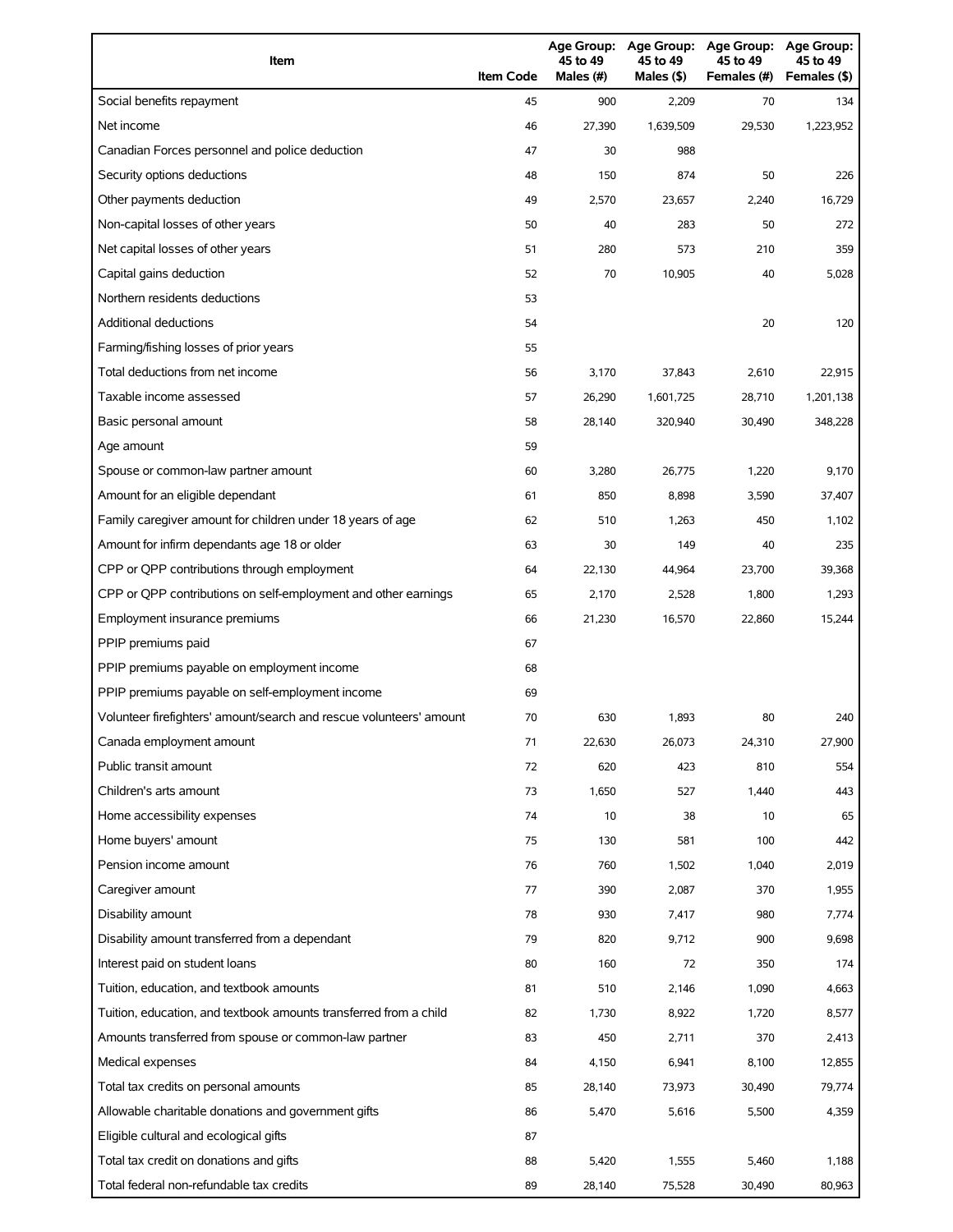| Item                                                        | <b>Item Code</b> | 45 to 49<br>Males (#) | Age Group: Age Group:<br>45 to 49<br>Males $($ \$) | <b>Age Group:</b><br>45 to 49<br>Females (#) | <b>Age Group:</b><br>45 to 49<br>Females (\$) |
|-------------------------------------------------------------|------------------|-----------------------|----------------------------------------------------|----------------------------------------------|-----------------------------------------------|
| Federal dividend tax credit                                 | 90               | 3,330                 | 9.748                                              | 3,170                                        | 9,231                                         |
| Minimum tax carryover                                       | 91               | 50                    | 186                                                | 40                                           | 104                                           |
| Basic federal tax                                           | 92               | 23,040                | 214,236                                            | 22,300                                       | 124,131                                       |
| Federal foreign tax credit                                  | 93               | 850                   | 1,889                                              | 630                                          | 365                                           |
| Federal political contribution tax credit                   | 94               | 100                   | 21                                                 | 60                                           | 11                                            |
| Investment tax credit                                       | 95               | 140                   | 289                                                | 20                                           | 23                                            |
| Labour-sponsored funds tax credit (federally registered)    | 96               |                       |                                                    |                                              |                                               |
| Labour-sponsored funds tax credit (provincially registered) | 97               |                       |                                                    |                                              |                                               |
| Alternative minimum tax payable                             | 98               | 50                    | 246                                                | 60                                           | 332                                           |
| Net federal tax                                             | 99               | 23,000                | 212,044                                            | 22,280                                       | 123,745                                       |
| CPP contributions on self-employment                        | 100              | 2,170                 | 5,055                                              | 1,800                                        | 2,587                                         |
| Social Benefits repayment                                   | 101              | 900                   | 2,209                                              | 70                                           | 134                                           |
| Working income tax benefit (WITB)                           | 102              | 1,170                 | 930                                                | 1,900                                        | 1,592                                         |
| Children's fitness tax credit                               | 103              | 4,120                 | 394                                                | 3,640                                        | 340                                           |
| Eligible educator school supply tax credit                  | 104              | 40                    | 3                                                  | 160                                          | 11                                            |
| Net provincial or territorial tax                           | 105              | 23,670                | 173,973                                            | 23,800                                       | 107,101                                       |
| Total tax payable                                           | 106              | 24,140                | 393,281                                            | 24,300                                       | 233,568                                       |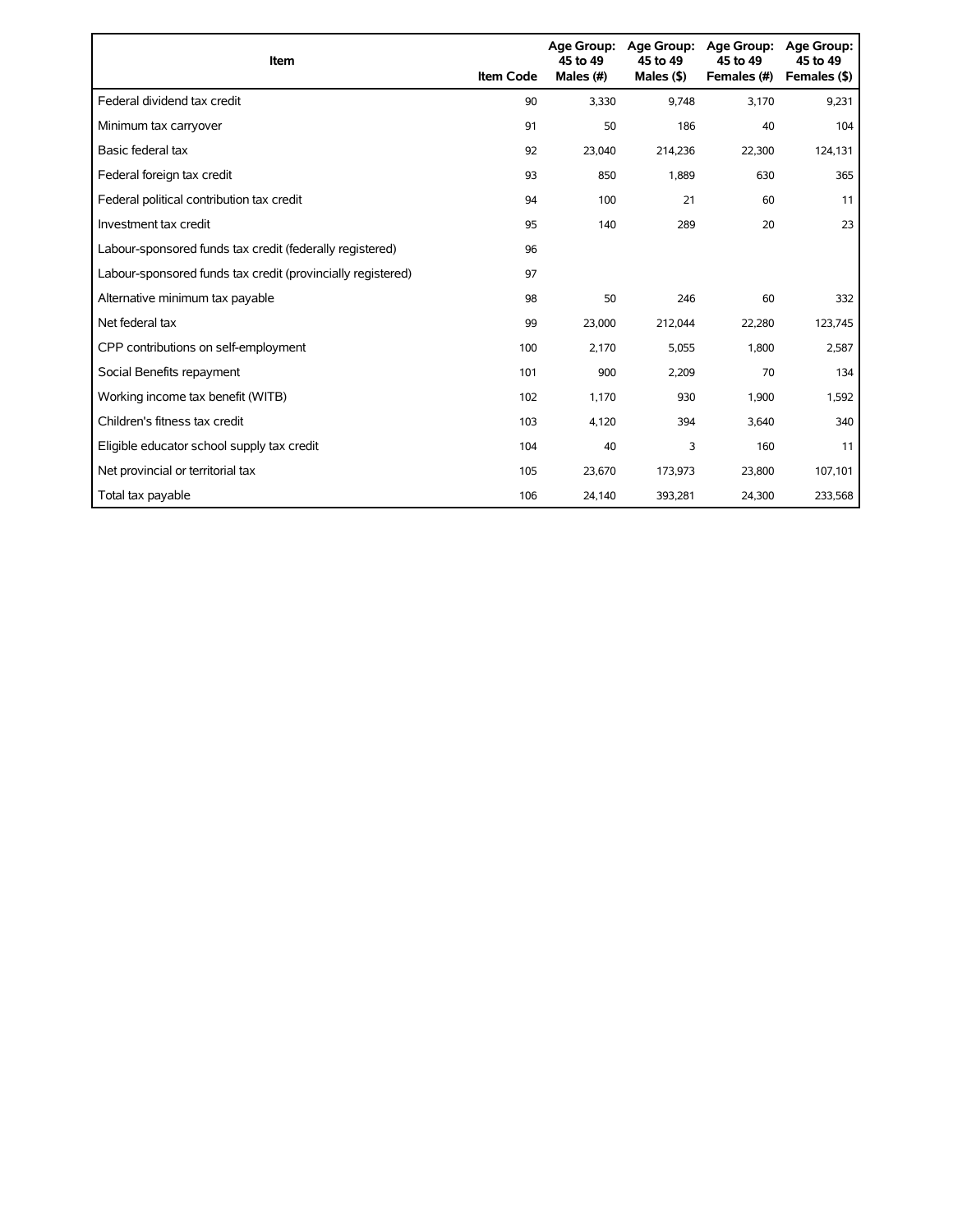| Item                                                                                          | Item<br>Code | Age<br>Group:<br>50 to 54<br>Males (#) | Age<br>Group:<br>50 to 54<br>Males (\$) | Age<br>Group:<br>50 to 54<br>Females (#) | Age<br>Group:<br>50 to 54<br>Females (\$) |
|-----------------------------------------------------------------------------------------------|--------------|----------------------------------------|-----------------------------------------|------------------------------------------|-------------------------------------------|
| Number of taxable returns                                                                     | $\mathbf{1}$ | 28,800                                 |                                         | 28,520                                   |                                           |
| Number of non-taxable returns                                                                 | 2            | 5,300                                  |                                         | 7,290                                    |                                           |
| Total number of returns                                                                       | 3            | 34,100                                 |                                         | 35,800                                   |                                           |
| Employment income                                                                             | 4            | 25,710                                 | 1,580,422                               | 26,840                                   | 1,150,302                                 |
| Commissions (from employment)                                                                 | 5            | 800                                    | 37,642                                  | 580                                      | 10,805                                    |
| Other employment income                                                                       | 6            | 3,250                                  | 34,503                                  | 2,330                                    | 20,000                                    |
| Old age security (OAS) pension                                                                | 7            |                                        |                                         |                                          |                                           |
| CPP or QPP benefits                                                                           | 8            | 2,190                                  | 20,184                                  | 3,270                                    | 26,414                                    |
| Other pensions and superannuation                                                             | 9            | 1,820                                  | 52,286                                  | 930                                      | 17,641                                    |
| Elected split-pension amount                                                                  | 10           | 340                                    | 2,248                                   | 2,150                                    | 25,922                                    |
| Universal child care benefit (UCCB)                                                           | 11           | 2,580                                  | 1,584                                   | 5,160                                    | 2,601                                     |
| Employment insurance and other benefits                                                       | 12           | 6,050                                  | 57,770                                  | 4,930                                    | 31,530                                    |
| Taxable amount of dividends from taxable Canadian corporations                                | 13           | 4,730                                  | 107,397                                 | 4,670                                    | 89,828                                    |
| Interest and other investment income                                                          | 14           | 4,240                                  | 6,535                                   | 4,610                                    | 5,722                                     |
| Net partnership income (limited or non-active partners only)                                  | 15           | 50                                     | $-14$                                   |                                          |                                           |
| Net rental income                                                                             | 16           | 1,430                                  | 5,720                                   | 1,290                                    | 2,896                                     |
| Taxable capital gains                                                                         | 17           | 2,230                                  | 18,351                                  | 2,360                                    | 10,616                                    |
| <b>RRSP</b> income                                                                            | 18           | 2,960                                  | 25,179                                  | 3,020                                    | 23,796                                    |
| Other income                                                                                  | 19           | 2,830                                  | 32,703                                  | 3,080                                    | 23,549                                    |
| Net business income                                                                           | 20           | 2,800                                  | 43,140                                  | 2,390                                    | 23,592                                    |
| Net professional income                                                                       | 21           | 320                                    | 14,794                                  | 400                                      | 11,487                                    |
| Net commission income                                                                         | 22           | 200                                    | 6,172                                   | 270                                      | 3,452                                     |
| Net farming income                                                                            | 23           | 330                                    | 906                                     | 140                                      | $-156$                                    |
| Net fishing income                                                                            | 24           | 740                                    | 39,615                                  | 90                                       | 2,773                                     |
| Workers' compensation benefits                                                                | 25           | 1,580                                  | 20,495                                  | 1,000                                    | 9,063                                     |
| Social assistance payments                                                                    | 26           | 2,030                                  | 14,289                                  | 1,970                                    | 13,528                                    |
| Net federal supplements                                                                       | 27           |                                        |                                         |                                          |                                           |
| Total income assessed                                                                         | 28           | 33,290                                 | 2,122,036                               | 34,400                                   | 1,511,101                                 |
| Registered pension plan (RPP) deduction                                                       | 29           | 10,250                                 | 52,972                                  | 12,960                                   | 56,344                                    |
| RRSP/PRPP deduction                                                                           | 30           | 10,090                                 | 74,354                                  | 8,590                                    | 45,636                                    |
| Deduction for elected split-pension amount                                                    | 31           | 1,120                                  | 13,703                                  | 230                                      | 1,666                                     |
| Annual union, professional, or like dues                                                      | 32           | 8,680                                  | 7,590                                   | 11,000                                   | 7,669                                     |
| Child care expenses                                                                           | 33           | 610                                    | 1,874                                   | 670                                      | 1,689                                     |
| <b>Business investment loss</b>                                                               | 34           | 20                                     | 572                                     | 10                                       | 667                                       |
| Moving expenses                                                                               | 35           | 120                                    | 1,181                                   | 100                                      | 540                                       |
| Support payments made                                                                         | 36           | 330                                    | 4,067                                   | 20                                       | 206                                       |
| Carrying charges and interest expenses                                                        | 37           | 1,570                                  | 4,406                                   | 1,370                                    | 3,781                                     |
| Deduction for CPP/QPP contributions on self-employment and other earnings                     | 38           | 2,780                                  | 3,010                                   | 1,970                                    | 1,385                                     |
| Deduction for provincial parental insurance plan (PPIP) premiums on self-employment<br>income | 39           |                                        |                                         |                                          |                                           |
| Exploration and development expenses                                                          | 40           | 50                                     | 654                                     | 20                                       | 59                                        |
| Other employment expenses                                                                     | 41           | 2,160                                  | 10,855                                  | 1,190                                    | 3,813                                     |
| Clergy residence deduction                                                                    | 42           | 100                                    | 1,339                                   | 30                                       | 431                                       |
| Other deductions                                                                              | 43           | 1,090                                  | 1,660                                   |                                          |                                           |
| Total deductions before adjustments                                                           | 44           | 22,450                                 | 178,243                                 | 21,560                                   | 125,580                                   |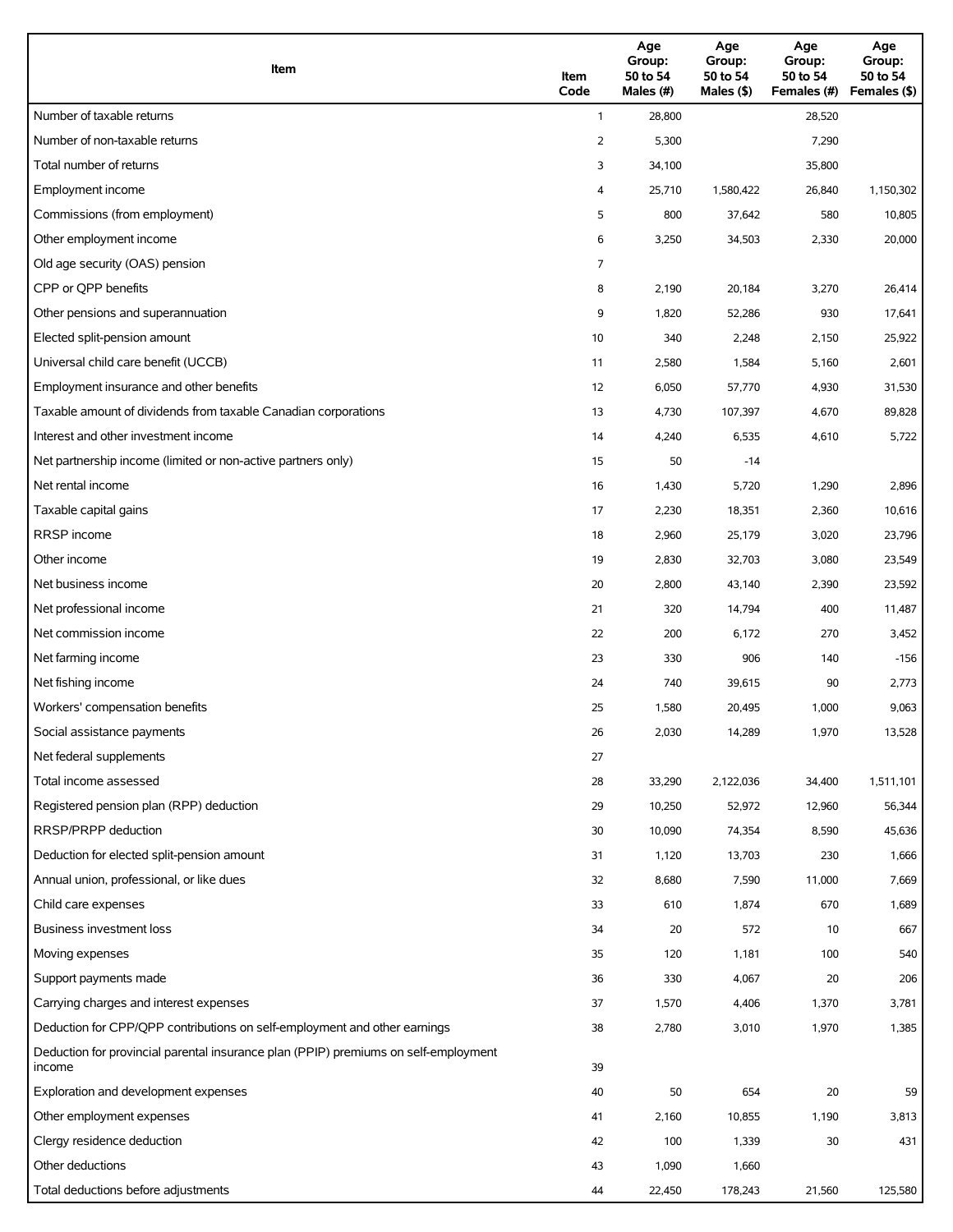| Item                                                                | <b>Item Code</b> | 50 to 54<br>Males (#) | 50 to 54<br>Males (\$) | Age Group: Age Group: Age Group:<br>50 to 54<br>Females (#) | Age Group:<br>50 to 54<br>Females (\$) |
|---------------------------------------------------------------------|------------------|-----------------------|------------------------|-------------------------------------------------------------|----------------------------------------|
| Social benefits repayment                                           | 45               | 1,000                 | 2,522                  | 80                                                          | 154                                    |
| Net income                                                          | 46               | 33,160                | 1,942,773              | 34,250                                                      | 1,386,718                              |
| Canadian Forces personnel and police deduction                      | 47               | 30                    | 610                    |                                                             |                                        |
| Security options deductions                                         | 48               | 210                   | 2,920                  | 50                                                          | 287                                    |
| Other payments deduction                                            | 49               | 3,570                 | 34,793                 | 2,940                                                       | 22,591                                 |
| Non-capital losses of other years                                   | 50               | 50                    | 571                    | 50                                                          | 205                                    |
| Net capital losses of other years                                   | 51               | 430                   | 1,274                  | 300                                                         | 497                                    |
| Capital gains deduction                                             | 52               | 80                    | 13,239                 | 40                                                          | 3,014                                  |
| Northern residents deductions                                       | 53               | 40                    | 127                    |                                                             |                                        |
| Additional deductions                                               | 54               | 30                    | 462                    |                                                             |                                        |
| Farming/fishing losses of prior years                               | 55               | 10                    | 48                     | 10                                                          | 69                                     |
| Total deductions from net income                                    | 56               | 4,420                 | 54,046                 | 3,400                                                       | 26,986                                 |
| Taxable income assessed                                             | 57               | 31,620                | 1,888,838              | 33,060                                                      | 1,359,775                              |
| Basic personal amount                                               | 58               | 34,100                | 389,574                | 35,800                                                      | 409,167                                |
| Age amount                                                          | 59               |                       |                        |                                                             |                                        |
| Spouse or common-law partner amount                                 | 60               | 3,890                 | 31,677                 | 1,560                                                       | 11,413                                 |
| Amount for an eligible dependant                                    | 61               | 510                   | 5,076                  | 1,830                                                       | 18,414                                 |
| Family caregiver amount for children under 18 years of age          | 62               | 350                   | 846                    | 210                                                         | 478                                    |
| Amount for infirm dependants age 18 or older                        | 63               | 60                    | 382                    | 50                                                          | 297                                    |
| CPP or QPP contributions through employment                         | 64               | 25,440                | 51,116                 | 26,530                                                      | 43,138                                 |
| CPP or QPP contributions on self-employment and other earnings      | 65               | 2,780                 | 3,010                  | 1,970                                                       | 1,385                                  |
| Employment insurance premiums                                       | 66               | 24,230                | 18,740                 | 25,410                                                      | 16,667                                 |
| PPIP premiums paid                                                  | 67               |                       |                        |                                                             |                                        |
| PPIP premiums payable on employment income                          | 68               |                       |                        |                                                             |                                        |
| PPIP premiums payable on self-employment income                     | 69               |                       |                        |                                                             |                                        |
| Volunteer firefighters' amount/search and rescue volunteers' amount | 70               | 610                   | 1,831                  | 100                                                         | 303                                    |
| Canada employment amount                                            | 71               | 26,370                | 30,335                 | 27,410                                                      | 31,445                                 |
| Public transit amount                                               | 72               | 640                   | 434                    | 870                                                         | 597                                    |
| Children's arts amount                                              | 73               | 920                   | 305                    | 580                                                         | 169                                    |
| Home accessibility expenses                                         | 74               | 10                    | 70                     | 10                                                          | 45                                     |
| Home buyers' amount                                                 | 75               | 100                   | 469                    | 90                                                          | 426                                    |
| Pension income amount                                               | 76               | 2,130                 | 4,160                  | 2,950                                                       | 5,758                                  |
| Caregiver amount                                                    | 77               | 580                   | 3,179                  | 420                                                         | 2,124                                  |
| Disability amount                                                   | 78               | 1,460                 | 11,637                 | 1,570                                                       | 12,541                                 |
| Disability amount transferred from a dependant                      | 79               | 820                   | 8,442                  | 650                                                         | 6,302                                  |
| Interest paid on student loans                                      | 80               | 60                    | 39                     | 190                                                         | 87                                     |
| Tuition, education, and textbook amounts                            | 81               | 440                   | 1,675                  | 710                                                         | 2,839                                  |
| Tuition, education, and textbook amounts transferred from a child   | 82               | 2,950                 | 16,617                 | 2,230                                                       | 12,017                                 |
| Amounts transferred from spouse or common-law partner               | 83               | 690                   | 4,084                  | 690                                                         | 4,506                                  |
| Medical expenses                                                    | 84               | 5,280                 | 8,634                  | 9,650                                                       | 15,745                                 |
| Total tax credits on personal amounts                               | 85               | 34,100                | 88,851                 | 35,800                                                      | 89,380                                 |
| Allowable charitable donations and government gifts                 | 86               | 7,020                 | 7,897                  | 6,850                                                       | 5,461                                  |
| Eligible cultural and ecological gifts                              | 87               |                       |                        |                                                             |                                        |
| Total tax credit on donations and gifts                             | 88               | 6,990                 | 2,197                  | 6,810                                                       | 1,460                                  |
| Total federal non-refundable tax credits                            | 89               | 34,100                | 91,048                 | 35,800                                                      | 90,840                                 |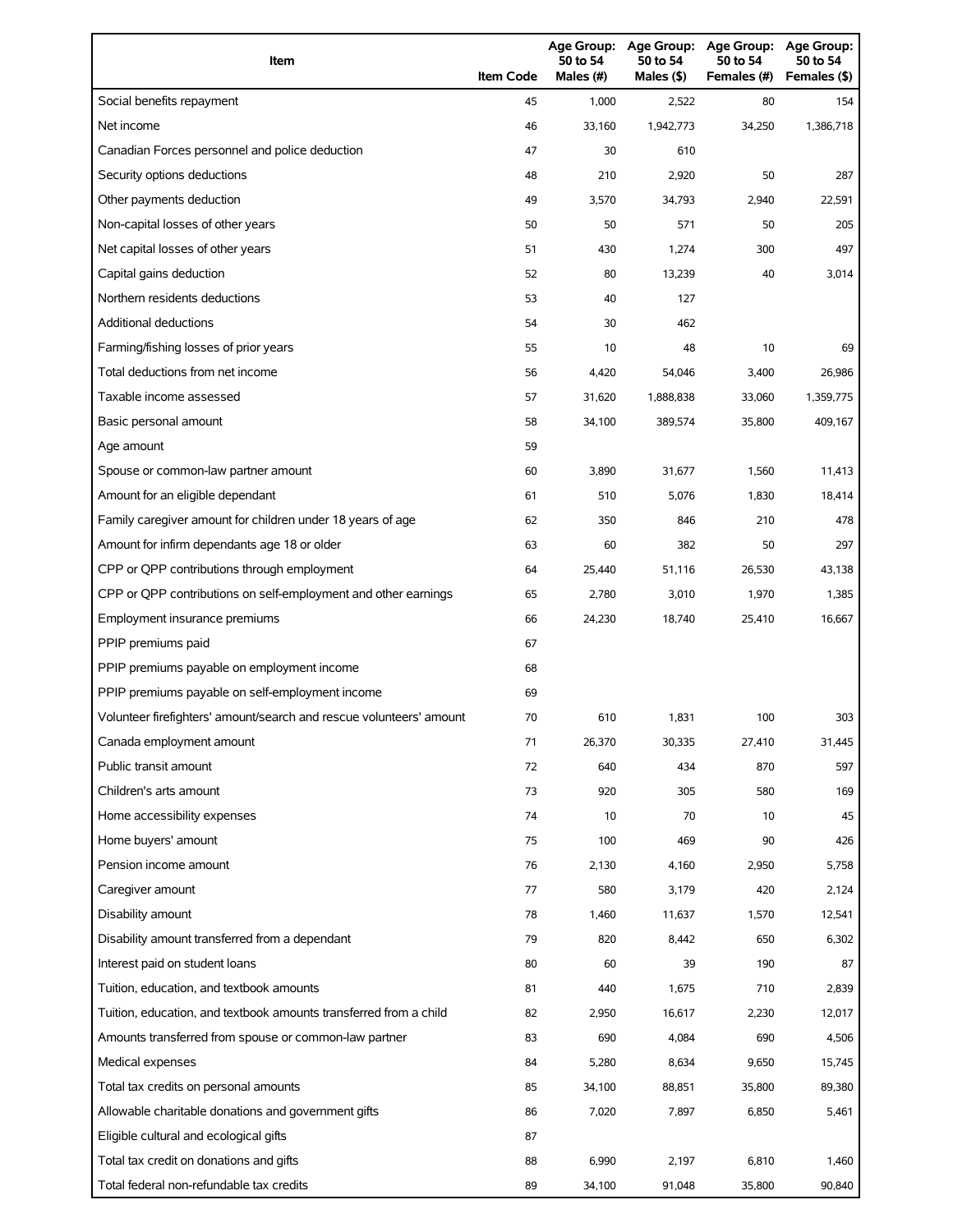| Item                                                        | <b>Item Code</b> | Age Group:<br>50 to 54<br>Males (#) | <b>Age Group:</b><br>50 to 54<br>Males $($ \$) | <b>Age Group:</b><br>50 to 54<br>Females (#) | <b>Age Group:</b><br>50 to 54<br>Females (\$) |
|-------------------------------------------------------------|------------------|-------------------------------------|------------------------------------------------|----------------------------------------------|-----------------------------------------------|
| Federal dividend tax credit                                 | 90               | 4,550                               | 12,121                                         | 4,380                                        | 10,004                                        |
| Minimum tax carryover                                       | 91               | 70                                  | 243                                            | 50                                           | 111                                           |
| Basic federal tax                                           | 92               | 27,310                              | 252,865                                        | 26,250                                       | 139,610                                       |
| Federal foreign tax credit                                  | 93               | 1,240                               | 2,756                                          | 1,050                                        | 352                                           |
| Federal political contribution tax credit                   | 94               | 150                                 | 26                                             | 110                                          | 16                                            |
| Investment tax credit                                       | 95               | 190                                 | 332                                            | 30                                           | 19                                            |
| Labour-sponsored funds tax credit (federally registered)    | 96               |                                     |                                                |                                              |                                               |
| Labour-sponsored funds tax credit (provincially registered) | 97               |                                     |                                                |                                              |                                               |
| Alternative minimum tax payable                             | 98               | 60                                  | 362                                            | 40                                           | 154                                           |
| Net federal tax                                             | 99               | 27,270                              | 249,776                                        | 26,230                                       | 139,227                                       |
| CPP contributions on self-employment                        | 100              | 2,780                               | 6,020                                          | 1,970                                        | 2,771                                         |
| Social Benefits repayment                                   | 101              | 1,000                               | 2,522                                          | 80                                           | 154                                           |
| Working income tax benefit (WITB)                           | 102              | 1,300                               | 983                                            | 1,680                                        | 1,260                                         |
| Children's fitness tax credit                               | 103              | 2,130                               | 191                                            | 1,280                                        | 103                                           |
| Eligible educator school supply tax credit                  | 104              | 30                                  | 3                                              | 90                                           |                                               |
| Net provincial or territorial tax                           | 105              | 28,190                              | 204,311                                        | 28,020                                       | 119,857                                       |
| Total tax payable                                           | 106              | 28,800                              | 462,631                                        | 28,520                                       | 262,013                                       |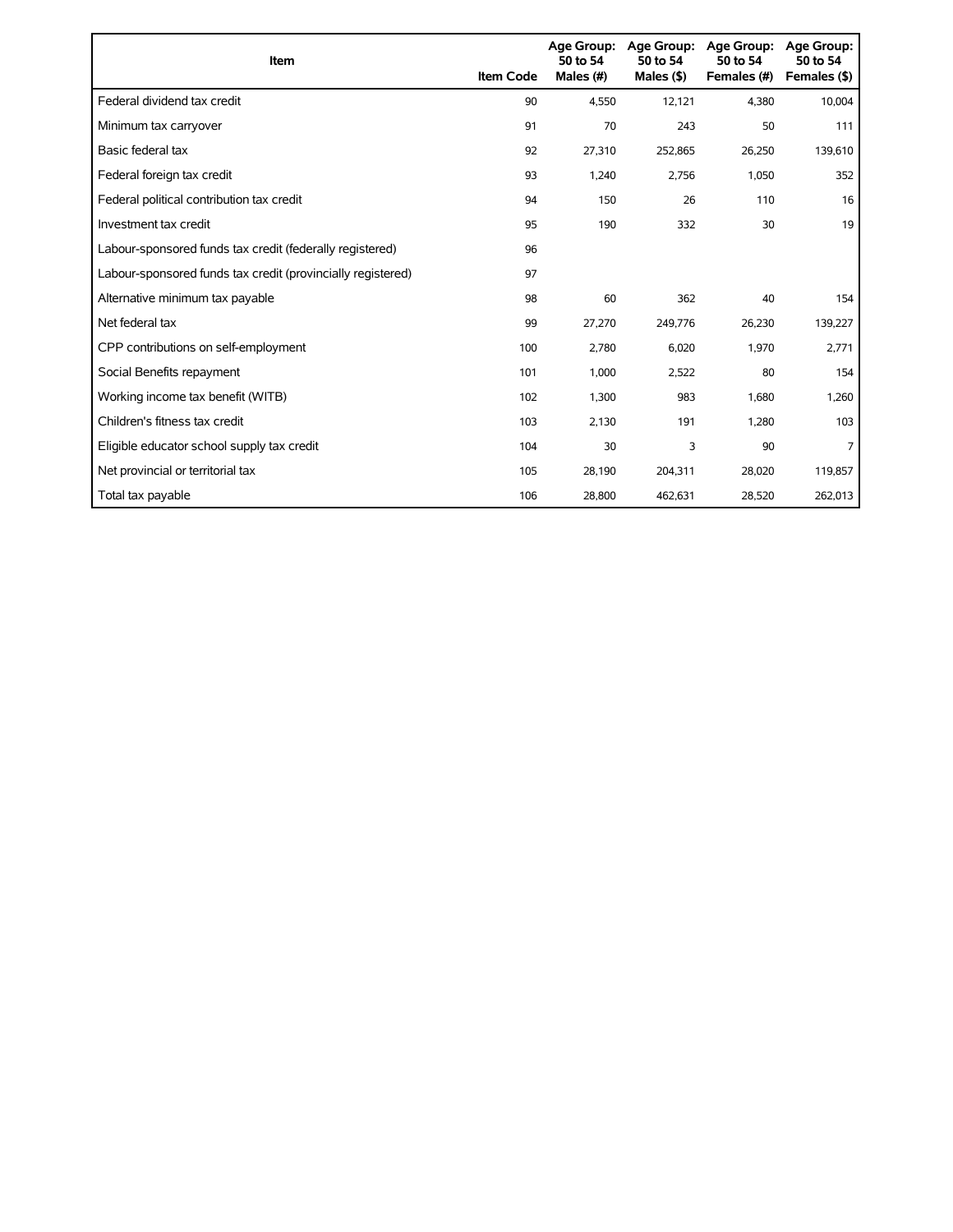| Item                                                                                          | Item<br>Code | Age<br>Group:<br>55 to 59<br>Males (#) | Age<br>Group:<br>55 to 59<br>Males (\$) | Age<br>Group:<br>55 to 59<br>Females (#) | Age<br>Group:<br>55 to 59<br>Females (\$) |
|-----------------------------------------------------------------------------------------------|--------------|----------------------------------------|-----------------------------------------|------------------------------------------|-------------------------------------------|
| Number of taxable returns                                                                     | $\mathbf{1}$ | 29,530                                 |                                         | 29,480                                   |                                           |
| Number of non-taxable returns                                                                 | 2            | 5,950                                  |                                         | 7,880                                    |                                           |
| Total number of returns                                                                       | 3            | 35,480                                 |                                         | 37,360                                   |                                           |
| Employment income                                                                             | 4            | 24,210                                 | 1,406,233                               | 24,820                                   | 966,160                                   |
| Commissions (from employment)                                                                 | 5            | 740                                    | 40,147                                  | 490                                      | 7,370                                     |
| Other employment income                                                                       | 6            | 4,200                                  | 41,001                                  | 2,970                                    | 21,345                                    |
| Old age security (OAS) pension                                                                | 7            |                                        |                                         |                                          |                                           |
| CPP or QPP benefits                                                                           | 8            | 3,540                                  | 35,277                                  | 5,130                                    | 42,484                                    |
| Other pensions and superannuation                                                             | 9            | 4,990                                  | 162,610                                 | 4,570                                    | 117,346                                   |
| Elected split-pension amount                                                                  | 10           | 1,100                                  | 8,191                                   | 4,570                                    | 60,042                                    |
| Universal child care benefit (UCCB)                                                           | 11           | 1,090                                  | 631                                     | 1,370                                    | 620                                       |
| Employment insurance and other benefits                                                       | 12           | 6,270                                  | 58,570                                  | 4,660                                    | 29,795                                    |
| Taxable amount of dividends from taxable Canadian corporations                                | 13           | 5,850                                  | 105,585                                 | 5,920                                    | 89,221                                    |
| Interest and other investment income                                                          | 14           | 6,010                                  | 11,394                                  | 6,660                                    | 9,121                                     |
| Net partnership income (limited or non-active partners only)                                  | 15           | 50                                     | 214                                     | 30                                       | -6                                        |
| Net rental income                                                                             | 16           | 1,510                                  | 6,442                                   | 1,310                                    | 3,643                                     |
| Taxable capital gains                                                                         | 17           | 3,070                                  | 20,910                                  | 3,380                                    | 19,343                                    |
| <b>RRSP</b> income                                                                            | 18           | 3,080                                  | 31,876                                  | 3,560                                    | 35,797                                    |
| Other income                                                                                  | 19           | 4,810                                  | 60,383                                  | 5,520                                    | 57,687                                    |
| Net business income                                                                           | 20           | 2,910                                  | 40,908                                  | 2,330                                    | 22,839                                    |
| Net professional income                                                                       | 21           | 380                                    | 18,753                                  | 460                                      | 13,055                                    |
| Net commission income                                                                         | 22           | 210                                    | 5,426                                   | 250                                      | 3,168                                     |
| Net farming income                                                                            | 23           | 380                                    | 1,412                                   | 170                                      | $-62$                                     |
| Net fishing income                                                                            | 24           | 660                                    | 38,347                                  | 80                                       | 2,467                                     |
| Workers' compensation benefits                                                                | 25           | 2,130                                  | 28,482                                  | 1,130                                    | 12,160                                    |
| Social assistance payments                                                                    | 26           | 2,080                                  | 14,944                                  | 2,000                                    | 13,952                                    |
| Net federal supplements                                                                       | 27           |                                        |                                         |                                          |                                           |
| Total income assessed                                                                         | 28           | 34,620                                 | 2,137,922                               | 35,670                                   | 1,535,710                                 |
| Registered pension plan (RPP) deduction                                                       | 29           | 8,920                                  | 42,541                                  | 11,280                                   | 46,056                                    |
| RRSP/PRPP deduction                                                                           | 30           | 9,730                                  | 85,760                                  | 8,480                                    | 59,850                                    |
| Deduction for elected split-pension amount                                                    | 31           | 2,970                                  | 39,415                                  | 1,370                                    | 10,820                                    |
| Annual union, professional, or like dues                                                      | 32           | 8,590                                  | 7,174                                   | 10,070                                   | 6,574                                     |
| Child care expenses                                                                           | 33           | 170                                    | 484                                     | 120                                      | 320                                       |
| <b>Business investment loss</b>                                                               | 34           | 20                                     | 371                                     | 10                                       | 278                                       |
| Moving expenses                                                                               | 35           | 90                                     | 903                                     | 80                                       | 581                                       |
| Support payments made                                                                         | 36           | 350                                    | 5,864                                   | 20                                       | 249                                       |
| Carrying charges and interest expenses                                                        | 37           | 2,140                                  | 7,166                                   | 1,900                                    | 6,079                                     |
| Deduction for CPP/QPP contributions on self-employment and other earnings                     | 38           | 2,890                                  | 3,112                                   | 1,940                                    | 1,345                                     |
| Deduction for provincial parental insurance plan (PPIP) premiums on self-employment<br>income | 39           |                                        |                                         |                                          |                                           |
| Exploration and development expenses                                                          | 40           | 40                                     | 593                                     | 20                                       | 136                                       |
| Other employment expenses                                                                     | 41           | 2,020                                  | 11,102                                  | 1,060                                    | 3,170                                     |
| Clergy residence deduction                                                                    | 42           | 90                                     | 1,102                                   | 40                                       | 474                                       |
| Other deductions                                                                              | 43           | 1,220                                  | 1,947                                   |                                          |                                           |
| Total deductions before adjustments                                                           | 44           | 22,570                                 | 207,536                                 | 20,910                                   | 137,181                                   |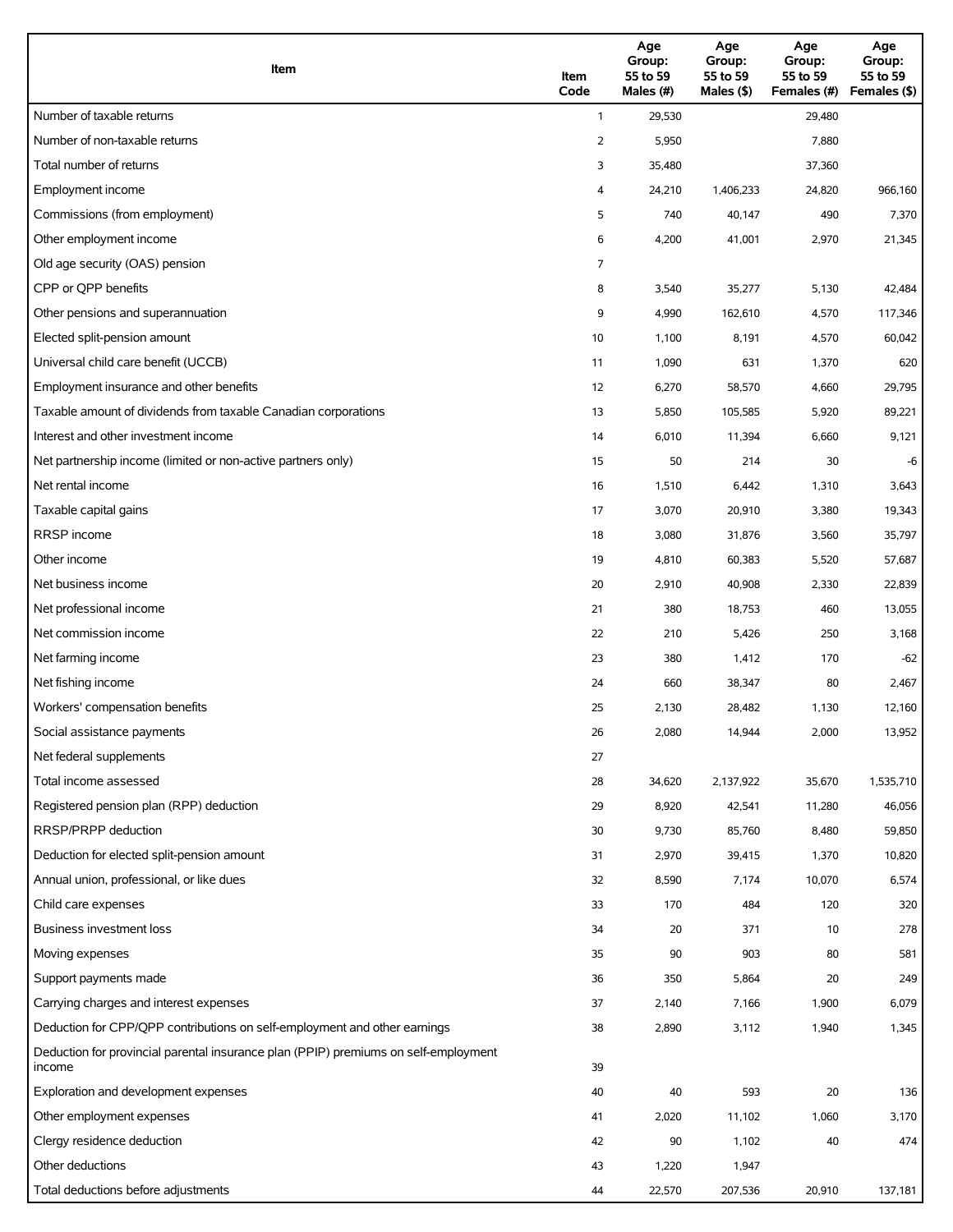| Item                                                                | <b>Item Code</b> | 55 to 59<br>Males (#) | Age Group: Age Group:<br>55 to 59<br>Males (\$) | <b>Age Group:</b><br>55 to 59<br>Females (#) | <b>Age Group:</b><br>55 to 59<br>Females (\$) |
|---------------------------------------------------------------------|------------------|-----------------------|-------------------------------------------------|----------------------------------------------|-----------------------------------------------|
| Social benefits repayment                                           | 45               | 960                   | 2,368                                           | 70                                           | 126                                           |
| Net income                                                          | 46               | 34,490                | 1,931,557                                       | 35,560                                       | 1,399,053                                     |
| Canadian Forces personnel and police deduction                      | 47               |                       |                                                 |                                              |                                               |
| Security options deductions                                         | 48               |                       |                                                 |                                              |                                               |
| Other payments deduction                                            | 49               | 4,170                 | 43,426                                          | 3,110                                        | 26,129                                        |
| Non-capital losses of other years                                   | 50               |                       |                                                 | 60                                           | 473                                           |
| Net capital losses of other years                                   | 51               | 630                   | 1,581                                           | 510                                          | 915                                           |
| Capital gains deduction                                             | 52               | 120                   | 13,148                                          | 70                                           | 7,921                                         |
| Northern residents deductions                                       | 53               | 40                    | 122                                             |                                              |                                               |
| <b>Additional deductions</b>                                        | 54               |                       |                                                 | 30                                           | 481                                           |
| Farming/fishing losses of prior years                               | 55               | 20                    | 127                                             |                                              |                                               |
| Total deductions from net income                                    | 56               | 5,140                 | 65,310                                          | 3,810                                        | 36,271                                        |
| Taxable income assessed                                             | 57               | 32,870                | 1,866,341                                       | 34,220                                       | 1,362,888                                     |
| Basic personal amount                                               | 58               | 35,480                | 405,738                                         | 37,360                                       | 427,392                                       |
| Age amount                                                          | 59               |                       |                                                 |                                              |                                               |
| Spouse or common-law partner amount                                 | 60               | 4,540                 | 35,959                                          | 1,530                                        | 10,289                                        |
| Amount for an eligible dependant                                    | 61               | 230                   | 2,237                                           | 630                                          | 6,045                                         |
| Family caregiver amount for children under 18 years of age          | 62               | 120                   | 289                                             | 60                                           | 132                                           |
| Amount for infirm dependants age 18 or older                        | 63               | 80                    | 496                                             | 60                                           | 318                                           |
| CPP or QPP contributions through employment                         | 64               | 23,760                | 45,172                                          | 24,300                                       | 36,537                                        |
| CPP or QPP contributions on self-employment and other earnings      | 65               | 2,890                 | 3,112                                           | 1,940                                        | 1,345                                         |
| Employment insurance premiums                                       | 66               | 22,430                | 16,547                                          | 23,020                                       | 14,189                                        |
| PPIP premiums paid                                                  | 67               |                       |                                                 |                                              |                                               |
| PPIP premiums payable on employment income                          | 68               |                       |                                                 |                                              |                                               |
| PPIP premiums payable on self-employment income                     | 69               |                       |                                                 |                                              |                                               |
| Volunteer firefighters' amount/search and rescue volunteers' amount | 70               | 550                   | 1,641                                           | 80                                           | 243                                           |
| Canada employment amount                                            | 71               | 25,410                | 28,812                                          | 25,870                                       | 29,224                                        |
| Public transit amount                                               | 72               | 540                   | 382                                             | 770                                          | 545                                           |
| Children's arts amount                                              | 73               | 290                   | 92                                              | 100                                          | 28                                            |
| Home accessibility expenses                                         | 74               | 20                    | 98                                              | 20                                           | 61                                            |
| Home buyers' amount                                                 | 75               | 60                    | 279                                             | 50                                           | 216                                           |
| Pension income amount                                               | 76               | 5,890                 | 11,551                                          | 8,350                                        | 16,366                                        |
| Caregiver amount                                                    | 77               | 520                   | 2,863                                           | 460                                          | 2,238                                         |
| Disability amount                                                   | 78               | 2,110                 | 16,798                                          | 2,160                                        | 17,139                                        |
| Disability amount transferred from a dependant                      | 79               | 610                   | 5,702                                           | 530                                          | 4,592                                         |
| Interest paid on student loans                                      | 80               | 30                    | 14                                              | 90                                           | 37                                            |
| Tuition, education, and textbook amounts                            | 81               | 250                   | 946                                             | 380                                          | 1,564                                         |
| Tuition, education, and textbook amounts transferred from a child   | 82               | 2,100                 | 11,564                                          | 1,340                                        | 6,862                                         |
| Amounts transferred from spouse or common-law partner               | 83               | 1,220                 | 6,898                                           | 1,250                                        | 7,596                                         |
| Medical expenses                                                    | 84               | 6,710                 | 12,124                                          | 11,080                                       | 19,477                                        |
| Total tax credits on personal amounts                               | 85               | 35,480                | 91,398                                          | 37,360                                       | 90,366                                        |
| Allowable charitable donations and government gifts                 | 86               | 8,210                 | 11,104                                          | 8,230                                        | 8,522                                         |
| Eligible cultural and ecological gifts                              | 87               |                       |                                                 | 10                                           |                                               |
| Total tax credit on donations and gifts                             | 88               | 8,160                 | 3,133                                           | 8,170                                        | 2,340                                         |
| Total federal non-refundable tax credits                            | 89               | 35,480                | 94,531                                          | 37,360                                       | 92,706                                        |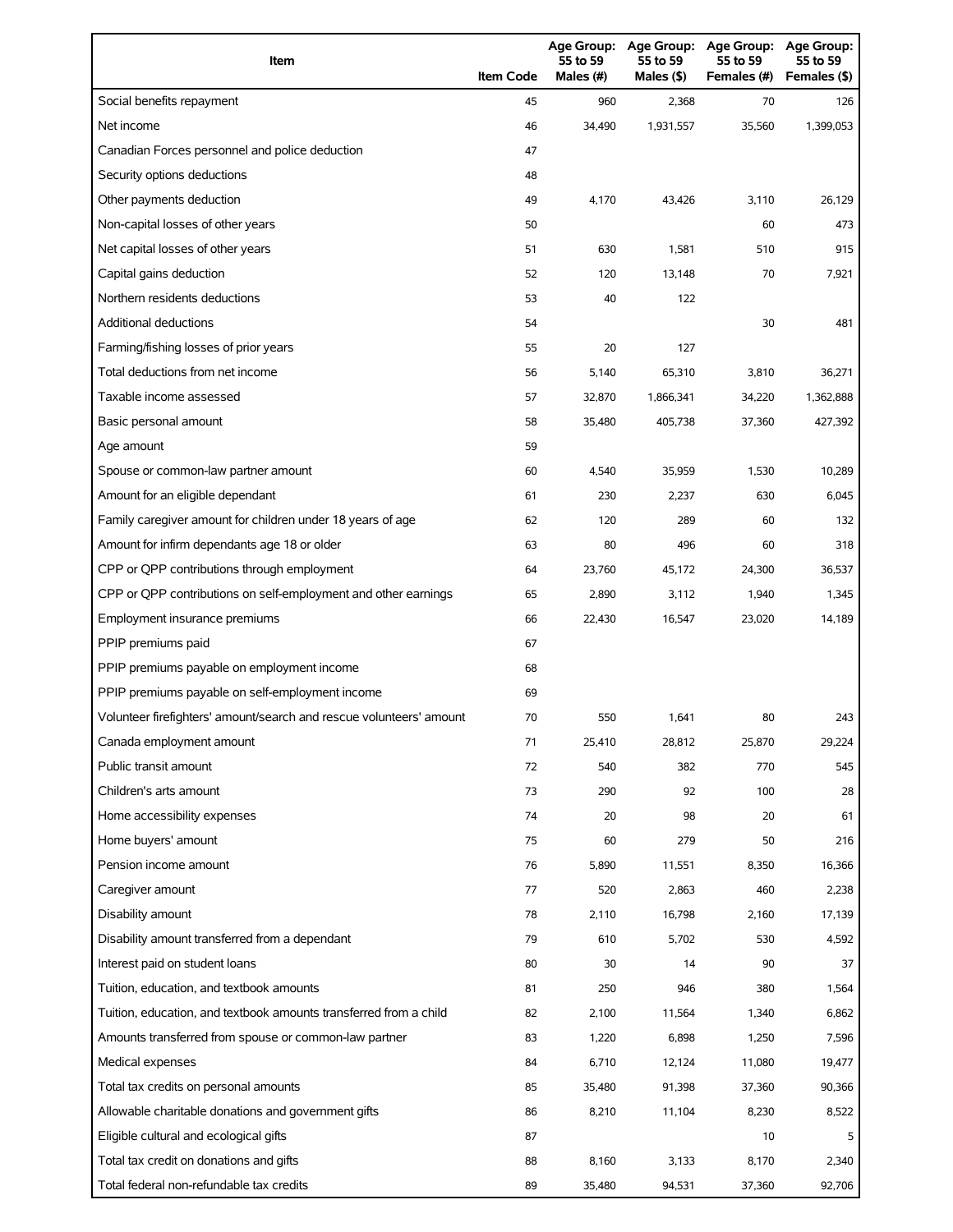| Item                                                        | <b>Item Code</b> | 55 to 59<br>Males (#) | Age Group: Age Group:<br>55 to 59<br>Males $($ \$) | <b>Age Group:</b><br>55 to 59<br>Females (#) | <b>Age Group:</b><br>55 to 59<br>Females (\$) |
|-------------------------------------------------------------|------------------|-----------------------|----------------------------------------------------|----------------------------------------------|-----------------------------------------------|
| Federal dividend tax credit                                 | 90               | 5,560                 | 11,950                                             | 5,450                                        | 10,190                                        |
| Minimum tax carryover                                       | 91               | 90                    | 274                                                | 70                                           | 227                                           |
| Basic federal tax                                           | 92               | 27,720                | 246,997                                            | 27,060                                       | 137,583                                       |
| Federal foreign tax credit                                  | 93               | 1,750                 | 3,528                                              | 1,610                                        | 364                                           |
| Federal political contribution tax credit                   | 94               | 220                   | 41                                                 | 160                                          | 23                                            |
| Investment tax credit                                       | 95               | 200                   | 323                                                | 40                                           | 46                                            |
| Labour-sponsored funds tax credit (federally registered)    | 96               |                       |                                                    |                                              |                                               |
| Labour-sponsored funds tax credit (provincially registered) | 97               |                       |                                                    |                                              |                                               |
| Alternative minimum tax payable                             | 98               | 70                    | 283                                                | 60                                           | 396                                           |
| Net federal tax                                             | 99               | 27,670                | 243,429                                            | 27,030                                       | 137,160                                       |
| CPP contributions on self-employment                        | 100              | 2,890                 | 6,223                                              | 1,940                                        | 2,690                                         |
| Social Benefits repayment                                   | 101              | 960                   | 2,368                                              | 70                                           | 126                                           |
| Working income tax benefit (WITB)                           | 102              | 1,260                 | 972                                                | 1,240                                        | 810                                           |
| Children's fitness tax credit                               | 103              | 620                   | 52                                                 | 250                                          | 19                                            |
| Eligible educator school supply tax credit                  | 104              | 20                    | 1                                                  | 70                                           | 6                                             |
| Net provincial or territorial tax                           | 105              | 28,920                | 198,436                                            | 29,040                                       | 117,569                                       |
| Total tax payable                                           | 106              | 29,530                | 450,456                                            | 29,480                                       | 257,547                                       |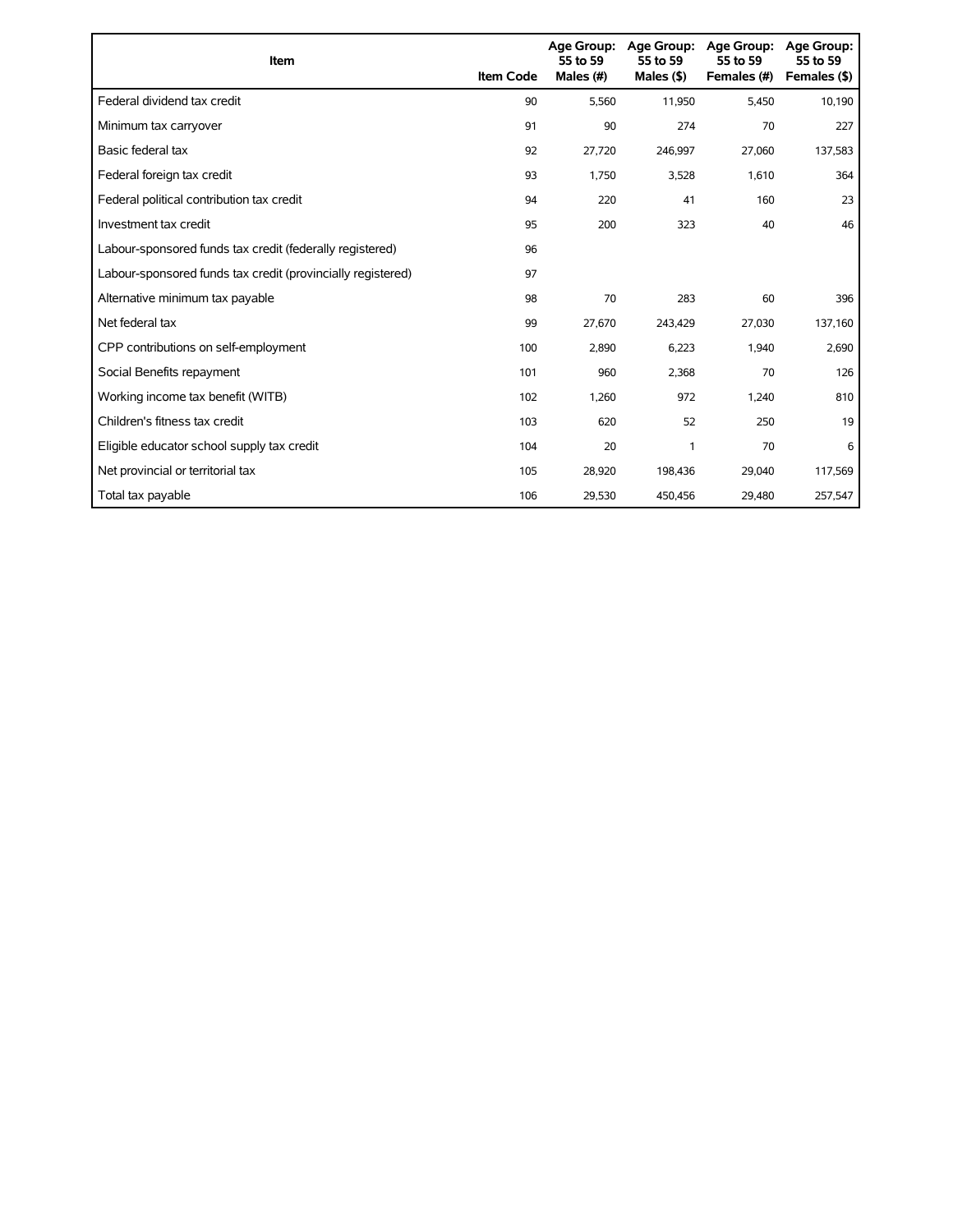| Item                                                                                          | Item<br>Code | Age<br>Group:<br>60 to 64<br>Males (#) | Age<br>Group:<br>60 to 64<br>Males (\$) | Age<br>Group:<br>60 to 64<br>Females (#) | Age<br>Group:<br>60 to 64<br>Females (\$) |
|-----------------------------------------------------------------------------------------------|--------------|----------------------------------------|-----------------------------------------|------------------------------------------|-------------------------------------------|
| Number of taxable returns                                                                     | $\mathbf{1}$ | 27,040                                 |                                         | 26,700                                   |                                           |
| Number of non-taxable returns                                                                 | 2            | 5,960                                  |                                         | 8,450                                    |                                           |
| Total number of returns                                                                       | 3            | 33,000                                 |                                         | 35,150                                   |                                           |
| Employment income                                                                             | 4            | 17,160                                 | 826,620                                 | 16,110                                   | 519,786                                   |
| Commissions (from employment)                                                                 | 5            | 460                                    | 19,475                                  | 310                                      | 4,555                                     |
| Other employment income                                                                       | 6            | 4,360                                  | 23,660                                  | 3,040                                    | 16,886                                    |
| Old age security (OAS) pension                                                                | 7            |                                        |                                         |                                          |                                           |
| CPP or OPP benefits                                                                           | 8            | 24,010                                 | 170,954                                 | 25,950                                   | 153,290                                   |
| Other pensions and superannuation                                                             | 9            | 9,660                                  | 326,376                                 | 9,550                                    | 233,997                                   |
| Elected split-pension amount                                                                  | 10           | 2,110                                  | 17,612                                  | 7,280                                    | 102,334                                   |
| Universal child care benefit (UCCB)                                                           | 11           | 350                                    | 181                                     | 320                                      | 157                                       |
| Employment insurance and other benefits                                                       | 12           | 5,230                                  | 49,701                                  | 3,280                                    | 20,656                                    |
| Taxable amount of dividends from taxable Canadian corporations                                | 13           | 6,280                                  | 115,517                                 | 6,490                                    | 84,912                                    |
| Interest and other investment income                                                          | 14           | 7,210                                  | 15,037                                  | 7,980                                    | 12,650                                    |
| Net partnership income (limited or non-active partners only)                                  | 15           | 60                                     | 408                                     | 40                                       | 98                                        |
| Net rental income                                                                             | 16           | 1,280                                  | 6,832                                   | 1,170                                    | 3,566                                     |
| Taxable capital gains                                                                         | 17           | 3,610                                  | 28,247                                  | 4,050                                    | 20,911                                    |
| <b>RRSP</b> income                                                                            | 18           | 3,380                                  | 37,571                                  | 4,030                                    | 45,466                                    |
| Other income                                                                                  | 19           | 6,690                                  | 78,178                                  | 7,350                                    | 68,640                                    |
| Net business income                                                                           | 20           | 2,650                                  | 33,346                                  | 1,800                                    | 14,031                                    |
| Net professional income                                                                       | 21           | 400                                    | 17,028                                  | 370                                      | 9,194                                     |
| Net commission income                                                                         | 22           | 220                                    | 5,279                                   | 190                                      | 3,404                                     |
| Net farming income                                                                            | 23           | 420                                    | 971                                     | 170                                      | 904                                       |
| Net fishing income                                                                            | 24           | 500                                    | 27,113                                  | 50                                       | 1,482                                     |
| Workers' compensation benefits                                                                | 25           | 2,200                                  | 30,466                                  | 930                                      | 11,246                                    |
| Social assistance payments                                                                    | 26           | 1,680                                  | 10,326                                  | 1,600                                    | 10,308                                    |
| Net federal supplements                                                                       | 27           |                                        |                                         |                                          |                                           |
| Total income assessed                                                                         | 28           | 32,600                                 | 1,843,534                               | 34,500                                   | 1,358,261                                 |
| Registered pension plan (RPP) deduction                                                       | 29           | 5,210                                  | 21,961                                  | 6,120                                    | 21,746                                    |
| RRSP/PRPP deduction                                                                           | 30           | 7,260                                  | 67,210                                  | 5,740                                    | 46,121                                    |
| Deduction for elected split-pension amount                                                    | 31           | 5,640                                  | 80,037                                  | 2,500                                    | 19,374                                    |
| Annual union, professional, or like dues                                                      | 32           | 6,150                                  | 4,538                                   | 6,300                                    | 3,675                                     |
| Child care expenses                                                                           | 33           | 30                                     | 58                                      | 20                                       | 57                                        |
| <b>Business investment loss</b>                                                               | 34           | 20                                     | 453                                     |                                          |                                           |
| Moving expenses                                                                               | 35           | 70                                     | 439                                     | 40                                       | 283                                       |
| Support payments made                                                                         | 36           | 270                                    | 4,072                                   |                                          |                                           |
| Carrying charges and interest expenses                                                        | 37           | 2,500                                  | 7,553                                   | 2,360                                    | 7,035                                     |
| Deduction for CPP/QPP contributions on self-employment and other earnings                     | 38           | 2,480                                  | 2,425                                   | 1,400                                    | 937                                       |
| Deduction for provincial parental insurance plan (PPIP) premiums on self-employment<br>income | 39           |                                        |                                         |                                          |                                           |
| Exploration and development expenses                                                          | 40           | 70                                     | 582                                     | 30                                       | 73                                        |
| Other employment expenses                                                                     | 41           | 1,360                                  | 6,364                                   | 580                                      | 1,922                                     |
| Clergy residence deduction                                                                    | 42           | 100                                    | 1,293                                   | 40                                       | 421                                       |
| Other deductions                                                                              | 43           | 1,610                                  | 2,454                                   | 1,210                                    | 3,596                                     |
| Total deductions before adjustments                                                           | 44           | 19,640                                 | 199,444                                 | 15,550                                   | 105,626                                   |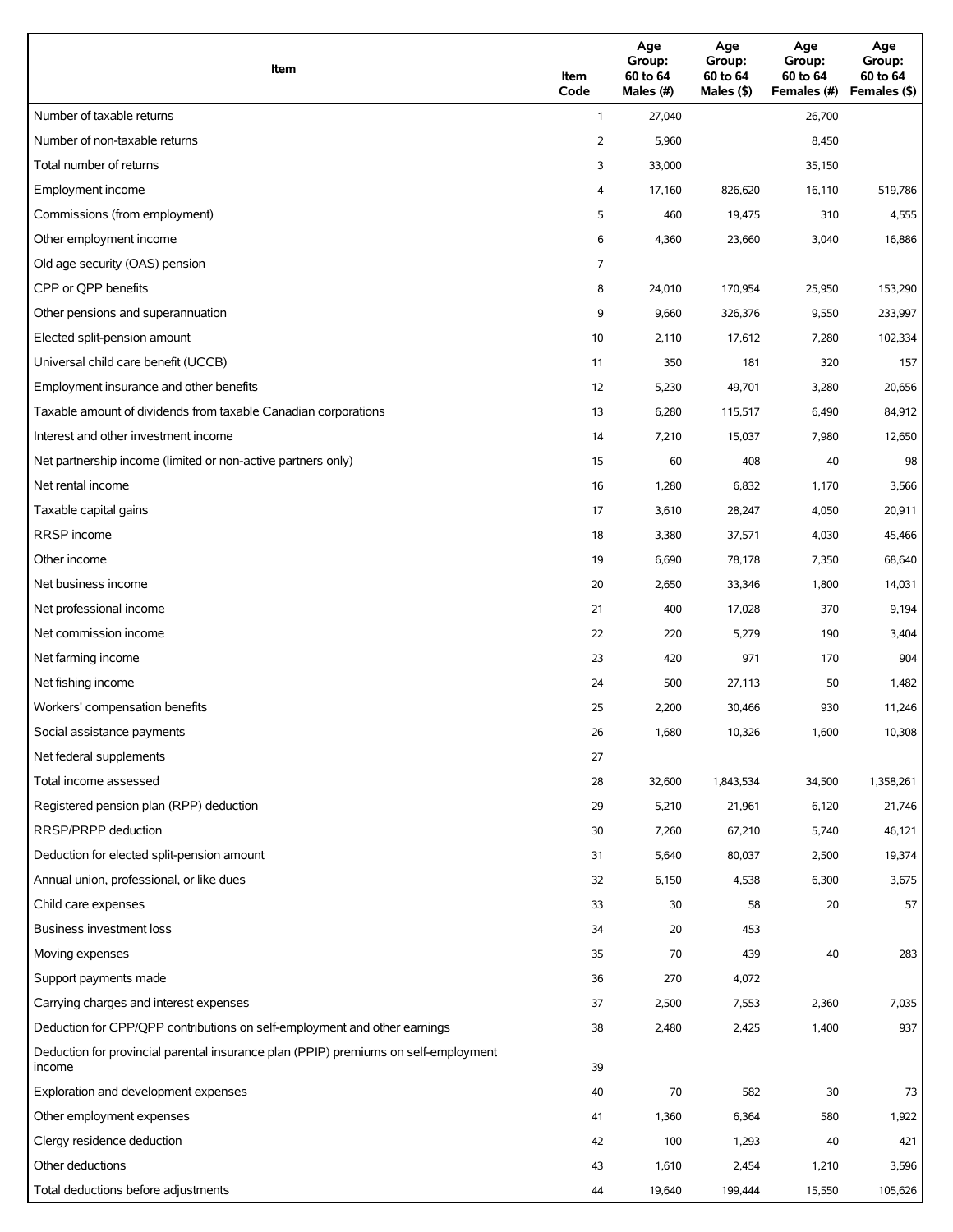| Item                                                                | <b>Item Code</b> | Age Group:<br>60 to 64<br>Males (#) | Age Group:<br>60 to 64<br>Males (\$) | <b>Age Group:</b><br>60 to 64<br>Females (#) | <b>Age Group:</b><br>60 to 64<br>Females (\$) |
|---------------------------------------------------------------------|------------------|-------------------------------------|--------------------------------------|----------------------------------------------|-----------------------------------------------|
| Social benefits repayment                                           | 45               | 850                                 | 2,070                                | 70                                           | 147                                           |
| Net income                                                          | 46               | 32,520                              | 1,643,042                            | 34,430                                       | 1,253,286                                     |
| Canadian Forces personnel and police deduction                      | 47               |                                     |                                      |                                              |                                               |
| Security options deductions                                         | 48               | 60                                  | 1,165                                |                                              |                                               |
| Other payments deduction                                            | 49               | 4,260                               | 43,272                               | 5,150                                        | 36,653                                        |
| Non-capital losses of other years                                   | 50               | 70                                  | 831                                  | 50                                           | 326                                           |
| Net capital losses of other years                                   | 51               | 790                                 | 2,169                                | 680                                          | 2,446                                         |
| Capital gains deduction                                             | 52               | 120                                 | 13,838                               | 70                                           | 6,639                                         |
| Northern residents deductions                                       | 53               | 40                                  | 78                                   | 20                                           | 41                                            |
| Additional deductions                                               | 54               | 80                                  | 1,385                                | 110                                          | 529                                           |
| Farming/fishing losses of prior years                               | 55               | 20                                  | 177                                  |                                              |                                               |
| Total deductions from net income                                    | 56               | 5,350                               | 62,914                               | 6,020                                        | 46,689                                        |
| Taxable income assessed                                             | 57               | 31,880                              | 1,580,239                            | 33,530                                       | 1,206,657                                     |
| Basic personal amount                                               | 58               | 33,000                              | 377,458                              | 35,150                                       | 402,227                                       |
| Age amount                                                          | 59               |                                     |                                      |                                              |                                               |
| Spouse or common-law partner amount                                 | 60               | 4,300                               | 32,085                               | 1,070                                        | 6,385                                         |
| Amount for an eligible dependant                                    | 61               | 100                                 | 896                                  | 220                                          | 2,137                                         |
| Family caregiver amount for children under 18 years of age          | 62               | 50                                  | 115                                  | 20                                           | 42                                            |
| Amount for infirm dependants age 18 or older                        | 63               | 80                                  | 452                                  | 60                                           | 317                                           |
| CPP or QPP contributions through employment                         | 64               | 16,680                              | 27,591                               | 15,580                                       | 19,866                                        |
| CPP or QPP contributions on self-employment and other earnings      | 65               | 2,480                               | 2,425                                | 1,400                                        | 937                                           |
| Employment insurance premiums                                       | 66               | 15,330                              | 10,090                               | 14,320                                       | 7,745                                         |
| PPIP premiums paid                                                  | 67               |                                     |                                      |                                              |                                               |
| PPIP premiums payable on employment income                          | 68               |                                     |                                      |                                              |                                               |
| PPIP premiums payable on self-employment income                     | 69               |                                     |                                      |                                              |                                               |
| Volunteer firefighters' amount/search and rescue volunteers' amount | 70               | 520                                 | 1,560                                | 60                                           | 180                                           |
| Canada employment amount                                            | 71               | 19,160                              | 20,743                               | 17,750                                       | 19,215                                        |
| Public transit amount                                               | 72               | 360                                 | 239                                  | 490                                          | 336                                           |
| Children's arts amount                                              | 73               | 70                                  | 23                                   |                                              |                                               |
| Home accessibility expenses                                         | 74               | 20                                  | 74                                   | 20                                           | 75                                            |
| Home buyers' amount                                                 | 75               | 30                                  | 152                                  | 30                                           | 113                                           |
| Pension income amount                                               | 76               | 11,220                              | 22,040                               | 14,490                                       | 28,440                                        |
| Caregiver amount                                                    | 77               | 430                                 | 2,419                                | 330                                          | 1,670                                         |
| Disability amount                                                   | 78               | 2,730                               | 21,766                               | 2,400                                        | 19,075                                        |
| Disability amount transferred from a dependant                      | 79               | 420                                 | 3,551                                | 400                                          | 3,179                                         |
| Interest paid on student loans                                      | 80               | 20                                  | 14                                   | 40                                           | 17                                            |
| Tuition, education, and textbook amounts                            | 81               | 150                                 | 458                                  | 180                                          | 628                                           |
| Tuition, education, and textbook amounts transferred from a child   | 82               | 790                                 | 4,136                                | 410                                          | 2,088                                         |
| Amounts transferred from spouse or common-law partner               | 83               | 1,810                               | 9,989                                | 2,240                                        | 13,165                                        |
| Medical expenses                                                    | 84               | 7,610                               | 16,521                               | 11,650                                       | 22,920                                        |
| Total tax credits on personal amounts                               | 85               | 33,000                              | 83,220                               | 35,150                                       | 82,616                                        |
| Allowable charitable donations and government gifts                 | 86               | 8,990                               | 19,763                               | 8,470                                        | 10,586                                        |
| Eligible cultural and ecological gifts                              | 87               |                                     |                                      |                                              |                                               |
| Total tax credit on donations and gifts                             | 88               | 8,940                               | 5,885                                | 8,430                                        | 2,917                                         |
| Total federal non-refundable tax credits                            | 89               | 33,000                              | 89,105                               | 35,150                                       | 85,533                                        |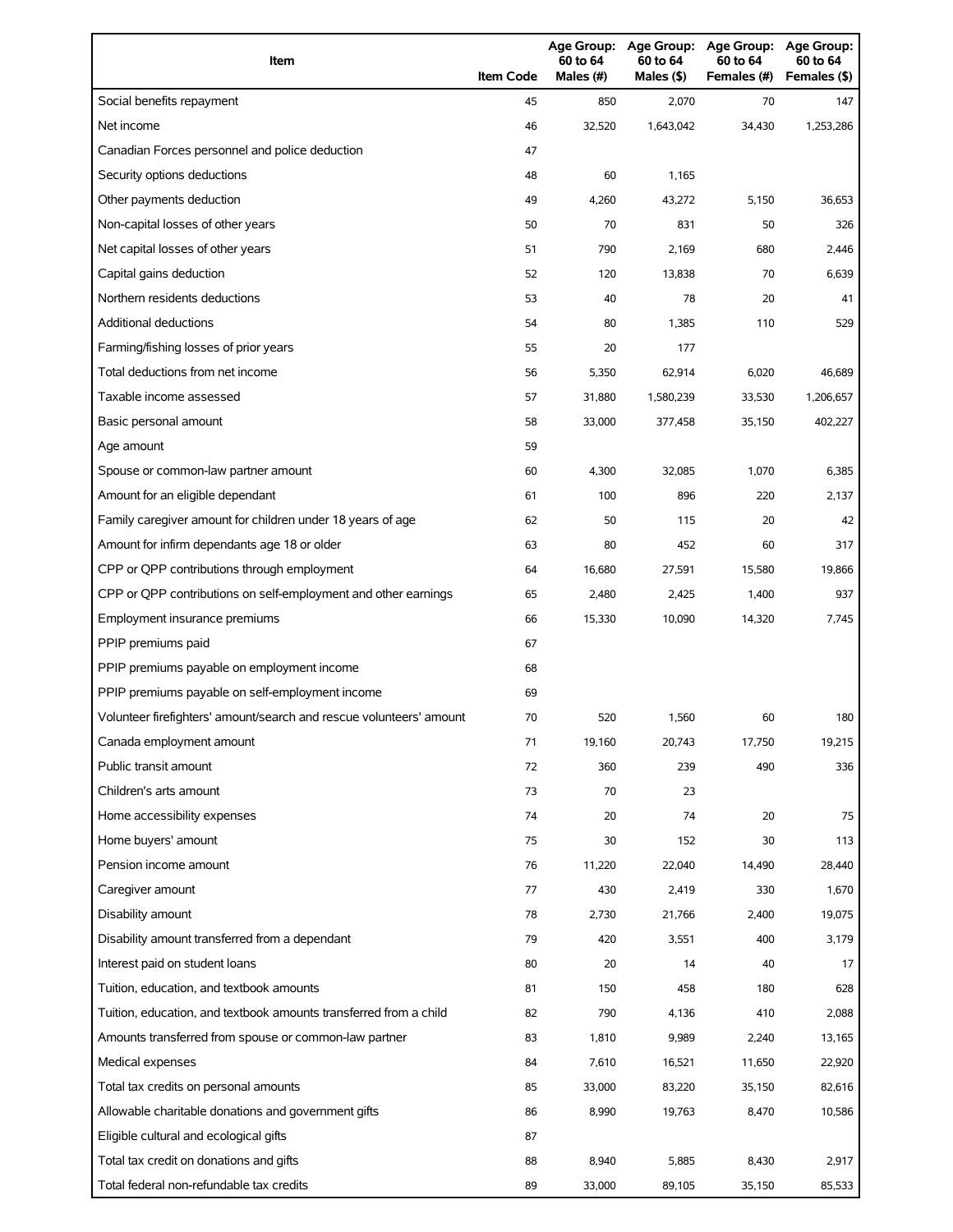| Item                                                        | <b>Item Code</b> | <b>Age Group:</b><br>60 to 64<br>Males (#) | <b>Age Group:</b><br>60 to 64<br>Males $($ \$) | <b>Age Group:</b><br>60 to 64<br>Females (#) | <b>Age Group:</b><br>60 to 64<br>Females (\$) |
|-------------------------------------------------------------|------------------|--------------------------------------------|------------------------------------------------|----------------------------------------------|-----------------------------------------------|
| Federal dividend tax credit                                 | 90               | 5,870                                      | 13,982                                         | 5,920                                        | 10,201                                        |
| Minimum tax carryover                                       | 91               | 100                                        | 285                                            | 60                                           | 157                                           |
| Basic federal tax                                           | 92               | 25,270                                     | 190,101                                        | 24,380                                       | 116,912                                       |
| Federal foreign tax credit                                  | 93               | 1,980                                      | 1.737                                          | 2,090                                        | 537                                           |
| Federal political contribution tax credit                   | 94               | 310                                        | 57                                             | 240                                          | 35                                            |
| Investment tax credit                                       | 95               | 160                                        | 306                                            | 30                                           | 23                                            |
| Labour-sponsored funds tax credit (federally registered)    | 96               |                                            |                                                |                                              |                                               |
| Labour-sponsored funds tax credit (provincially registered) | 97               |                                            |                                                |                                              |                                               |
| Alternative minimum tax payable                             | 98               | 70                                         | 402                                            | 60                                           | 271                                           |
| Net federal tax                                             | 99               | 25,200                                     | 188,047                                        | 24,340                                       | 116,398                                       |
| CPP contributions on self-employment                        | 100              | 2,480                                      | 4,849                                          | 1,400                                        | 1,873                                         |
| Social Benefits repayment                                   | 101              | 850                                        | 2,070                                          | 70                                           | 147                                           |
| Working income tax benefit (WITB)                           | 102              | 810                                        | 597                                            | 610                                          | 376                                           |
| Children's fitness tax credit                               | 103              | 150                                        | 12                                             | 30                                           | 2                                             |
| Eligible educator school supply tax credit                  | 104              |                                            |                                                |                                              |                                               |
| Net provincial or territorial tax                           | 105              | 26,560                                     | 155,465                                        | 26,410                                       | 100,127                                       |
| Total tax payable                                           | 106              | 27,040                                     | 350,434                                        | 26,700                                       | 218,545                                       |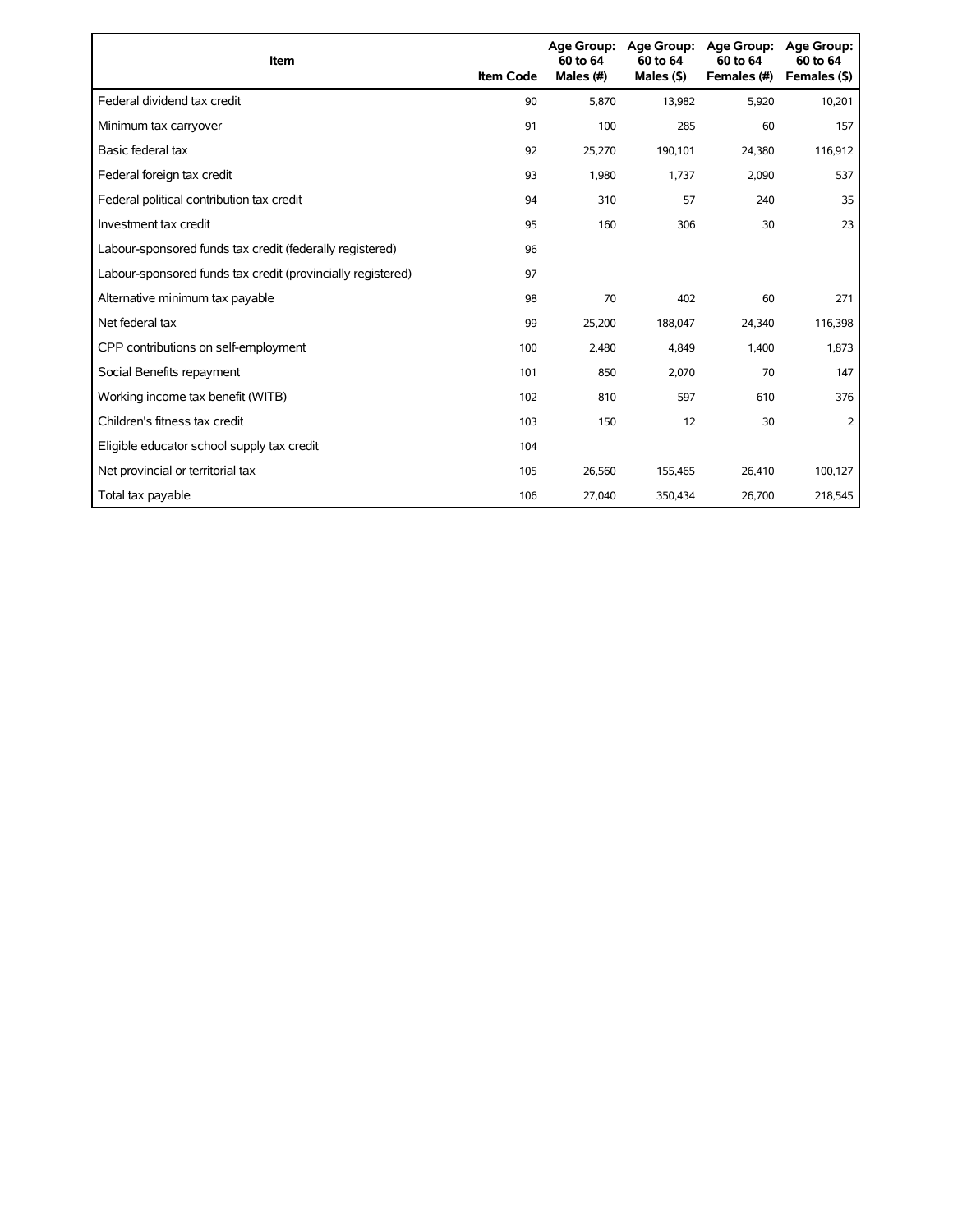| Item                                                                                          | Item<br>Code | Age<br>Group:<br>65 to 69<br>Males (#) | Age<br>Group:<br>65 to 69<br>Males (\$) | Age<br>Group:<br>65 to 69<br>Females (#) | Age<br>Group:<br>65 to 69<br>Females (\$) |
|-----------------------------------------------------------------------------------------------|--------------|----------------------------------------|-----------------------------------------|------------------------------------------|-------------------------------------------|
| Number of taxable returns                                                                     | $\mathbf{1}$ | 20,740                                 |                                         | 18,550                                   |                                           |
| Number of non-taxable returns                                                                 | 2            | 9,400                                  |                                         | 13,410                                   |                                           |
| Total number of returns                                                                       | 3            | 30,140                                 |                                         | 31,960                                   |                                           |
| Employment income                                                                             | 4            | 8,660                                  | 317,420                                 | 6,500                                    | 155,174                                   |
| Commissions (from employment)                                                                 | 5            | 200                                    | 6,399                                   | 120                                      | 1,352                                     |
| Other employment income                                                                       | 6            | 3,080                                  | 8,493                                   | 1,830                                    | 3,177                                     |
| Old age security (OAS) pension                                                                | 7            | 28,170                                 | 175,043                                 | 30,550                                   | 189,499                                   |
| CPP or QPP benefits                                                                           | 8            | 28,940                                 | 221,136                                 | 30,350                                   | 181,745                                   |
| Other pensions and superannuation                                                             | 9            | 16,430                                 | 403,030                                 | 14,930                                   | 268,296                                   |
| Elected split-pension amount                                                                  | 10           | 2,400                                  | 17,590                                  | 8,320                                    | 97,135                                    |
| Universal child care benefit (UCCB)                                                           | 11           | 130                                    | 60                                      | 110                                      | 55                                        |
| Employment insurance and other benefits                                                       | 12           | 2,960                                  | 28,827                                  | 1,350                                    | 8,853                                     |
| Taxable amount of dividends from taxable Canadian corporations                                | 13           | 6,370                                  | 108,330                                 | 6,360                                    | 64,925                                    |
| Interest and other investment income                                                          | 14           | 7,800                                  | 15,074                                  | 8,370                                    | 12,421                                    |
| Net partnership income (limited or non-active partners only)                                  | 15           | 60                                     | 895                                     |                                          |                                           |
| Net rental income                                                                             | 16           | 1,080                                  | 5,876                                   | 910                                      | 3,249                                     |
| Taxable capital gains                                                                         | 17           | 3,730                                  | 26,482                                  | 4,160                                    | 16,758                                    |
| <b>RRSP</b> income                                                                            | 18           | 3,180                                  | 36,786                                  | 3,300                                    | 37,805                                    |
| Other income                                                                                  | 19           | 4,360                                  | 24,655                                  | 4,260                                    | 16,683                                    |
| Net business income                                                                           | 20           | 2,130                                  | 19,777                                  | 1,210                                    | 7,091                                     |
| Net professional income                                                                       | 21           | 430                                    | 16,955                                  | 270                                      | 4,321                                     |
| Net commission income                                                                         | 22           | 200                                    | 6,191                                   | 100                                      | 1,316                                     |
| Net farming income                                                                            | 23           | 400                                    | -797                                    | 110                                      | $-64$                                     |
| Net fishing income                                                                            | 24           | 330                                    | 17,221                                  | 30                                       | 1,259                                     |
| Workers' compensation benefits                                                                | 25           | 1,350                                  | 12,454                                  | 430                                      | 4,475                                     |
| Social assistance payments                                                                    | 26           | 410                                    | 1,822                                   | 360                                      | 1,404                                     |
| Net federal supplements                                                                       | 27           | 7,910                                  | 35,203                                  | 9,910                                    | 44,367                                    |
| Total income assessed                                                                         | 28           | 30,100                                 | 1,505,097                               | 31,920                                   | 1,124,524                                 |
| Registered pension plan (RPP) deduction                                                       | 29           | 1,870                                  | 7,053                                   | 1,720                                    | 5,236                                     |
| RRSP/PRPP deduction                                                                           | 30           | 3,540                                  | 34,540                                  | 2,500                                    | 29,435                                    |
| Deduction for elected split-pension amount                                                    | 31           | 8,890                                  | 108,397                                 | 2,750                                    | 20,246                                    |
| Annual union, professional, or like dues                                                      | 32           | 3,190                                  | 1,697                                   | 2,340                                    | 1,076                                     |
| Child care expenses                                                                           | 33           |                                        |                                         |                                          |                                           |
| Business investment loss                                                                      | 34           | 10                                     | 224                                     |                                          |                                           |
| Moving expenses                                                                               | 35           | 20                                     | 173                                     | $10$                                     | 85                                        |
| Support payments made                                                                         | 36           | 200                                    | 2,977                                   |                                          |                                           |
| Carrying charges and interest expenses                                                        | 37           | 2,780                                  | 8,014                                   | 2,400                                    | 5,855                                     |
| Deduction for CPP/QPP contributions on self-employment and other earnings                     | 38           | 1,120                                  | 913                                     | 540                                      | 323                                       |
| Deduction for provincial parental insurance plan (PPIP) premiums on self-employment<br>income | 39           |                                        |                                         |                                          |                                           |
| Exploration and development expenses                                                          | 40           |                                        |                                         | 30                                       | 83                                        |
| Other employment expenses                                                                     | 41           | 620                                    | 2,922                                   | 220                                      | 833                                       |
| Clergy residence deduction                                                                    | 42           | 70                                     | 643                                     | 30                                       | 319                                       |
| Other deductions                                                                              | 43           | 1,000                                  | 4,025                                   |                                          |                                           |
| Total deductions before adjustments                                                           | 44           | 15,550                                 | 171,930                                 | 9,200                                    | 66,460                                    |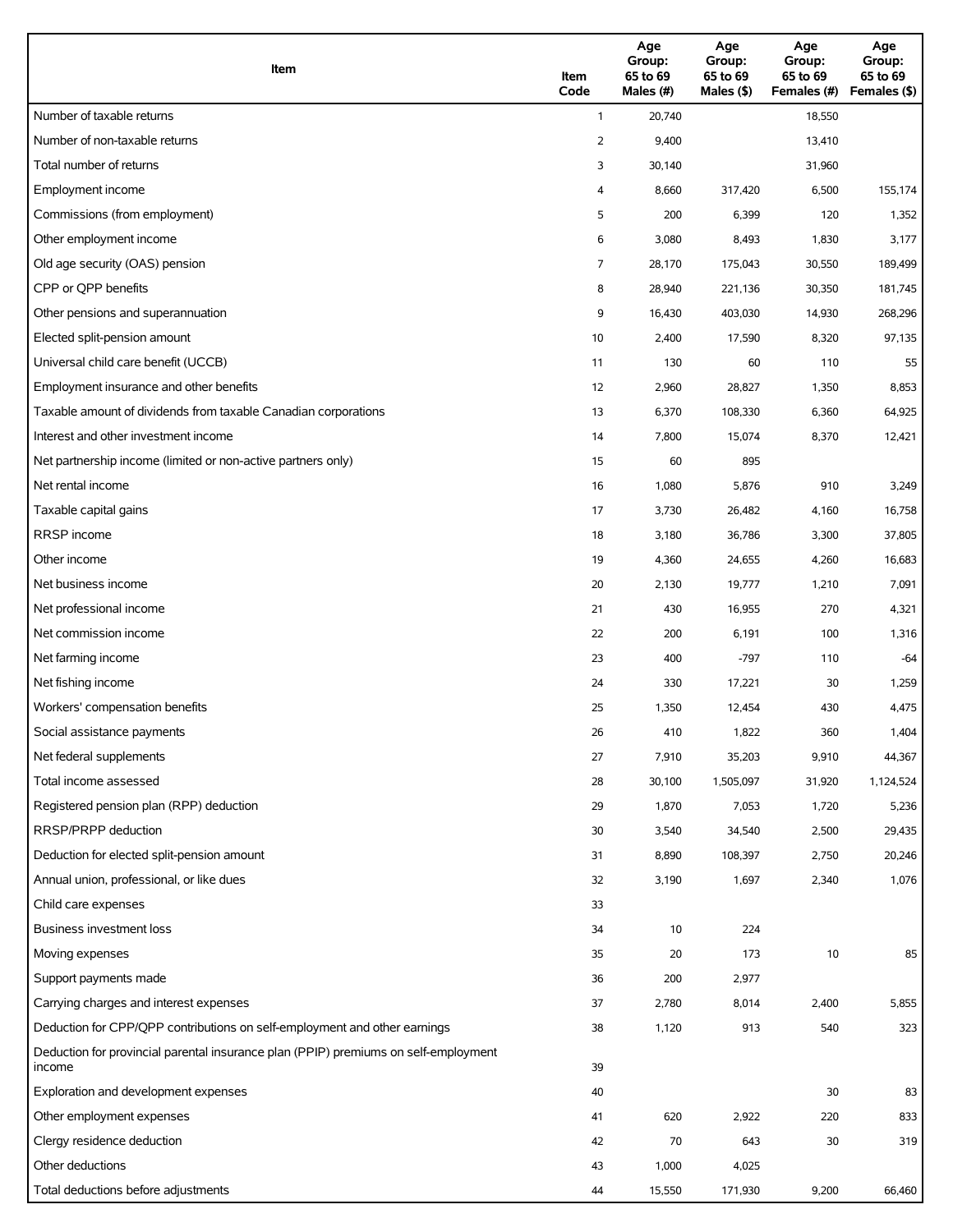| Item                                                                | <b>Item Code</b> | Age Group:<br>65 to 69<br>Males (#) | <b>Age Group:</b><br>65 to 69<br>Males (\$) | <b>Age Group:</b><br>65 to 69<br>Females (#) | <b>Age Group:</b><br>65 to 69<br>Females (\$) |
|---------------------------------------------------------------------|------------------|-------------------------------------|---------------------------------------------|----------------------------------------------|-----------------------------------------------|
| Social benefits repayment                                           | 45               | 2,420                               | 8,352                                       | 1,170                                        | 3,257                                         |
| Net income                                                          | 46               | 30,060                              | 1,325,452                                   | 31,910                                       | 1,055,042                                     |
| Canadian Forces personnel and police deduction                      | 47               |                                     |                                             |                                              |                                               |
| Security options deductions                                         | 48               |                                     |                                             |                                              |                                               |
| Other payments deduction                                            | 49               | 8,930                               | 49,448                                      | 10,290                                       | 50,239                                        |
| Non-capital losses of other years                                   | 50               |                                     |                                             | 20                                           | 240                                           |
| Net capital losses of other years                                   | 51               | 780                                 | 2,084                                       | 730                                          | 1,396                                         |
| Capital gains deduction                                             | 52               | 80                                  | 7,901                                       | 50                                           | 3,032                                         |
| Northern residents deductions                                       | 53               | 10                                  | 54                                          |                                              |                                               |
| Additional deductions                                               | 54               | 340                                 | 1,465                                       | 400                                          | 903                                           |
| Farming/fishing losses of prior years                               | 55               | 10                                  | 95                                          |                                              |                                               |
| Total deductions from net income                                    | 56               | 10,030                              | 63,195                                      | 11,320                                       | 55,910                                        |
| Taxable income assessed                                             | 57               | 30,020                              | 1,262,384                                   | 31,870                                       | 999,173                                       |
| Basic personal amount                                               | 58               | 30,140                              | 345,019                                     | 31,960                                       | 365,739                                       |
| Age amount                                                          | 59               | 27,950                              | 169,597                                     | 31,010                                       | 198,676                                       |
| Spouse or common-law partner amount                                 | 60               | 3,230                               | 16,815                                      | 540                                          | 2,767                                         |
| Amount for an eligible dependant                                    | 61               | 50                                  | 461                                         | 120                                          | 1,005                                         |
| Family caregiver amount for children under 18 years of age          | 62               | 10                                  | 35                                          |                                              |                                               |
| Amount for infirm dependants age 18 or older                        | 63               | 60                                  | 347                                         | 40                                           | 235                                           |
| CPP or QPP contributions through employment                         | 64               | 6,820                               | 8,346                                       | 5,200                                        | 4,715                                         |
| CPP or QPP contributions on self-employment and other earnings      | 65               | 1,120                               | 913                                         | 540                                          | 323                                           |
| Employment insurance premiums                                       | 66               | 7,330                               | 3,904                                       | 5,270                                        | 2,249                                         |
| PPIP premiums paid                                                  | 67               |                                     |                                             |                                              |                                               |
| PPIP premiums payable on employment income                          | 68               |                                     |                                             |                                              |                                               |
| PPIP premiums payable on self-employment income                     | 69               |                                     |                                             |                                              |                                               |
| Volunteer firefighters' amount/search and rescue volunteers' amount | 70               | 350                                 | 1,035                                       | 40                                           | 117                                           |
| Canada employment amount                                            | 71               | 10,740                              | 10,445                                      | 7,840                                        | 7,653                                         |
| Public transit amount                                               | 72               | 180                                 | 99                                          | 220                                          | 130                                           |
| Children's arts amount                                              | 73               | 20                                  | 5                                           |                                              |                                               |
| Home accessibility expenses                                         | 74               | 50                                  | 188                                         | 30                                           | 115                                           |
| Home buyers' amount                                                 | 75               | 20                                  | 71                                          | 10                                           | 41                                            |
| Pension income amount                                               | 76               | 17,750                              | 34,389                                      | 19,690                                       | 38,256                                        |
| Caregiver amount                                                    | 77               | 270                                 | 1,516                                       | 200                                          | 947                                           |
| Disability amount                                                   | 78               | 2,600                               | 20,719                                      | 2,040                                        | 16,320                                        |
| Disability amount transferred from a dependant                      | 79               | 280                                 | 2,193                                       | 230                                          | 1,801                                         |
| Interest paid on student loans                                      | 80               |                                     |                                             |                                              |                                               |
| Tuition, education, and textbook amounts                            | 81               | 40                                  | 110                                         | 50                                           | 104                                           |
| Tuition, education, and textbook amounts transferred from a child   | 82               | 240                                 | 1,234                                       | 90                                           | 425                                           |
| Amounts transferred from spouse or common-law partner               | 83               | 3,830                               | 22,383                                      | 3,010                                        | 16,040                                        |
| Medical expenses                                                    | 84               | 8,620                               | 19,916                                      | 10,370                                       | 21,858                                        |
| Total tax credits on personal amounts                               | 85               | 30,140                              | 98,961                                      | 31,960                                       | 101,930                                       |
| Allowable charitable donations and government gifts                 | 86               | 8,680                               | 14,308                                      | 7,130                                        | 11,014                                        |
| Eligible cultural and ecological gifts                              | 87               |                                     |                                             |                                              |                                               |
| Total tax credit on donations and gifts                             | 88               | 8,640                               | 4,028                                       | 7,100                                        | 3,076                                         |
| Total federal non-refundable tax credits                            | 89               | 30,140                              | 102,989                                     | 31,960                                       | 105,005                                       |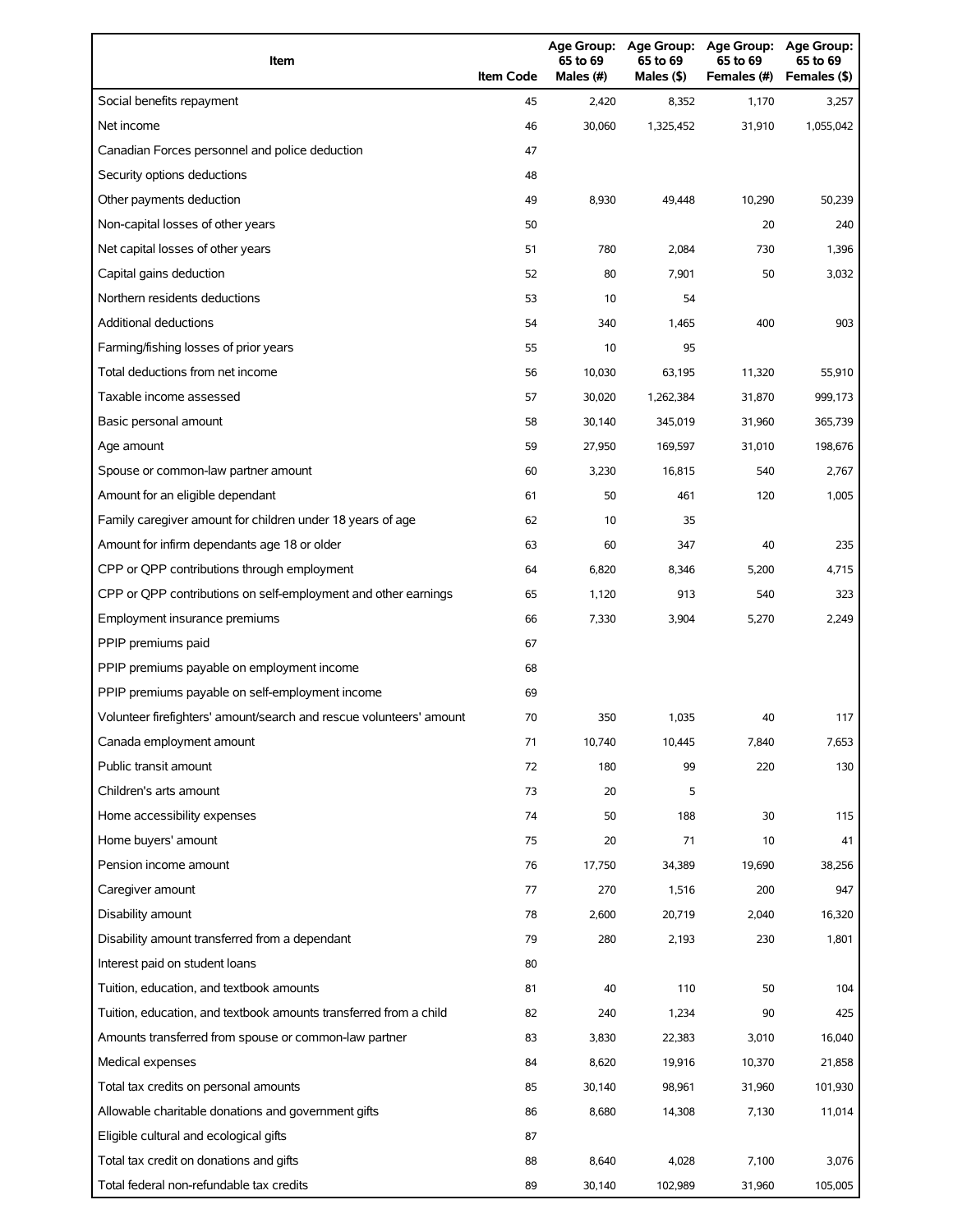| Item                                                        | <b>Item Code</b> | 65 to 69<br>Males (#) | Age Group: Age Group:<br>65 to 69<br>Males $(§)$ | <b>Age Group:</b><br>65 to 69<br>Females (#) | <b>Age Group:</b><br>65 to 69<br>Females (\$) |
|-------------------------------------------------------------|------------------|-----------------------|--------------------------------------------------|----------------------------------------------|-----------------------------------------------|
| Federal dividend tax credit                                 | 90               | 5.650                 | 13,487                                           | 5.450                                        | 8,030                                         |
| Minimum tax carryover                                       | 91               | 60                    | 151                                              | 40                                           | 109                                           |
| Basic federal tax                                           | 92               | 19,470                | 116,787                                          | 17,680                                       | 66,211                                        |
| Federal foreign tax credit                                  | 93               | 1,990                 | 1,557                                            | 2,070                                        | 650                                           |
| Federal political contribution tax credit                   | 94               | 370                   | 70                                               | 250                                          | 40                                            |
| Investment tax credit                                       | 95               | 120                   | 210                                              | 20                                           | 9                                             |
| Labour-sponsored funds tax credit (federally registered)    | 96               |                       |                                                  |                                              |                                               |
| Labour-sponsored funds tax credit (provincially registered) | 97               |                       |                                                  |                                              |                                               |
| Alternative minimum tax payable                             | 98               | 40                    | 244                                              | 30                                           | 139                                           |
| Net federal tax                                             | 99               | 19,410                | 115,033                                          | 17,640                                       | 65,525                                        |
| CPP contributions on self-employment                        | 100              | 1,120                 | 1,826                                            | 540                                          | 646                                           |
| Social Benefits repayment                                   | 101              | 2,420                 | 8,352                                            | 1,170                                        | 3,257                                         |
| Working income tax benefit (WITB)                           | 102              | 100                   | 76                                               |                                              |                                               |
| Children's fitness tax credit                               | 103              | 40                    | 3                                                |                                              |                                               |
| Eligible educator school supply tax credit                  | 104              |                       |                                                  |                                              |                                               |
| Net provincial or territorial tax                           | 105              | 19,170                | 103,710                                          | 15,730                                       | 63,058                                        |
| Total tax payable                                           | 106              | 20,740                | 228,921                                          | 18,550                                       | 132,487                                       |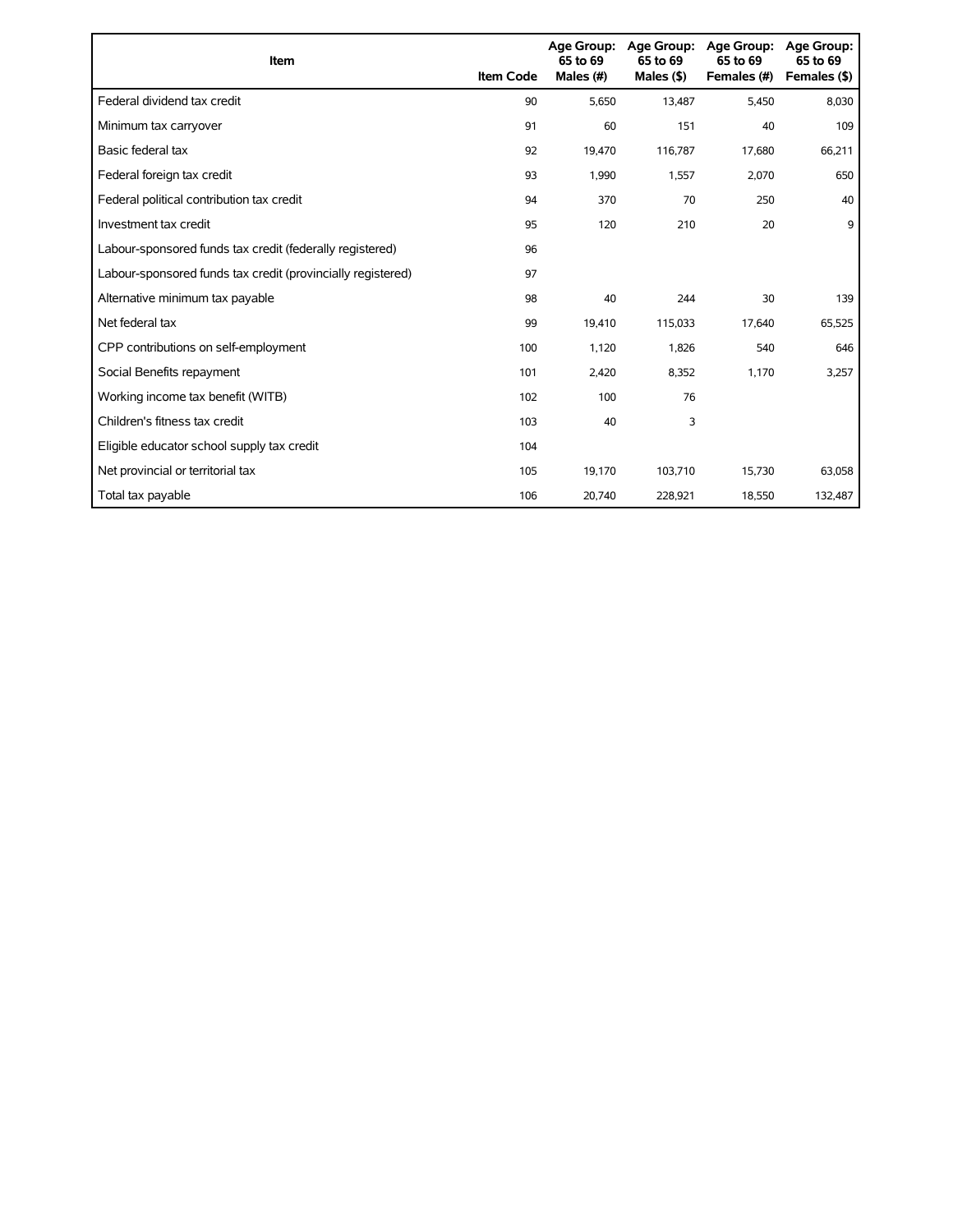| Item                                                                                          | Item<br>Code   | Age<br>Group:<br>70 to 74<br>Males (#) | Age<br>Group:<br>70 to 74<br>Males (\$) | Age<br>Group:<br>70 to 74<br>Females (#) | Age<br>Group:<br>70 to 74<br>Females (\$) |
|-----------------------------------------------------------------------------------------------|----------------|----------------------------------------|-----------------------------------------|------------------------------------------|-------------------------------------------|
| Number of taxable returns                                                                     | $\mathbf{1}$   | 13,810                                 |                                         | 12,550                                   |                                           |
| Number of non-taxable returns                                                                 | 2              | 8,740                                  |                                         | 11,770                                   |                                           |
| Total number of returns                                                                       | 3              | 22,550                                 |                                         | 24,320                                   |                                           |
| Employment income                                                                             | 4              | 3,280                                  | 95,613                                  | 1,940                                    | 35,902                                    |
| Commissions (from employment)                                                                 | 5              | 50                                     | 2,053                                   |                                          |                                           |
| Other employment income                                                                       | 6              | 1,910                                  | 5,956                                   | 1,280                                    | 965                                       |
| Old age security (OAS) pension                                                                | $\overline{7}$ | 22,170                                 | 149,786                                 | 24,130                                   | 163,748                                   |
| CPP or OPP benefits                                                                           | 8              | 22,140                                 | 170,772                                 | 23,230                                   | 141,673                                   |
| Other pensions and superannuation                                                             | 9              | 15,120                                 | 361,537                                 | 13,700                                   | 218,562                                   |
| Elected split-pension amount                                                                  | 10             | 1,830                                  | 12,421                                  | 6,660                                    | 78,989                                    |
| Universal child care benefit (UCCB)                                                           | 11             | 30                                     | 16                                      | 50                                       | 23                                        |
| Employment insurance and other benefits                                                       | 12             | 960                                    | 9,323                                   | 310                                      | 1,988                                     |
| Taxable amount of dividends from taxable Canadian corporations                                | 13             | 5,040                                  | 63,158                                  | 5,100                                    | 46,656                                    |
| Interest and other investment income                                                          | 14             | 6,560                                  | 11,622                                  | 6,890                                    | 11,290                                    |
| Net partnership income (limited or non-active partners only)                                  | 15             | 60                                     | 538                                     | 30                                       | 136                                       |
| Net rental income                                                                             | 16             | 770                                    | 7,552                                   | 580                                      | 1,949                                     |
| Taxable capital gains                                                                         | 17             | 3,150                                  | 22,768                                  | 3,500                                    | 12,007                                    |
| <b>RRSP</b> income                                                                            | 18             | 1,430                                  | 16,235                                  | 1,330                                    | 9,738                                     |
| Other income                                                                                  | 19             | 3,790                                  | 24,532                                  | 3,520                                    | 12,696                                    |
| Net business income                                                                           | 20             | 1,280                                  | 8,883                                   | 570                                      | 2,295                                     |
| Net professional income                                                                       | 21             | 270                                    | 8,547                                   | 110                                      | 1,332                                     |
| Net commission income                                                                         | 22             | 160                                    | 2,966                                   | 50                                       | 347                                       |
| Net farming income                                                                            | 23             | 310                                    | 373                                     | 90                                       | $-170$                                    |
| Net fishing income                                                                            | 24             | 180                                    | 9,887                                   | 10                                       | 988                                       |
| Workers' compensation benefits                                                                | 25             | 990                                    | 5,244                                   | 230                                      | 1,834                                     |
| Social assistance payments                                                                    | 26             | 160                                    | 645                                     | 120                                      | 493                                       |
| Net federal supplements                                                                       | 27             | 7,480                                  | 30,207                                  | 9,650                                    | 42,161                                    |
| Total income assessed                                                                         | 28             | 22,530                                 | 1,020,741                               | 24,300                                   | 787,718                                   |
| Registered pension plan (RPP) deduction                                                       | 29             | 430                                    | 1,256                                   | 250                                      | 609                                       |
| RRSP/PRPP deduction                                                                           | 30             | 910                                    | 8,743                                   | 480                                      | 7,360                                     |
| Deduction for elected split-pension amount                                                    | 31             | 7,820                                  | 92,515                                  | 1,700                                    | 11,140                                    |
| Annual union, professional, or like dues                                                      | 32             | 1,370                                  | 491                                     | 730                                      | 241                                       |
| Child care expenses                                                                           | 33             |                                        |                                         |                                          |                                           |
| Business investment loss                                                                      | 34             | 10                                     | 231                                     | $10$                                     | 318                                       |
| Moving expenses                                                                               | 35             |                                        |                                         |                                          |                                           |
| Support payments made                                                                         | 36             | 150                                    | 2,081                                   |                                          |                                           |
| Carrying charges and interest expenses                                                        | 37             | 2,350                                  | 6,656                                   | 1,970                                    | 5,313                                     |
| Deduction for CPP/QPP contributions on self-employment and other earnings                     | 38             | 100                                    | 45                                      | 30                                       | 3                                         |
| Deduction for provincial parental insurance plan (PPIP) premiums on self-employment<br>income | 39             |                                        |                                         |                                          |                                           |
| Exploration and development expenses                                                          | 40             | 50                                     | 252                                     |                                          |                                           |
| Other employment expenses                                                                     | 41             | 260                                    | 1,055                                   | 70                                       | 297                                       |
| Clergy residence deduction                                                                    | 42             | 40                                     | 391                                     | 20                                       | 126                                       |
| Other deductions                                                                              | 43             | 590                                    | 4,835                                   | 590                                      | 5,458                                     |
| Total deductions before adjustments                                                           | 44             | 10,480                                 | 118,594                                 | 4,680                                    | 30,901                                    |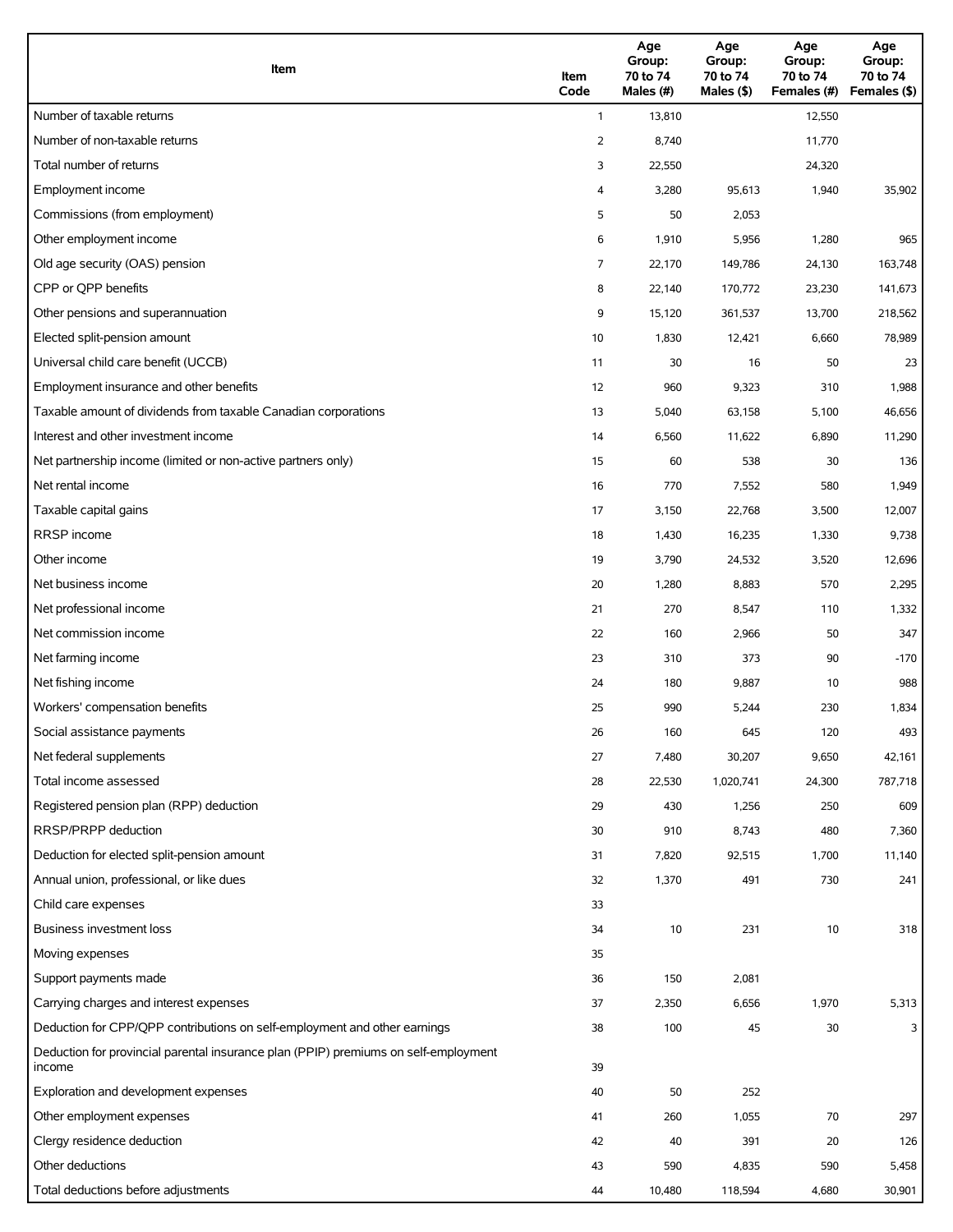| Item                                                                | <b>Item Code</b> | Age Group:<br>70 to 74<br>Males (#) | <b>Age Group:</b><br>70 to 74<br>Males (\$) | <b>Age Group:</b><br>70 to 74<br>Females (#) | <b>Age Group:</b><br>70 to 74<br>Females (\$) |
|---------------------------------------------------------------------|------------------|-------------------------------------|---------------------------------------------|----------------------------------------------|-----------------------------------------------|
| Social benefits repayment                                           | 45               | 1,510                               | 6,135                                       | 940                                          | 3,242                                         |
| Net income                                                          | 46               | 22,520                              | 896,264                                     | 24,290                                       | 753,682                                       |
| Canadian Forces personnel and police deduction                      | 47               |                                     |                                             |                                              |                                               |
| Security options deductions                                         | 48               |                                     |                                             |                                              |                                               |
| Other payments deduction                                            | 49               | 8,100                               | 36,083                                      | 9,820                                        | 44,480                                        |
| Non-capital losses of other years                                   | 50               | 10                                  | 195                                         |                                              |                                               |
| Net capital losses of other years                                   | 51               | 750                                 | 1,667                                       | 660                                          | 1,275                                         |
| Capital gains deduction                                             | 52               | 70                                  | 8,224                                       | 30                                           | 1,192                                         |
| Northern residents deductions                                       | 53               |                                     |                                             |                                              |                                               |
| Additional deductions                                               | 54               | 460                                 | 1,090                                       | 560                                          | 1,178                                         |
| Farming/fishing losses of prior years                               | 55               |                                     |                                             |                                              |                                               |
| Total deductions from net income                                    | 56               | 9,210                               | 47,726                                      | 10,840                                       | 48,248                                        |
| Taxable income assessed                                             | 57               | 22,490                              | 848,599                                     | 24,270                                       | 705,464                                       |
| Basic personal amount                                               | 58               | 22,550                              | 258,137                                     | 24,320                                       | 278,414                                       |
| Age amount                                                          | 59               | 21,410                              | 135,415                                     | 23,660                                       | 155,450                                       |
| Spouse or common-law partner amount                                 | 60               | 1,970                               | 7,204                                       | 260                                          | 1,418                                         |
| Amount for an eligible dependant                                    | 61               | 30                                  | 263                                         | 70                                           | 576                                           |
| Family caregiver amount for children under 18 years of age          | 62               |                                     |                                             |                                              |                                               |
| Amount for infirm dependants age 18 or older                        | 63               | 50                                  | 297                                         | 20                                           | 126                                           |
| CPP or QPP contributions through employment                         | 64               | 550                                 | 345                                         | 360                                          | 170                                           |
| CPP or QPP contributions on self-employment and other earnings      | 65               | 100                                 | 45                                          | 30                                           | 3                                             |
| Employment insurance premiums                                       | 66               | 2,480                               | 1,118                                       | 1,370                                        | 472                                           |
| PPIP premiums paid                                                  | 67               |                                     |                                             |                                              |                                               |
| PPIP premiums payable on employment income                          | 68               |                                     |                                             |                                              |                                               |
| PPIP premiums payable on self-employment income                     | 69               |                                     |                                             |                                              |                                               |
| Volunteer firefighters' amount/search and rescue volunteers' amount | 70               | 240                                 | 723                                         |                                              |                                               |
| Canada employment amount                                            | 71               | 4,860                               | 4,002                                       | 3,050                                        | 2,319                                         |
| Public transit amount                                               | 72               | 90                                  | 46                                          | 70                                           | 39                                            |
| Children's arts amount                                              | 73               |                                     |                                             |                                              |                                               |
| Home accessibility expenses                                         | 74               | 40                                  | 213                                         | 30                                           | 133                                           |
| Home buyers' amount                                                 | 75               |                                     |                                             |                                              |                                               |
| Pension income amount                                               | 76               | 15,830                              | 30,615                                      | 16,680                                       | 32,017                                        |
| Caregiver amount                                                    | 77               | 160                                 | 915                                         | 110                                          | 528                                           |
| Disability amount                                                   | 78               | 2,090                               | 16,639                                      | 1,550                                        | 12,378                                        |
| Disability amount transferred from a dependant                      | 79               | 150                                 | 1,281                                       | 120                                          | 930                                           |
| Interest paid on student loans                                      | 80               |                                     |                                             |                                              |                                               |
| Tuition, education, and textbook amounts                            | 81               | 20                                  | 30                                          | 30                                           | 59                                            |
| Tuition, education, and textbook amounts transferred from a child   | 82               | 60                                  | 318                                         | 30                                           | 124                                           |
| Amounts transferred from spouse or common-law partner               | 83               | 4,520                               | 27,619                                      | 2,500                                        | 11,987                                        |
| Medical expenses                                                    | 84               | 7,250                               | 49,538                                      | 7,810                                        | 18,439                                        |
| Total tax credits on personal amounts                               | 85               | 22,550                              | 80,219                                      | 24,320                                       | 77,350                                        |
| Allowable charitable donations and government gifts                 | 86               | 7,060                               | 13,030                                      | 5,520                                        | 9,260                                         |
| Eligible cultural and ecological gifts                              | 87               |                                     |                                             | 10                                           | 21                                            |
| Total tax credit on donations and gifts                             | 88               | 7,040                               | 3,692                                       | 5,510                                        | 2,599                                         |
| Total federal non-refundable tax credits                            | 89               | 22,550                              | 83,911                                      | 24,320                                       | 79,949                                        |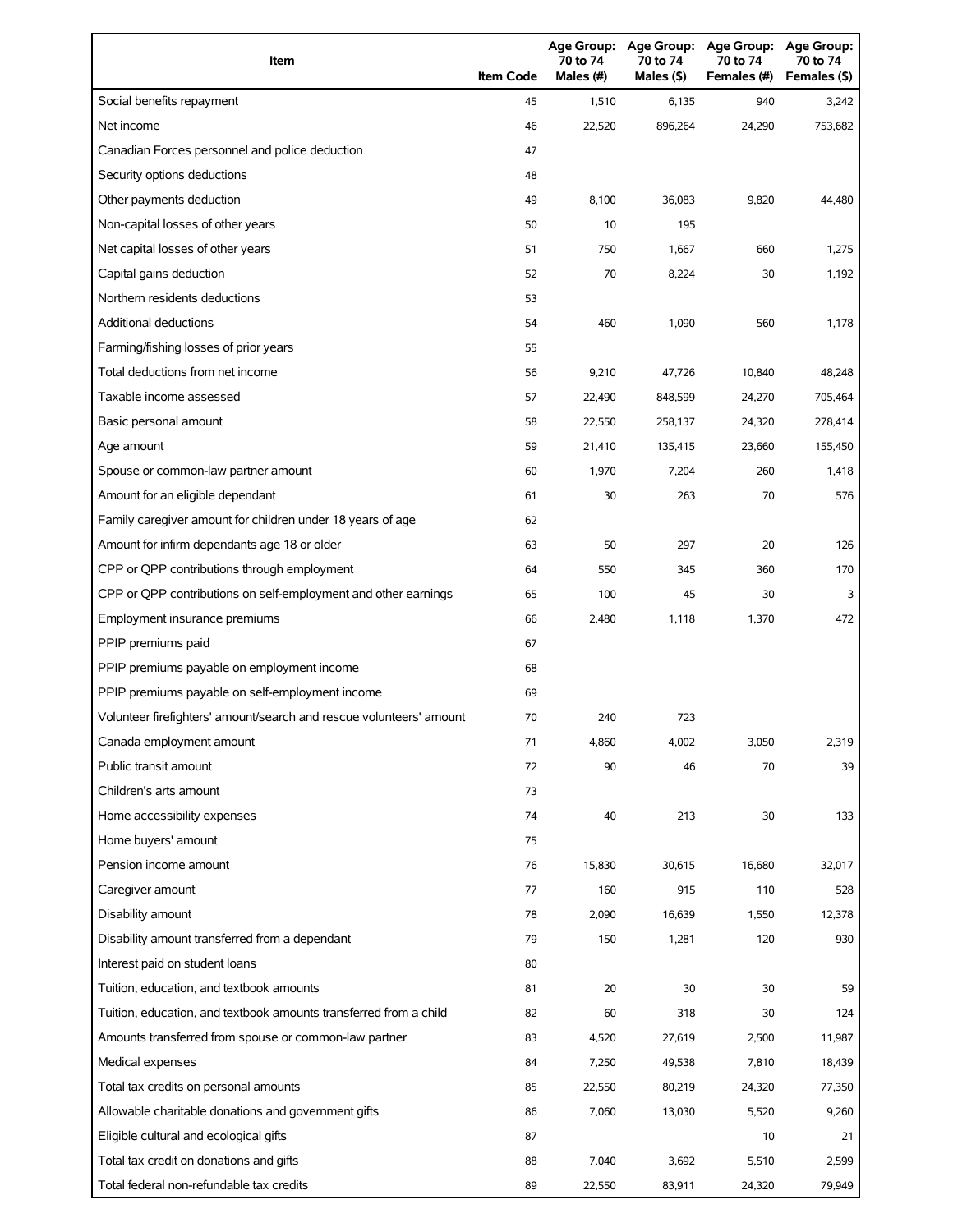| Item                                                        | <b>Item Code</b> | 70 to 74<br>Males (#) | Age Group: Age Group:<br>70 to 74<br>Males $($ \$ $)$ | Age Group:<br>70 to 74<br>Females (#) | Age Group:<br>70 to 74<br>Females (\$) |
|-------------------------------------------------------------|------------------|-----------------------|-------------------------------------------------------|---------------------------------------|----------------------------------------|
| Federal dividend tax credit                                 | 90               | 4,300                 | 8,060                                                 | 4,270                                 | 6,135                                  |
| Minimum tax carryover                                       | 91               | 50                    | 148                                                   | 20                                    | 44                                     |
| Basic federal tax                                           | 92               | 12,810                | 70,555                                                | 12,020                                | 42,067                                 |
| Federal foreign tax credit                                  | 93               | 1,660                 | 1,131                                                 | 1,860                                 | 541                                    |
| Federal political contribution tax credit                   | 94               | 420                   | 73                                                    | 260                                   | 41                                     |
| Investment tax credit                                       | 95               | 80                    | 127                                                   |                                       |                                        |
| Labour-sponsored funds tax credit (federally registered)    | 96               |                       |                                                       |                                       |                                        |
| Labour-sponsored funds tax credit (provincially registered) | 97               |                       |                                                       |                                       |                                        |
| Alternative minimum tax payable                             | 98               | 30                    | 201                                                   | 10                                    | 26                                     |
| Net federal tax                                             | 99               | 12,760                | 69,270                                                | 11,970                                | 41,554                                 |
| CPP contributions on self-employment                        | 100              | 100                   | 89                                                    | 30                                    | 6                                      |
| Social Benefits repayment                                   | 101              | 1,510                 | 6,135                                                 | 940                                   | 3,242                                  |
| Working income tax benefit (WITB)                           | 102              | 20                    | 17                                                    |                                       |                                        |
| Children's fitness tax credit                               | 103              | 20                    | 1                                                     |                                       |                                        |
| Eligible educator school supply tax credit                  | 104              |                       |                                                       |                                       |                                        |
| Net provincial or territorial tax                           | 105              | 12,770                | 62,599                                                | 10,290                                | 39,762                                 |
| Total tax payable                                           | 106              | 13,810                | 138,094                                               | 12,550                                | 84,565                                 |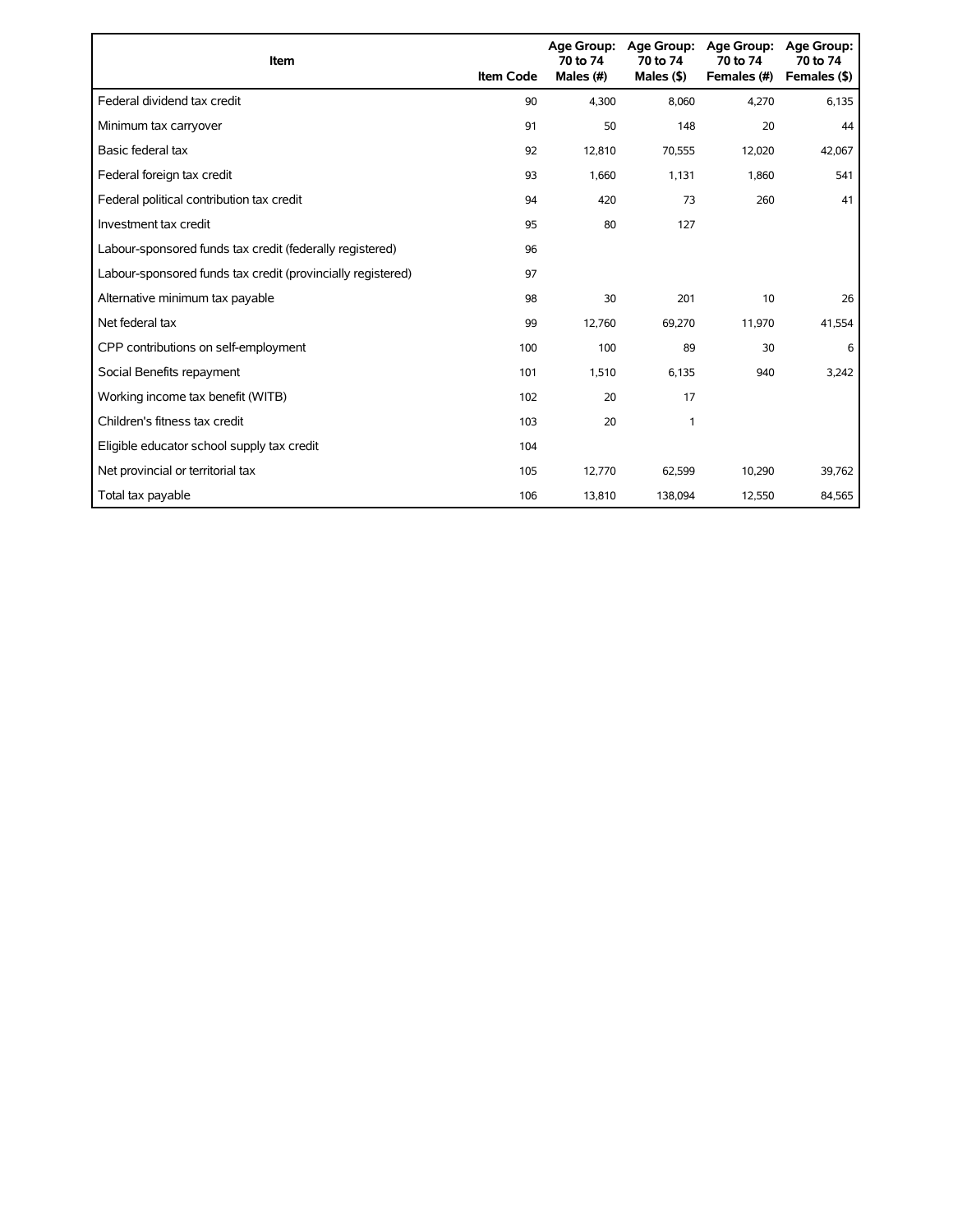| Item                                                                                          | Item<br>Code | Age<br>Group:<br>75 to 79<br>Males (#) | Age<br>Group:<br>75 to 79<br>Males $(\$)$ | Age<br>Group:<br>75 to 79<br>Females (#) | Age<br>Group:<br>75 to 79<br>Females (\$) |
|-----------------------------------------------------------------------------------------------|--------------|----------------------------------------|-------------------------------------------|------------------------------------------|-------------------------------------------|
| Number of taxable returns                                                                     | $\mathbf{1}$ | 8,250                                  |                                           | 8,210                                    |                                           |
| Number of non-taxable returns                                                                 | 2            | 6,830                                  |                                           | 8,940                                    |                                           |
| Total number of returns                                                                       | 3            | 15,080                                 |                                           | 17,150                                   |                                           |
| Employment income                                                                             | 4            | 980                                    | 23,511                                    | 510                                      | 7,833                                     |
| Commissions (from employment)                                                                 | 5            | 30                                     | 1,923                                     |                                          |                                           |
| Other employment income                                                                       | 6            | 1,140                                  | 979                                       | 930                                      | 256                                       |
| Old age security (OAS) pension                                                                | 7            | 14,920                                 | 100,268                                   | 17,010                                   | 115,117                                   |
| CPP or QPP benefits                                                                           | 8            | 14,840                                 | 116,330                                   | 16,140                                   | 103,974                                   |
| Other pensions and superannuation                                                             | 9            | 10,760                                 | 247,970                                   | 10,330                                   | 152,683                                   |
| Elected split-pension amount                                                                  | 10           | 1,060                                  | 6,948                                     | 4,090                                    | 48,334                                    |
| Universal child care benefit (UCCB)                                                           | 11           |                                        |                                           |                                          |                                           |
| Employment insurance and other benefits                                                       | 12           | 270                                    | 2,598                                     | 60                                       | 375                                       |
| Taxable amount of dividends from taxable Canadian corporations                                | 13           | 3,480                                  | 41,750                                    | 3,730                                    | 29,821                                    |
| Interest and other investment income                                                          | 14           | 4,980                                  | 8,386                                     | 5,590                                    | 8,916                                     |
| Net partnership income (limited or non-active partners only)                                  | 15           | 30                                     | 466                                       |                                          |                                           |
| Net rental income                                                                             | 16           | 440                                    | 3,562                                     | 330                                      | 1,338                                     |
| Taxable capital gains                                                                         | 17           | 2,180                                  | 18,310                                    | 2,620                                    | 10,559                                    |
| RRSP income                                                                                   | 18           | 390                                    | 3,024                                     |                                          |                                           |
| Other income                                                                                  | 19           | 2,550                                  | 12,187                                    | 2,770                                    | 11,435                                    |
| Net business income                                                                           | 20           | 500                                    | 2,342                                     | 220                                      | 911                                       |
| Net professional income                                                                       | 21           | 130                                    | 3,258                                     | 30                                       | 65                                        |
| Net commission income                                                                         | 22           | 60                                     | 600                                       | 20                                       | 91                                        |
| Net farming income                                                                            | 23           | 200                                    | 13                                        | 50                                       | -93                                       |
| Net fishing income                                                                            | 24           | 80                                     | 4,424                                     |                                          |                                           |
| Workers' compensation benefits                                                                | 25           | 830                                    | 4,380                                     | 180                                      | 1,758                                     |
| Social assistance payments                                                                    | 26           | 130                                    | 518                                       | 80                                       | 292                                       |
| Net federal supplements                                                                       | 27           | 5,560                                  | 20,413                                    | 7,480                                    | 33,620                                    |
| Total income assessed                                                                         | 28           | 15,070                                 | 624,184                                   | 17,130                                   | 530,210                                   |
| Registered pension plan (RPP) deduction                                                       | 29           | 120                                    | 149                                       | 40                                       | 60                                        |
| RRSP/PRPP deduction                                                                           | 30           | 150                                    | 1,458                                     | 80                                       | 596                                       |
| Deduction for elected split-pension amount                                                    | 31           | 5,230                                  | 62,870                                    | 810                                      | 5,118                                     |
| Annual union, professional, or like dues                                                      | 32           | 630                                    | 120                                       | 280                                      | 46                                        |
| Child care expenses                                                                           | 33           |                                        |                                           |                                          |                                           |
| Business investment loss                                                                      | 34           |                                        |                                           |                                          |                                           |
| Moving expenses                                                                               | 35           |                                        |                                           |                                          |                                           |
| Support payments made                                                                         | 36           | 90                                     | 1,011                                     |                                          |                                           |
| Carrying charges and interest expenses                                                        | 37           | 1,580                                  | 4,396                                     | 1,500                                    | 3,892                                     |
| Deduction for CPP/QPP contributions on self-employment and other earnings                     | 38           |                                        |                                           |                                          |                                           |
| Deduction for provincial parental insurance plan (PPIP) premiums on self-employment<br>income | 39           |                                        |                                           |                                          |                                           |
| Exploration and development expenses                                                          | 40           |                                        |                                           |                                          |                                           |
| Other employment expenses                                                                     | 41           | 70                                     | 361                                       | 20                                       | 60                                        |
| Clergy residence deduction                                                                    | 42           | 20                                     | 174                                       |                                          |                                           |
| Other deductions                                                                              | 43           | 380                                    | 2,168                                     |                                          |                                           |
| Total deductions before adjustments                                                           | 44           | 6,390                                  | 73,636                                    | 2,680                                    | 14,431                                    |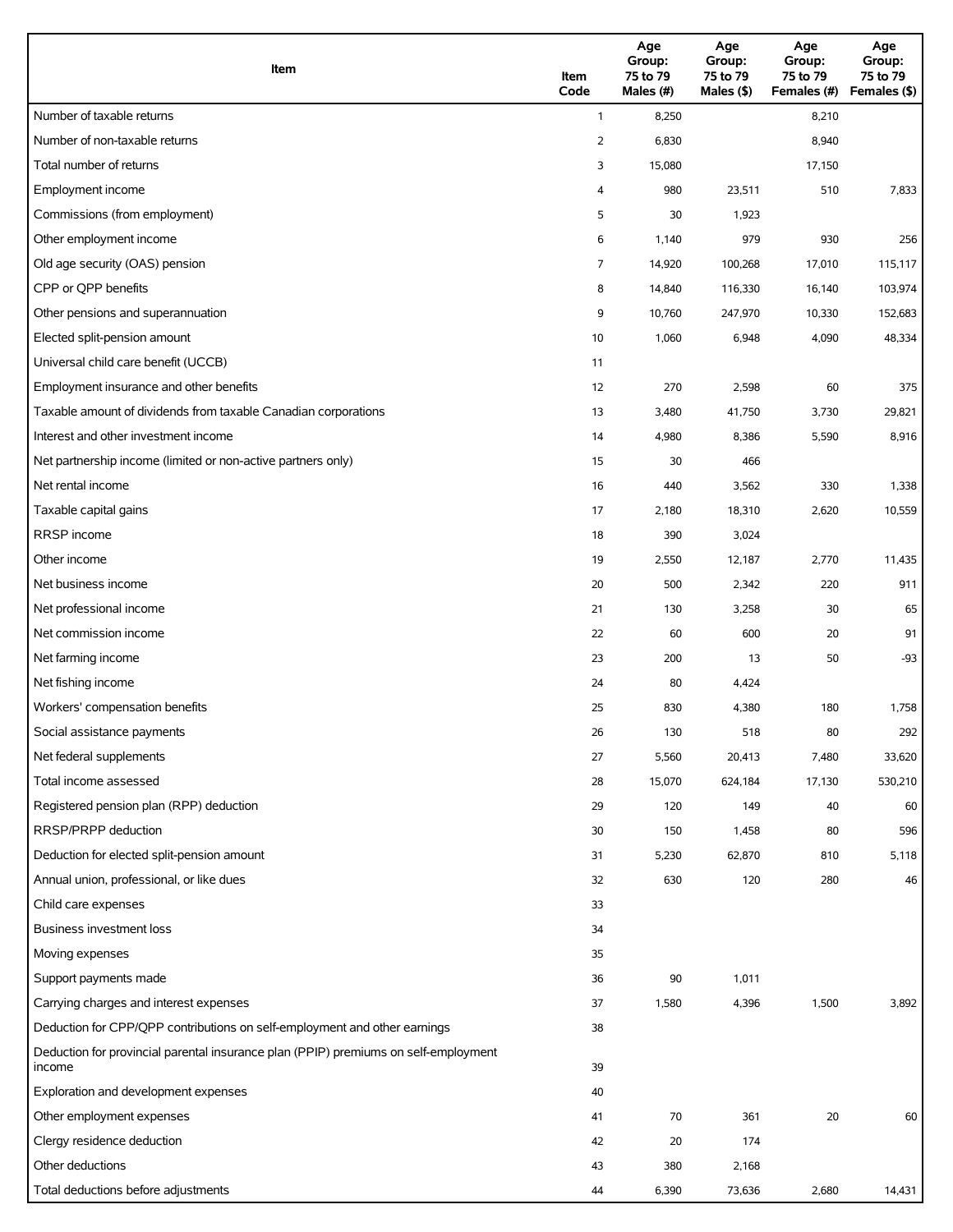| Item                                                                | <b>Item Code</b> | 75 to 79<br>Males (#) | Age Group: Age Group:<br>75 to 79<br>Males (\$) | <b>Age Group:</b><br>75 to 79<br>Females (#) | Age Group:<br>75 to 79<br>Females (\$) |
|---------------------------------------------------------------------|------------------|-----------------------|-------------------------------------------------|----------------------------------------------|----------------------------------------|
| Social benefits repayment                                           | 45               | 700                   | 2,909                                           | 600                                          | 2,122                                  |
| Net income                                                          | 46               | 15,070                | 547,970                                         | 17,130                                       | 513,712                                |
| Canadian Forces personnel and police deduction                      | 47               |                       |                                                 |                                              |                                        |
| Security options deductions                                         | 48               |                       |                                                 |                                              |                                        |
| Other payments deduction                                            | 49               | 6,050                 | 25,311                                          | 7,610                                        | 35,658                                 |
| Non-capital losses of other years                                   | 50               |                       |                                                 |                                              |                                        |
| Net capital losses of other years                                   | 51               | 520                   | 1,464                                           | 480                                          | 982                                    |
| Capital gains deduction                                             | 52               | 40                    | 3,454                                           | 20                                           | 297                                    |
| Northern residents deductions                                       | 53               |                       |                                                 |                                              |                                        |
| <b>Additional deductions</b>                                        | 54               | 370                   | 899                                             | 430                                          | 1,402                                  |
| Farming/fishing losses of prior years                               | 55               |                       |                                                 |                                              |                                        |
| Total deductions from net income                                    | 56               | 6,820                 | 31,228                                          | 8,360                                        | 38,668                                 |
| Taxable income assessed                                             | 57               | 15,060                | 516,786                                         | 17,100                                       | 475,059                                |
| Basic personal amount                                               | 58               | 15,080                | 172,740                                         | 17,150                                       | 196,498                                |
| Age amount                                                          | 59               | 14,540                | 94,636                                          | 16,720                                       | 111,285                                |
| Spouse or common-law partner amount                                 | 60               | 1,330                 | 3,992                                           | 200                                          | 1,086                                  |
| Amount for an eligible dependant                                    | 61               |                       |                                                 | 70                                           | 542                                    |
| Family caregiver amount for children under 18 years of age          | 62               |                       |                                                 |                                              |                                        |
| Amount for infirm dependants age 18 or older                        | 63               | 30                    | 174                                             | 10                                           | 83                                     |
| CPP or QPP contributions through employment                         | 64               |                       |                                                 |                                              |                                        |
| CPP or QPP contributions on self-employment and other earnings      | 65               |                       |                                                 |                                              |                                        |
| Employment insurance premiums                                       | 66               | 680                   | 255                                             | 290                                          | 88                                     |
| PPIP premiums paid                                                  | 67               |                       |                                                 |                                              |                                        |
| PPIP premiums payable on employment income                          | 68               |                       |                                                 |                                              |                                        |
| PPIP premiums payable on self-employment income                     | 69               |                       |                                                 |                                              |                                        |
| Volunteer firefighters' amount/search and rescue volunteers' amount | 70               | 90                    | 267                                             |                                              |                                        |
| Canada employment amount                                            | 71               | 2,040                 | 1,357                                           | 1,360                                        | 644                                    |
| Public transit amount                                               | 72               | 40                    | 18                                              | 50                                           | 24                                     |
| Children's arts amount                                              | 73               |                       |                                                 |                                              |                                        |
| Home accessibility expenses                                         | 74               | 30                    | 150                                             | 20                                           | 94                                     |
| Home buyers' amount                                                 | 75               |                       |                                                 |                                              |                                        |
| Pension income amount                                               | 76               | 11,130                | 21,361                                          | 11,940                                       | 22,622                                 |
| Caregiver amount                                                    | 77               | 80                    | 506                                             | 60                                           | 359                                    |
| Disability amount                                                   | 78               | 1,640                 | 13,123                                          | 1,320                                        | 10,510                                 |
| Disability amount transferred from a dependant                      | 79               | 90                    | 760                                             | 90                                           | 711                                    |
| Interest paid on student loans                                      | 80               |                       |                                                 |                                              |                                        |
| Tuition, education, and textbook amounts                            | 81               |                       |                                                 |                                              |                                        |
| Tuition, education, and textbook amounts transferred from a child   | 82               | 20                    | 106                                             | 10                                           | 41                                     |
| Amounts transferred from spouse or common-law partner               | 83               | 3,660                 | 22,946                                          | 1,600                                        | 7,857                                  |
| Medical expenses                                                    | 84               | 4,840                 | 14,229                                          | 5,440                                        | 14,689                                 |
| Total tax credits on personal amounts                               | 85               | 15,080                | 52,019                                          | 17,150                                       | 55,077                                 |
| Allowable charitable donations and government gifts                 | 86               | 4,850                 | 10,780                                          | 4,320                                        | 7,865                                  |
| Eligible cultural and ecological gifts                              | 87               |                       |                                                 |                                              |                                        |
| Total tax credit on donations and gifts                             | 88               | 4,840                 | 3,101                                           | 4,310                                        | 2,193                                  |
| Total federal non-refundable tax credits                            | 89               | 15,080                | 55,120                                          | 17,150                                       | 57,270                                 |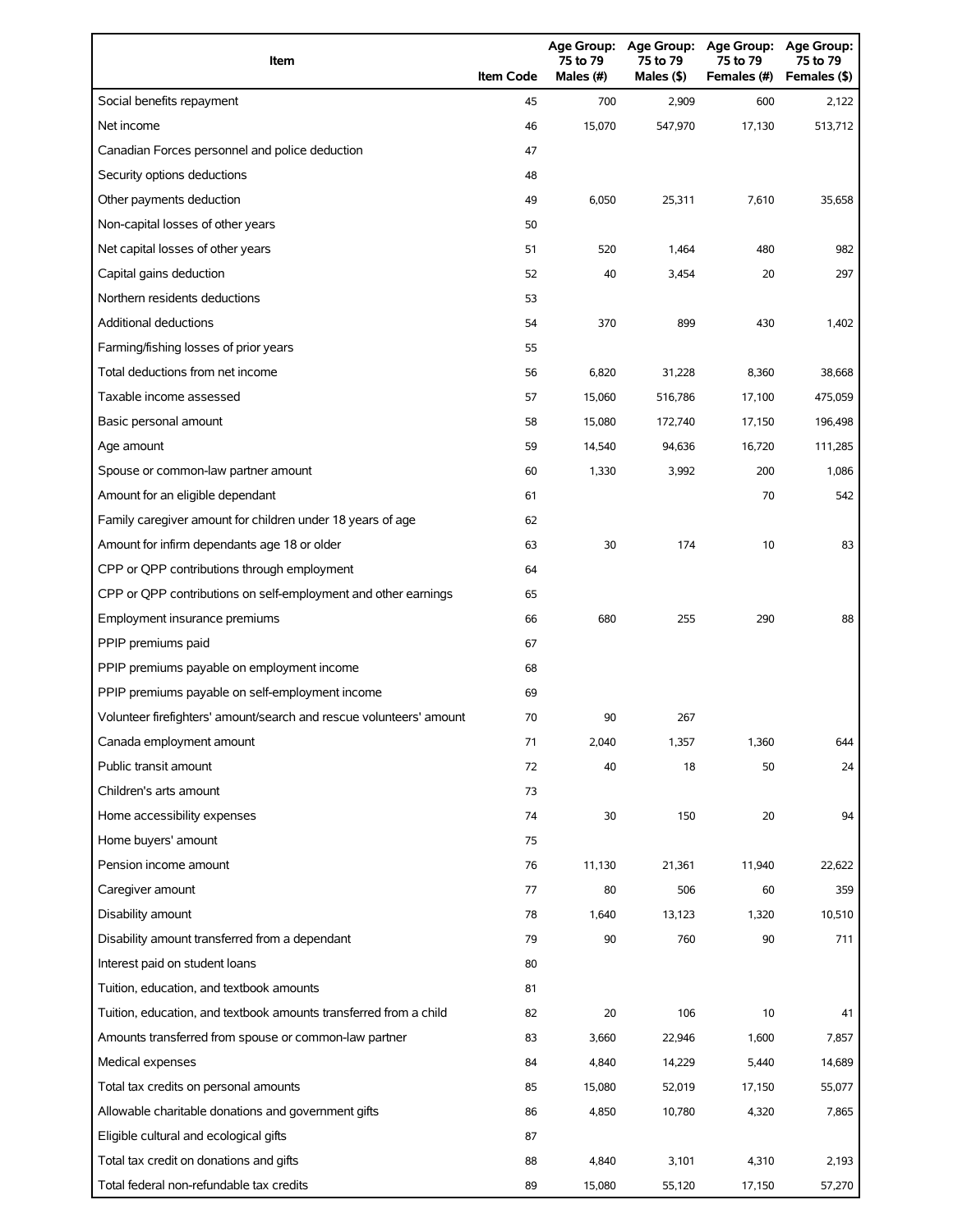| Item                                                        | <b>Item Code</b> | 75 to 79<br>Males (#) | Age Group: Age Group:<br>75 to 79<br>Males $($ \$) | <b>Age Group:</b><br>75 to 79<br>Females (#) | <b>Age Group:</b><br>75 to 79<br>Females (\$) |
|-------------------------------------------------------------|------------------|-----------------------|----------------------------------------------------|----------------------------------------------|-----------------------------------------------|
| Federal dividend tax credit                                 | 90               | 2,850                 | 5,612                                              | 3,090                                        | 4,041                                         |
| Minimum tax carryover                                       | 91               | 20                    | 62                                                 | 10                                           | 29                                            |
| Basic federal tax                                           | 92               | 7,490                 | 36,510                                             | 7,740                                        | 25,956                                        |
| Federal foreign tax credit                                  | 93               | 1,180                 | 453                                                | 1,420                                        | 319                                           |
| Federal political contribution tax credit                   | 94               | 260                   | 48                                                 | 180                                          | 31                                            |
| Investment tax credit                                       | 95               | 40                    | 42                                                 | 10                                           | 13                                            |
| Labour-sponsored funds tax credit (federally registered)    | 96               |                       |                                                    |                                              |                                               |
| Labour-sponsored funds tax credit (provincially registered) | 97               |                       |                                                    |                                              |                                               |
| Alternative minimum tax payable                             | 98               | 10                    | 54                                                 |                                              |                                               |
| Net federal tax                                             | 99               | 7,450                 | 35,980                                             | 7,720                                        | 25,595                                        |
| CPP contributions on self-employment                        | 100              |                       |                                                    |                                              |                                               |
| Social Benefits repayment                                   | 101              | 700                   | 2,909                                              | 600                                          | 2,122                                         |
| Working income tax benefit (WITB)                           | 102              |                       |                                                    |                                              |                                               |
| Children's fitness tax credit                               | 103              |                       |                                                    |                                              |                                               |
| Eligible educator school supply tax credit                  | 104              |                       |                                                    |                                              |                                               |
| Net provincial or territorial tax                           | 105              | 7,580                 | 33,041                                             | 6,750                                        | 24,559                                        |
| Total tax payable                                           | 106              | 8,250                 | 71,930                                             | 8,210                                        | 52,275                                        |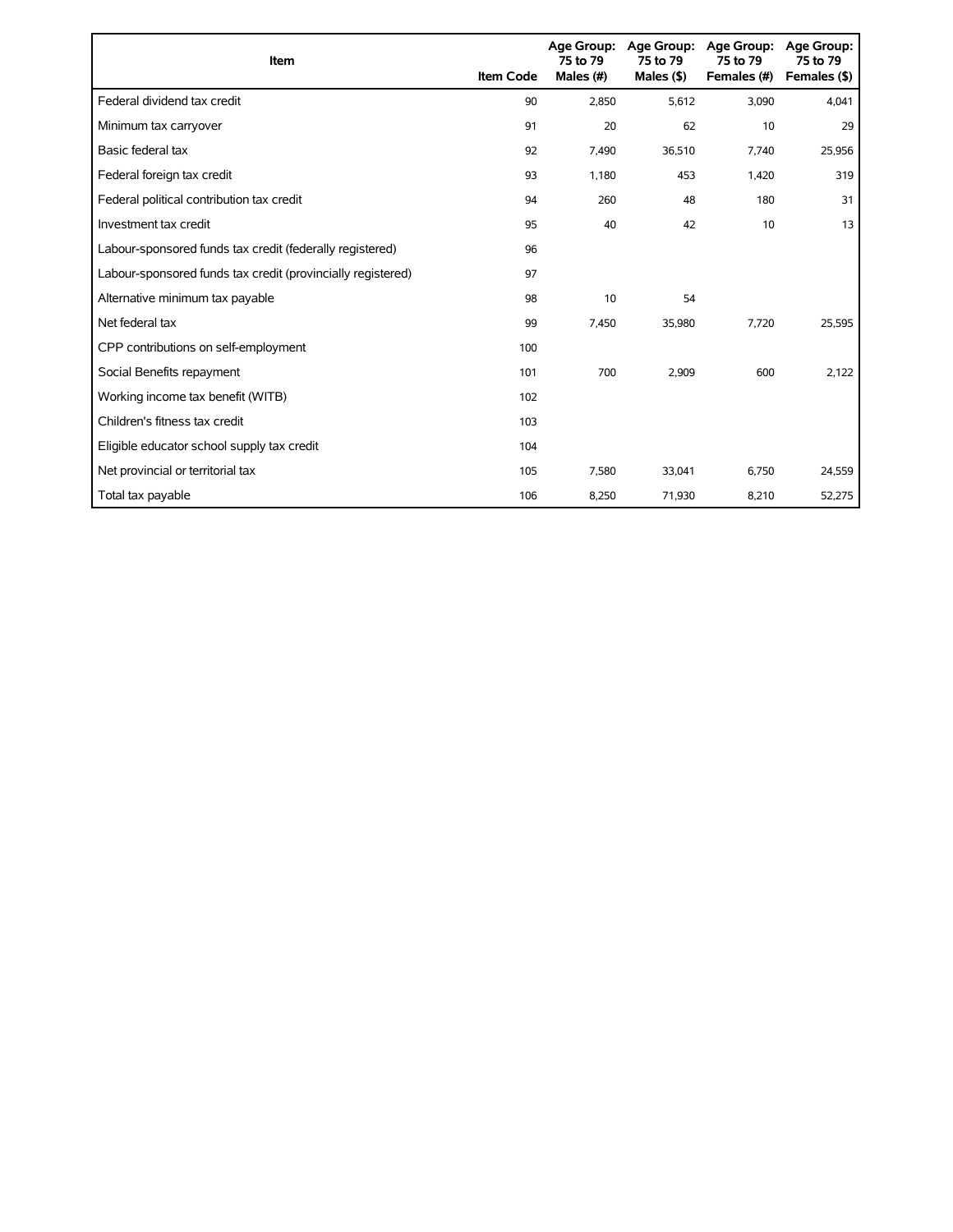| Item                                                                                          | Item<br>Code   | Age<br>Group:<br>80 and<br>over Males<br>(# ) | Age<br>Group:<br>80 and<br>over Males<br>(5) | Age<br>Group:<br>80 and<br>over<br>Females (#) | Age<br>Group:<br>80 and<br>over<br>Females (\$) |
|-----------------------------------------------------------------------------------------------|----------------|-----------------------------------------------|----------------------------------------------|------------------------------------------------|-------------------------------------------------|
| Number of taxable returns                                                                     | $\mathbf{1}$   | 9,530                                         |                                              | 11,770                                         |                                                 |
| Number of non-taxable returns                                                                 | $\overline{2}$ | 8,500                                         |                                              | 16,810                                         |                                                 |
| Total number of returns                                                                       | 3              | 18,030                                        |                                              | 28,570                                         |                                                 |
| Employment income                                                                             | 4              | 350                                           | 12,608                                       | 190                                            | 2,538                                           |
| Commissions (from employment)                                                                 | 5              |                                               |                                              |                                                |                                                 |
| Other employment income                                                                       | 6              | 1,270                                         | 501                                          | 970                                            | 270                                             |
| Old age security (OAS) pension                                                                | 7              | 17,780                                        | 116,891                                      | 28,320                                         | 187,434                                         |
| CPP or QPP benefits                                                                           | 8              | 17,730                                        | 146,898                                      | 26,480                                         | 185,196                                         |
| Other pensions and superannuation                                                             | 9              | 13,120                                        | 289,169                                      | 16,960                                         | 241,369                                         |
| Elected split-pension amount                                                                  | 10             | 930                                           | 5,637                                        | 3,120                                          | 37,502                                          |
| Universal child care benefit (UCCB)                                                           | 11             |                                               |                                              |                                                |                                                 |
| Employment insurance and other benefits                                                       | 12             | 80                                            | 791                                          | 20                                             | 51                                              |
| Taxable amount of dividends from taxable Canadian corporations                                | 13             | 4,550                                         | 66,668                                       | 6,300                                          | 80,649                                          |
| Interest and other investment income                                                          | 14             | 7,580                                         | 17,273                                       | 11,460                                         | 22,632                                          |
| Net partnership income (limited or non-active partners only)                                  | 15             |                                               |                                              | 20                                             | $-6$                                            |
| Net rental income                                                                             | 16             | 420                                           | 3,338                                        | 360                                            | 1,567                                           |
| Taxable capital gains                                                                         | 17             | 3,020                                         | 38,158                                       | 4,530                                          | 43,327                                          |
| RRSP income                                                                                   | 18             | 820                                           | 3,875                                        |                                                |                                                 |
| Other income                                                                                  | 19             | 3,620                                         | 24,964                                       | 4,990                                          | 25,483                                          |
| Net business income                                                                           | 20             | 280                                           | 1,206                                        | 100                                            | 328                                             |
| Net professional income                                                                       | 21             | 70                                            | 1,714                                        | 20                                             | 54                                              |
| Net commission income                                                                         | 22             | 40                                            | 250                                          | 10                                             | 32                                              |
| Net farming income                                                                            | 23             | 170                                           | 128                                          | 60                                             | $-123$                                          |
| Net fishing income                                                                            | 24             | 60                                            | 3,688                                        |                                                |                                                 |
| Workers' compensation benefits                                                                | 25             | 990                                           | 5,285                                        | 330                                            | 3,671                                           |
| Social assistance payments                                                                    | 26             | 170                                           | 653                                          | 80                                             | 269                                             |
| Net federal supplements                                                                       | 27             | 6,740                                         | 23,188                                       | 14,940                                         | 70,144                                          |
| Total income assessed                                                                         | 28             | 18,020                                        | 763,370                                      | 28,560                                         | 908,411                                         |
| Registered pension plan (RPP) deduction                                                       | 29             | 100                                           | 89                                           | 30                                             | 54                                              |
| <b>RRSP/PRPP</b> deduction                                                                    | 30             | 110                                           | 636                                          | 50                                             | 267                                             |
| Deduction for elected split-pension amount                                                    | 31             | 5,130                                         | 59,309                                       | 480                                            | 2,747                                           |
| Annual union, professional, or like dues                                                      | 32             | 540                                           | 64                                           | 280                                            | 20                                              |
| Child care expenses                                                                           | 33             |                                               |                                              |                                                |                                                 |
| Business investment loss                                                                      | 34             |                                               |                                              |                                                |                                                 |
| Moving expenses                                                                               | 35             |                                               |                                              |                                                |                                                 |
| Support payments made                                                                         | 36             | 100                                           | 865                                          |                                                |                                                 |
| Carrying charges and interest expenses                                                        | 37             | 2,050                                         | 5,790                                        | 2,620                                          | 7,617                                           |
| Deduction for CPP/QPP contributions on self-employment and other earnings                     | 38             |                                               |                                              |                                                |                                                 |
| Deduction for provincial parental insurance plan (PPIP) premiums on self-employment<br>income | 39             |                                               |                                              |                                                |                                                 |
| Exploration and development expenses                                                          | 40             | 50                                            | 109                                          | 30                                             | 96                                              |
| Other employment expenses                                                                     | 41             | 30                                            | 79                                           |                                                |                                                 |
| Clergy residence deduction                                                                    | 42             |                                               |                                              |                                                |                                                 |
| Other deductions                                                                              | 43             | 490                                           | 3,135                                        |                                                |                                                 |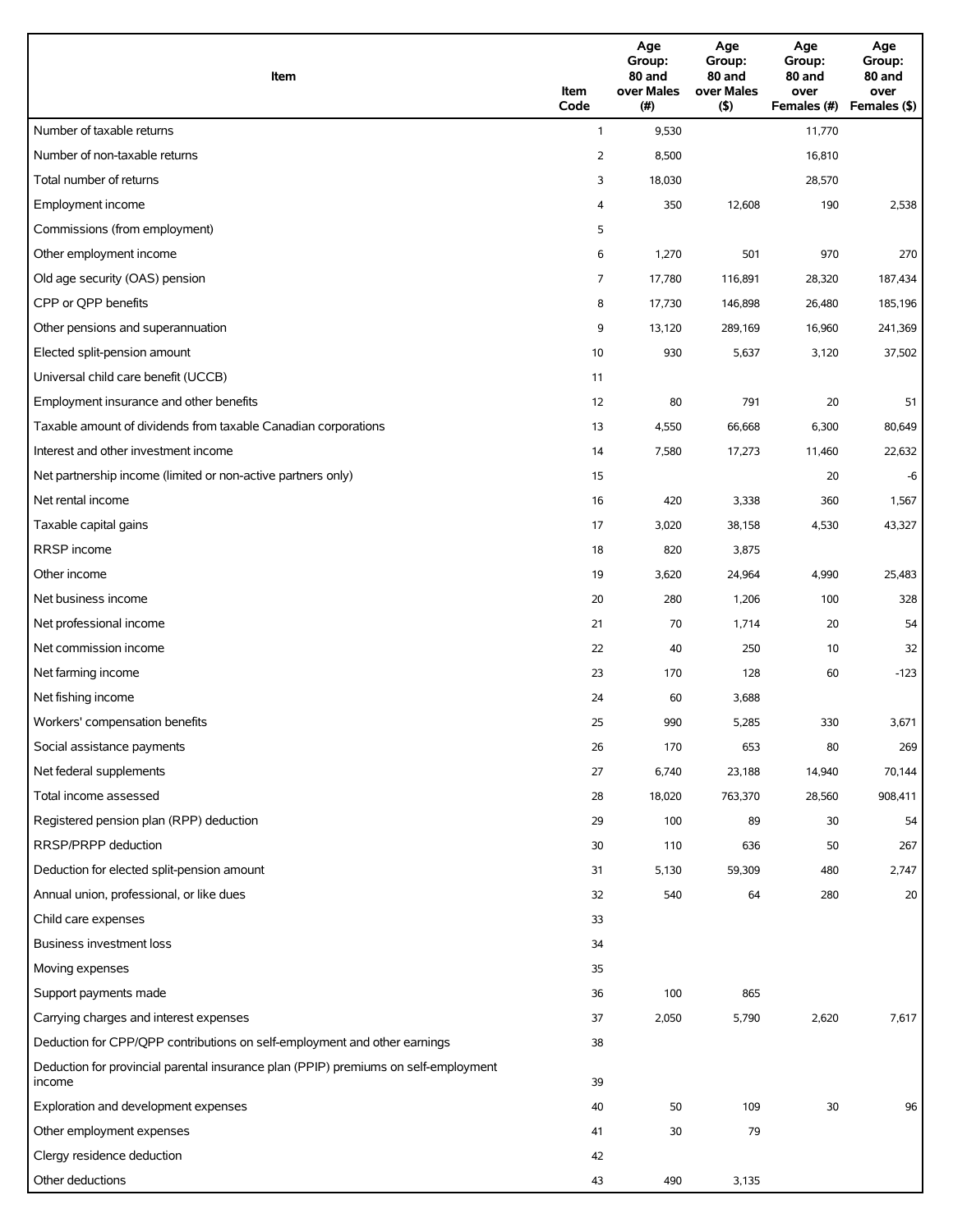| Item                                                                | <b>Item Code</b> | 80 and<br>over Males<br>(#) | 80 and<br>over Males<br>(5) | Age Group: Age Group: Age Group: Age Group:<br>80 and<br>over<br>Females (#) | 80 and<br>over<br>Females (\$) |
|---------------------------------------------------------------------|------------------|-----------------------------|-----------------------------|------------------------------------------------------------------------------|--------------------------------|
| Total deductions before adjustments                                 | 44               | 6,770                       | 70,184                      | 3,690                                                                        | 18,378                         |
| Social benefits repayment                                           | 45               | 1,030                       | 3,958                       | 1,190                                                                        | 4,468                          |
| Net income                                                          | 46               | 18,010                      | 689,300                     | 28,560                                                                       | 885,566                        |
| Canadian Forces personnel and police deduction                      | 47               |                             |                             |                                                                              |                                |
| Security options deductions                                         | 48               |                             |                             |                                                                              |                                |
| Other payments deduction                                            | 49               | 7,390                       | 29,117                      | 15,200                                                                       | 74,056                         |
| Non-capital losses of other years                                   | 50               |                             |                             |                                                                              |                                |
| Net capital losses of other years                                   | 51               | 670                         | 1,683                       | 790                                                                          | 1,593                          |
| Capital gains deduction                                             | 52               | 40                          | 4,928                       | 30                                                                           | 1,809                          |
| Northern residents deductions                                       | 53               |                             |                             |                                                                              |                                |
| <b>Additional deductions</b>                                        | 54               | 430                         | 1,664                       | 830                                                                          | 5,099                          |
| Farming/fishing losses of prior years                               | 55               |                             |                             |                                                                              |                                |
| Total deductions from net income                                    | 56               | 8,340                       | 38,086                      | 16,410                                                                       | 82,573                         |
| Taxable income assessed                                             | 57               | 17,990                      | 651,254                     | 28,440                                                                       | 803,039                        |
| Basic personal amount                                               | 58               | 18,030                      | 206,677                     | 28,570                                                                       | 327,660                        |
| Age amount                                                          | 59               | 17,230                      | 112,174                     | 27,710                                                                       | 185,630                        |
| Spouse or common-law partner amount                                 | 60               | 1,580                       | 4,048                       | 180                                                                          | 990                            |
| Amount for an eligible dependant                                    | 61               | 30                          | 197                         | 60                                                                           | 504                            |
| Family caregiver amount for children under 18 years of age          | 62               |                             |                             |                                                                              |                                |
| Amount for infirm dependants age 18 or older                        | 63               | 40                          | 221                         | 30                                                                           | 155                            |
| CPP or QPP contributions through employment                         | 64               |                             |                             |                                                                              |                                |
| CPP or QPP contributions on self-employment and other earnings      | 65               |                             |                             |                                                                              |                                |
| Employment insurance premiums                                       | 66               | 170                         | 65                          | 60                                                                           | 14                             |
| PPIP premiums paid                                                  | 67               |                             |                             |                                                                              |                                |
| PPIP premiums payable on employment income                          | 68               |                             |                             |                                                                              |                                |
| PPIP premiums payable on self-employment income                     | 69               |                             |                             |                                                                              |                                |
| Volunteer firefighters' amount/search and rescue volunteers' amount | 70               | 40                          | 117                         |                                                                              |                                |
| Canada employment amount                                            | 71               | 1,580                       | 666                         | 1,140                                                                        | 327                            |
| Public transit amount                                               | 72               | 30                          | 12                          | 50                                                                           | 24                             |
| Children's arts amount                                              | 73               |                             |                             |                                                                              |                                |
| Home accessibility expenses                                         | 74               | 50                          | 222                         | 40                                                                           | 168                            |
| Home buyers' amount                                                 | 75               |                             |                             |                                                                              |                                |
| Pension income amount                                               | 76               | 13,510                      | 25,683                      | 18,440                                                                       | 34,591                         |
| Caregiver amount                                                    | 77               | 80                          | 473                         | 70                                                                           | 379                            |
| Disability amount                                                   | 78               | 2,820                       | 22,549                      | 3,860                                                                        | 30,776                         |
| Disability amount transferred from a dependant                      | 79               | 100                         | 799                         | 110                                                                          | 815                            |
| Interest paid on student loans                                      | 80               |                             |                             |                                                                              |                                |
| Tuition, education, and textbook amounts                            | 81               |                             |                             |                                                                              |                                |
| Tuition, education, and textbook amounts transferred from a child   | 82               | 20                          | 83                          | 20                                                                           | 69                             |
| Amounts transferred from spouse or common-law partner               | 83               | 4,430                       | 28,385                      | 1,320                                                                        | 6,472                          |
| Medical expenses                                                    | 84               | 6,060                       | 33,362                      | 9,530                                                                        | 65,936                         |
| Total tax credits on personal amounts                               | 85               | 18,030                      | 65,363                      | 28,570                                                                       | 98,179                         |
| Allowable charitable donations and government gifts                 | 86               | 6,170                       | 26,488                      | 7,950                                                                        | 17,553                         |
| Eligible cultural and ecological gifts                              | 87               |                             |                             | 20                                                                           | 29                             |